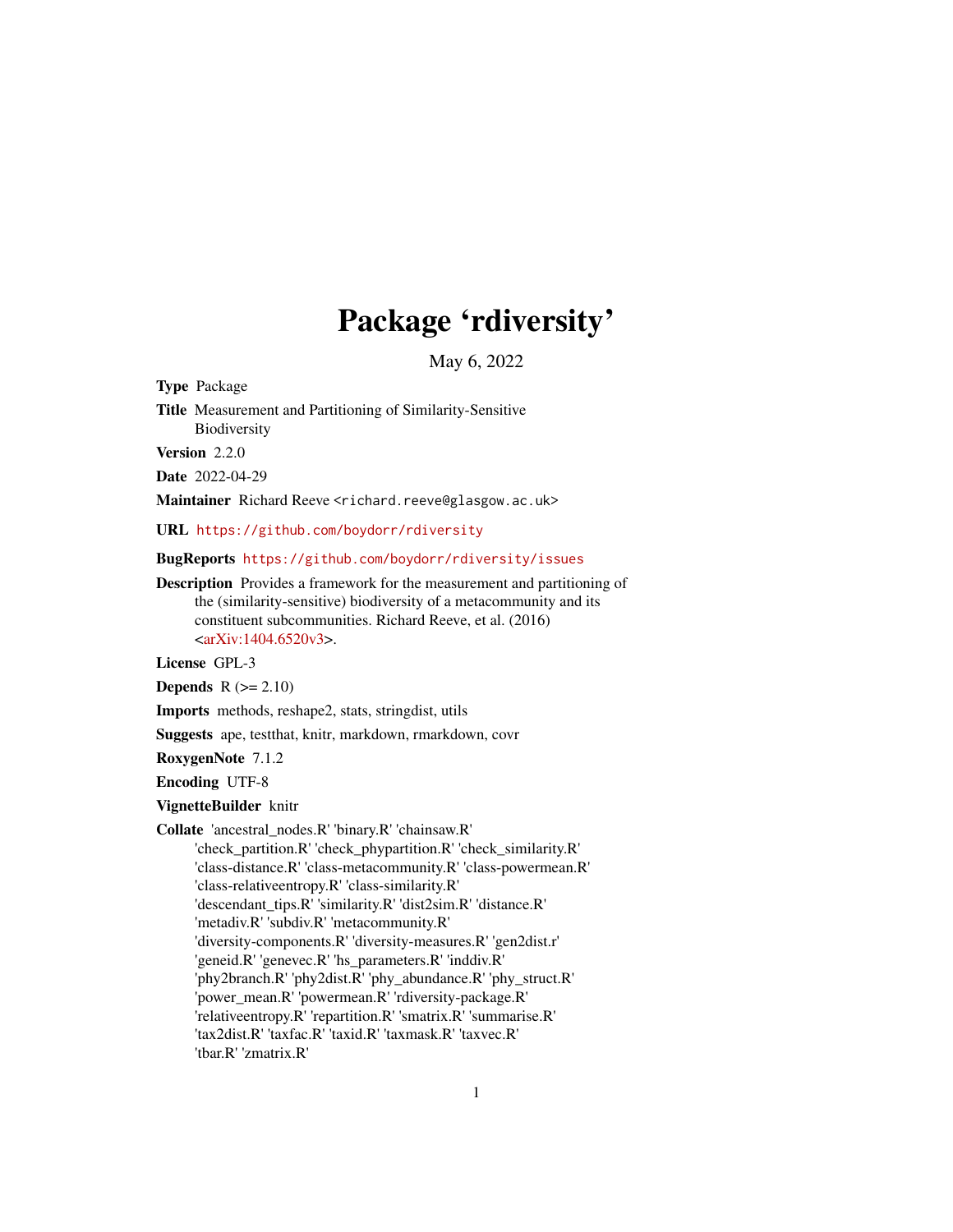## NeedsCompilation no

```
Author Sonia Mitchell [aut] (<https://orcid.org/0000-0003-1536-2066>),
     Richard Reeve [cre, aut, ths] (<https://orcid.org/0000-0003-2589-8091>),
     Tom White [ctb] (<https://orcid.org/0000-0002-9639-3800>),
     Daniel Dörrhöfer [ctb],
     Aaron Rudkin [ctb]
```
Repository CRAN

Date/Publication 2022-05-06 07:00:02 UTC

## R topics documented:

|                                                                                                                    | 3              |
|--------------------------------------------------------------------------------------------------------------------|----------------|
|                                                                                                                    | $\overline{4}$ |
|                                                                                                                    | 5              |
|                                                                                                                    | 6              |
|                                                                                                                    | $\overline{7}$ |
|                                                                                                                    | $\overline{7}$ |
|                                                                                                                    | 8              |
|                                                                                                                    | 8              |
|                                                                                                                    | 9              |
|                                                                                                                    | 10             |
|                                                                                                                    | 10             |
|                                                                                                                    | 11             |
|                                                                                                                    | 12             |
|                                                                                                                    | 12             |
|                                                                                                                    | 13             |
|                                                                                                                    | 14             |
|                                                                                                                    | 15             |
|                                                                                                                    | 15             |
|                                                                                                                    | 17             |
|                                                                                                                    | 18             |
|                                                                                                                    | 19             |
|                                                                                                                    | 20             |
|                                                                                                                    | 21             |
|                                                                                                                    | 22             |
|                                                                                                                    | 23             |
|                                                                                                                    | 24             |
|                                                                                                                    | 25             |
|                                                                                                                    | 26             |
|                                                                                                                    | 27             |
|                                                                                                                    | 28             |
|                                                                                                                    | 29             |
|                                                                                                                    | 30             |
| $phy2branch \dots \dots \dots \dots \dots \dots \dots \dots \dots \dots \dots \dots \dots \dots \dots \dots \dots$ | 30             |
|                                                                                                                    | 31             |
|                                                                                                                    | 31             |
|                                                                                                                    | 32             |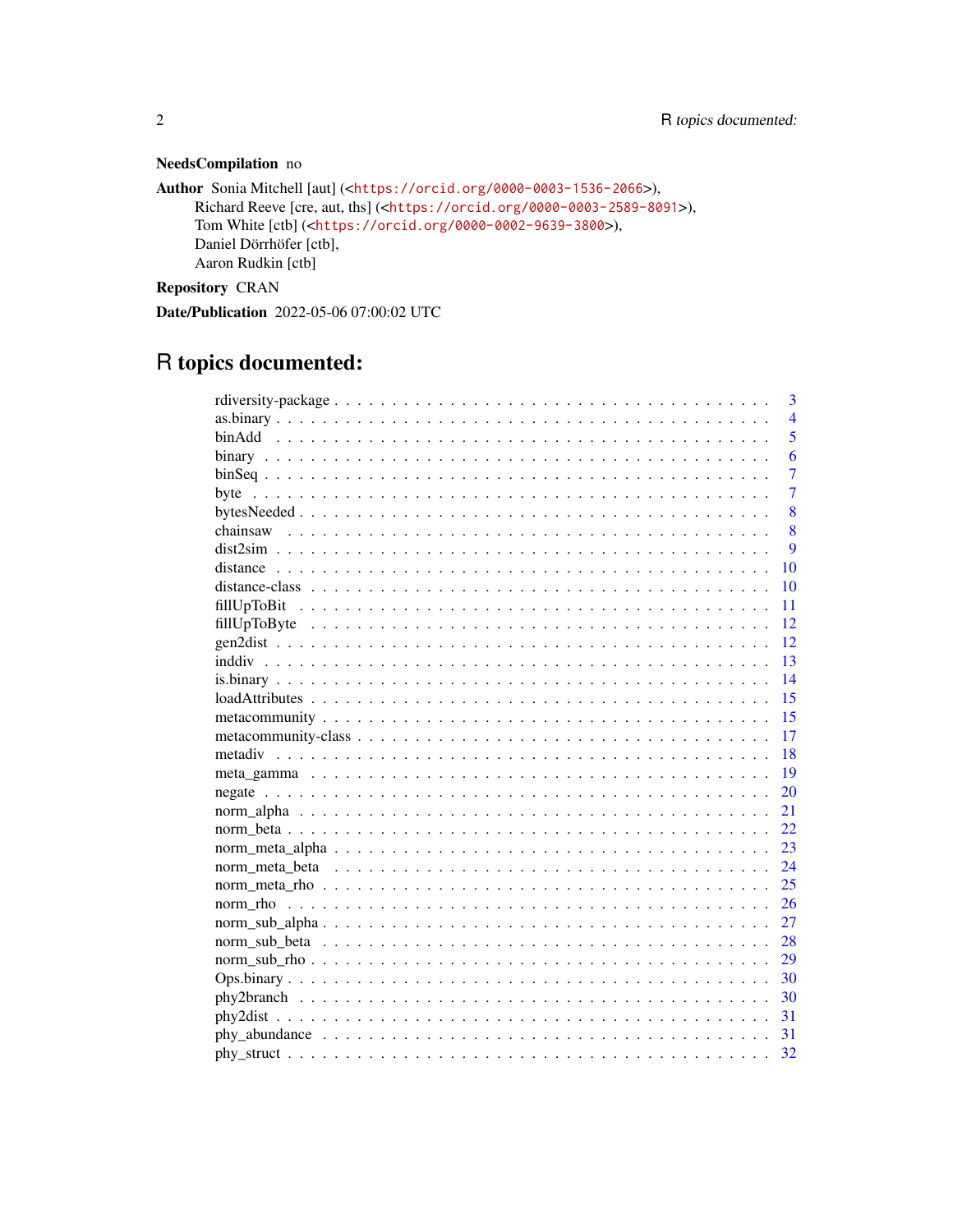<span id="page-2-0"></span>

| Index | 52 |
|-------|----|

rdiversity-package *rdiversity: diversity measurement in R*

#### Description

rdiversity is an R package based around a framework for measuring and partitioning biodiversity using similarity-sensitive diversity measures. It provides functionality for measuring alpha, beta and gamma diversity of metacommunities (*e.g.* ecosystems) and their constituent subcommunities, where similarity may be defined as taxonomic, phenotypic, genetic, phylogenetic, functional, and so on. It uses the diversity measures described in the arXiv paper, '*How to partition diversity*'.

## Details

- For more information go to our GitHub page; <https://github.com/boydorr/rdiversity>
- Please raise an issue if you find any problems; [https://github.com/boydorr/rdiversity/](https://github.com/boydorr/rdiversity/issues) [issues](https://github.com/boydorr/rdiversity/issues)
- This package is cross-validated against our Julia package; [https://github.com/EcoJulia/](https://github.com/EcoJulia/Diversity.jl) [Diversity.jl](https://github.com/EcoJulia/Diversity.jl)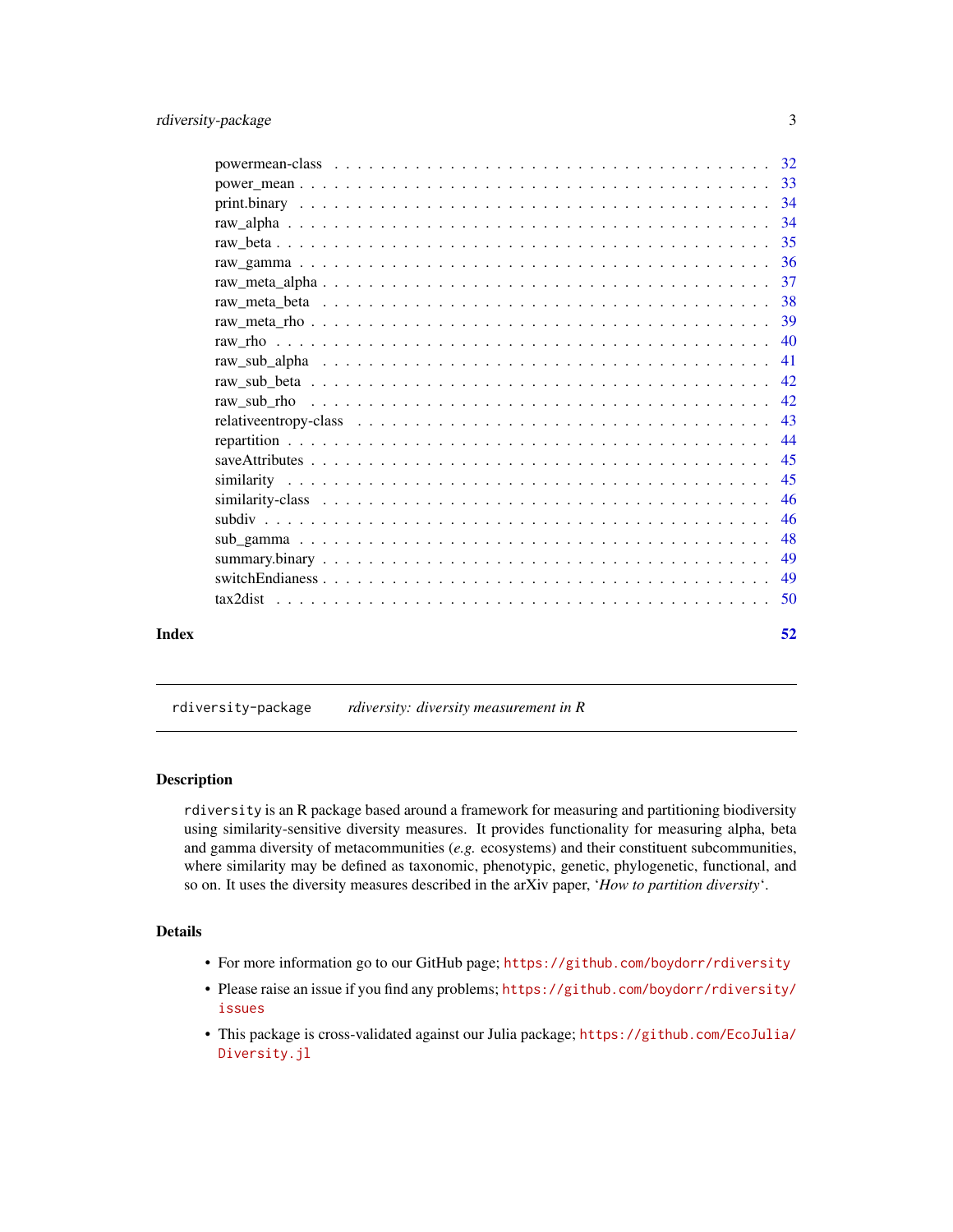#### <span id="page-3-0"></span>Author(s)

Sonia Mitchell Richard Reeve <richard.reeve@glasgow.ac.uk> (maintainer)

#### References

Reeve, R., T. Leinster, C. Cobbold, J. Thompson, N. Brummitt, S. Mitchell, and L. Matthews. 2016. How to partition diversity. (<https://arxiv.org/abs/1404.6520>)

<span id="page-3-1"></span>as.binary *as binary digit.*

## Description

Converts an integer (Base10) to a binary (Base2) number. It also converts a logical vector to a binary (Base2) number (see examples).

## Usage

as.binary(x, signed=FALSE, littleEndian=FALSE, size=2, n=0, logic=FALSE)

#### Arguments

| $\mathsf{x}$ | integer or logical vector.                                                        |
|--------------|-----------------------------------------------------------------------------------|
| signed       | TRUE or FALSE. Unsigned by default. (two's complement)                            |
| littleEndian | if TRUE. Big Endian if FALSE.                                                     |
| size         | in Byte. Needed if <b>signed</b> is set. (by default 2 Byte)                      |
| n            | in Bit. Can be set if <b>unsigned</b> is set to TRUE. (by default $0$ Bit = auto) |
| logic        | If set to TRUE, x is expected as logical vector.                                  |

## Details

The binary number is represented by a logical vector. The bit order usually follows the same endianess as the byte order. No floating-point support. If logic is set to TRUE an integer vector is intepreted as a logical vector (>0 becomes TRUE and 0 becomes FALSE)

- Little Endian (LSB) —> (MSB)
- Big Endian (MSB) <— (LSB)

Auto switch to signed if num  $< 0$ .

#### Value

a vector of class binary.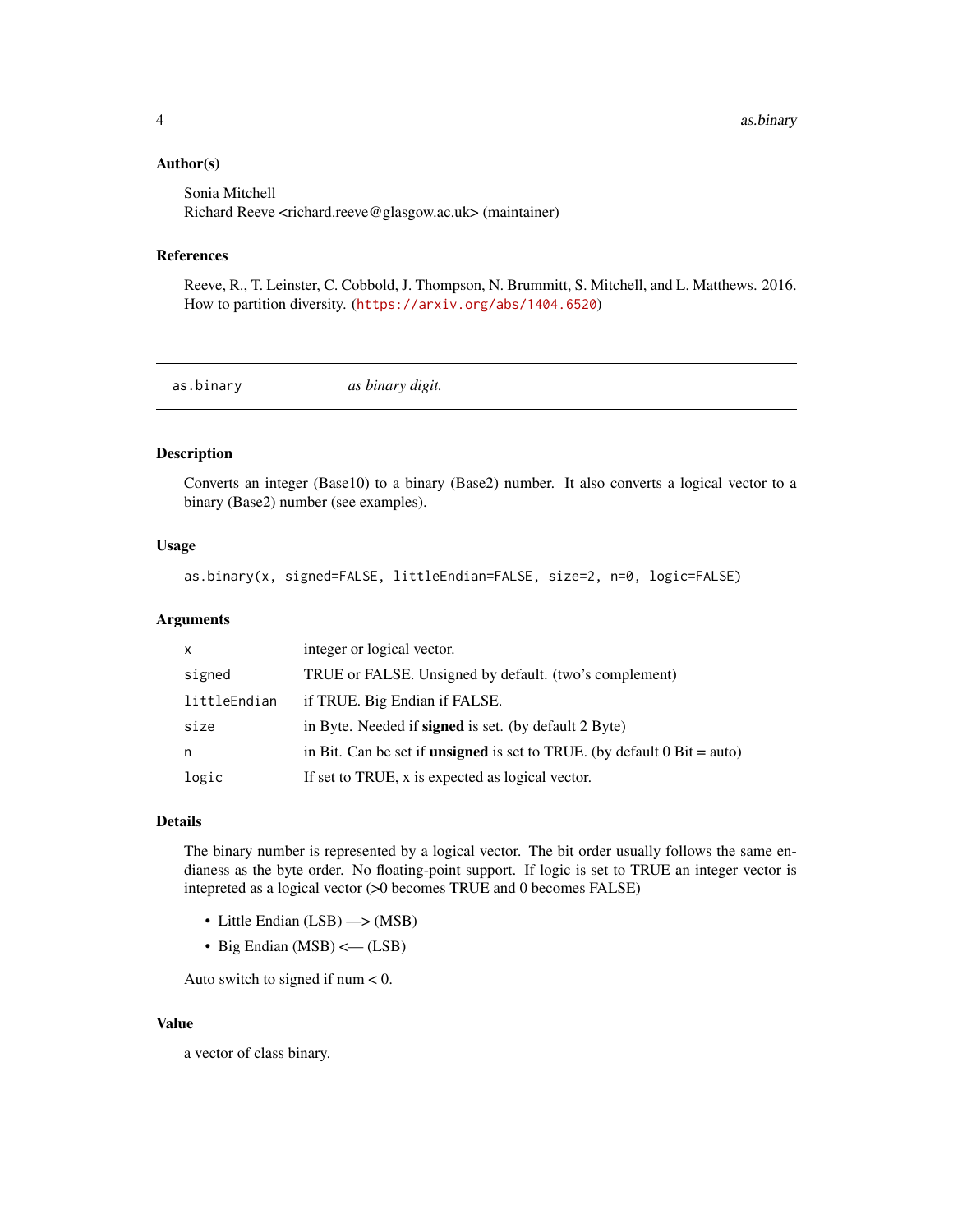#### <span id="page-4-0"></span>binAdd 5

## See Also

[is.binary](#page-13-1) and [binary](#page-5-1)

#### Examples

```
as.binary(0xAF)
as.binary(42)
as.binary(42, littleEndian=TRUE)
as.binary(c(0xAF, 0xBF, 0xFF))
as.binary(c(2,4,8,16,32), signed=TRUE, size=1)
as.binary(-1, signed=TRUE, size=1)
as.binary(1:7, n=3)
as.binary(sample(2^8,3),n=8)
as.binary(c(1,1,0), signed=TRUE, logic=TRUE)
as.binary(c(TRUE,TRUE,FALSE), logic=TRUE)
```
binAdd *Binary Addition (+)*

#### Description

Adds two binary numbers.  $(x + y)$ 

#### Usage

binAdd(x, y)

#### Arguments

| X | summand 1 (binary vector) |
|---|---------------------------|
| у | summand 2 (binary vector) |

## Details

Little-Endian and unsigned is not supported at the moment. No floating point supported. if x or y is signed the return value will also be signed.

## Value

The sum of x and y. Returns a binary vector.

## See Also

base::as.logical , base::is.logical, base::raw

## Examples

```
five \leq as.binary(5); ten \leq as.binary(10);
as.numeric(rdiversity:::binAdd(ten, five))
rdiversity:::binAdd(as.binary(c(0,1), logic=TRUE), as.binary(c(1,0), logic=TRUE))
```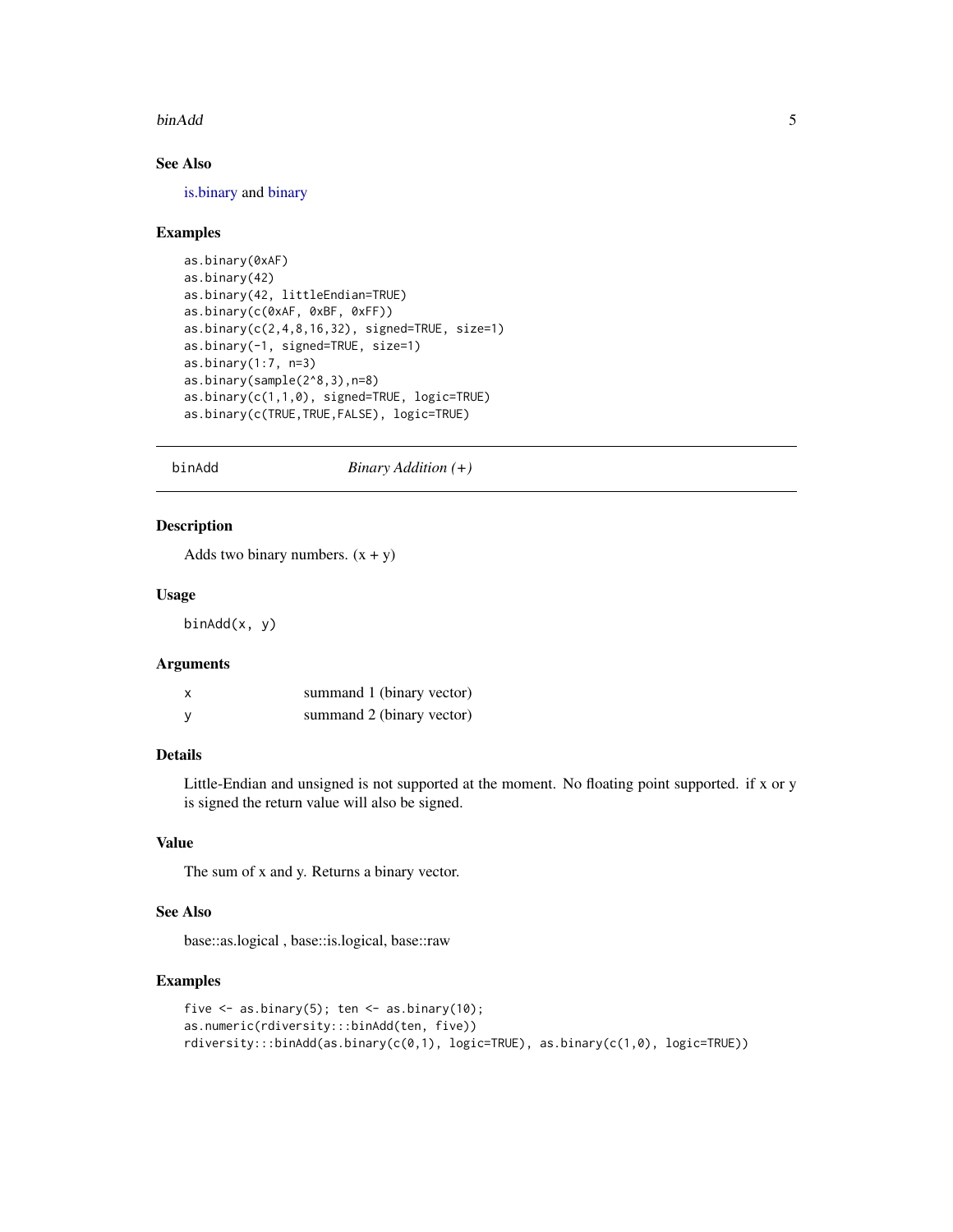<span id="page-5-1"></span><span id="page-5-0"></span>

Create objects of type binary.

## Usage

binary(n, signed=FALSE, littleEndian=FALSE)

## Arguments

| n            | length of vector. Number of bits                       |
|--------------|--------------------------------------------------------|
| signed       | TRUE or FALSE. Unsigned by default. (two's complement) |
| littleEndian | if TRUE. Big Endian if FALSE.                          |

## Details

The binary number is represented by a *logical* vector. The bit order usually follows the same endianess as the byte order. How to read:

- Little Endian (LSB)  $\rightarrow$  (MSB)
- Big Endian (MSB) < (LSB)

The Big Endian endianess stores its MSB at the lowest adress. The Little Endian endianess stores its MSB at the highest adress.

e.g.  $b < -binary(8)$ .

- "Little Endian" : MSB at b[1] and LSB at b[8].
- "Big Endian" : LSB at b[1] and MSB at b[8].

No floating-point support.

#### Value

a vector of class binary of length n. By default filled with zeros(0).

## See Also

[as.binary](#page-3-1) and [is.binary.](#page-13-1)

## Examples

```
b <- rdiversity:::binary(8)
summary(b)
b <- rdiversity:::binary(16, signed=TRUE)
summary(b)
b <- rdiversity:::binary(32, littleEndian=TRUE)
summary(b)
```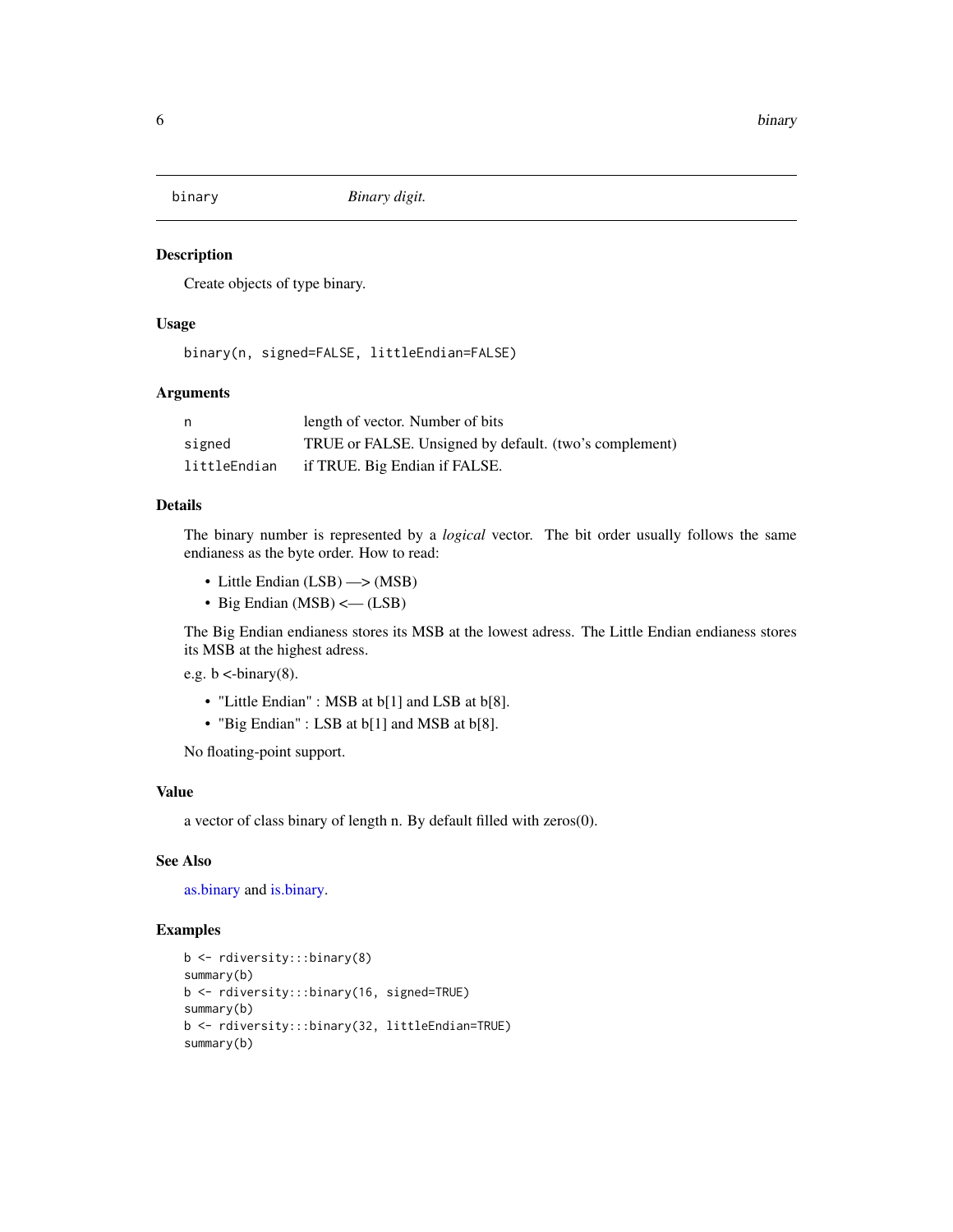<span id="page-6-0"></span>

Binary sequence.

## Usage

binSeq(x, ...)

## Arguments

| x        | a sequence.            |
|----------|------------------------|
| $\cdots$ | used for $dec2bin()$ . |

## Value

a sequence list of binary digits.

## See Also

[binary](#page-5-1)

## Examples

rdiversity:::binSeq(0:4)

<span id="page-6-1"></span>byte *A simple helper function to return the size of one byte*

## Description

Used to increase readabilaty

## Usage

byte()

## Value

The size of one byte (8)

## See Also

[fillUpToByte](#page-11-1)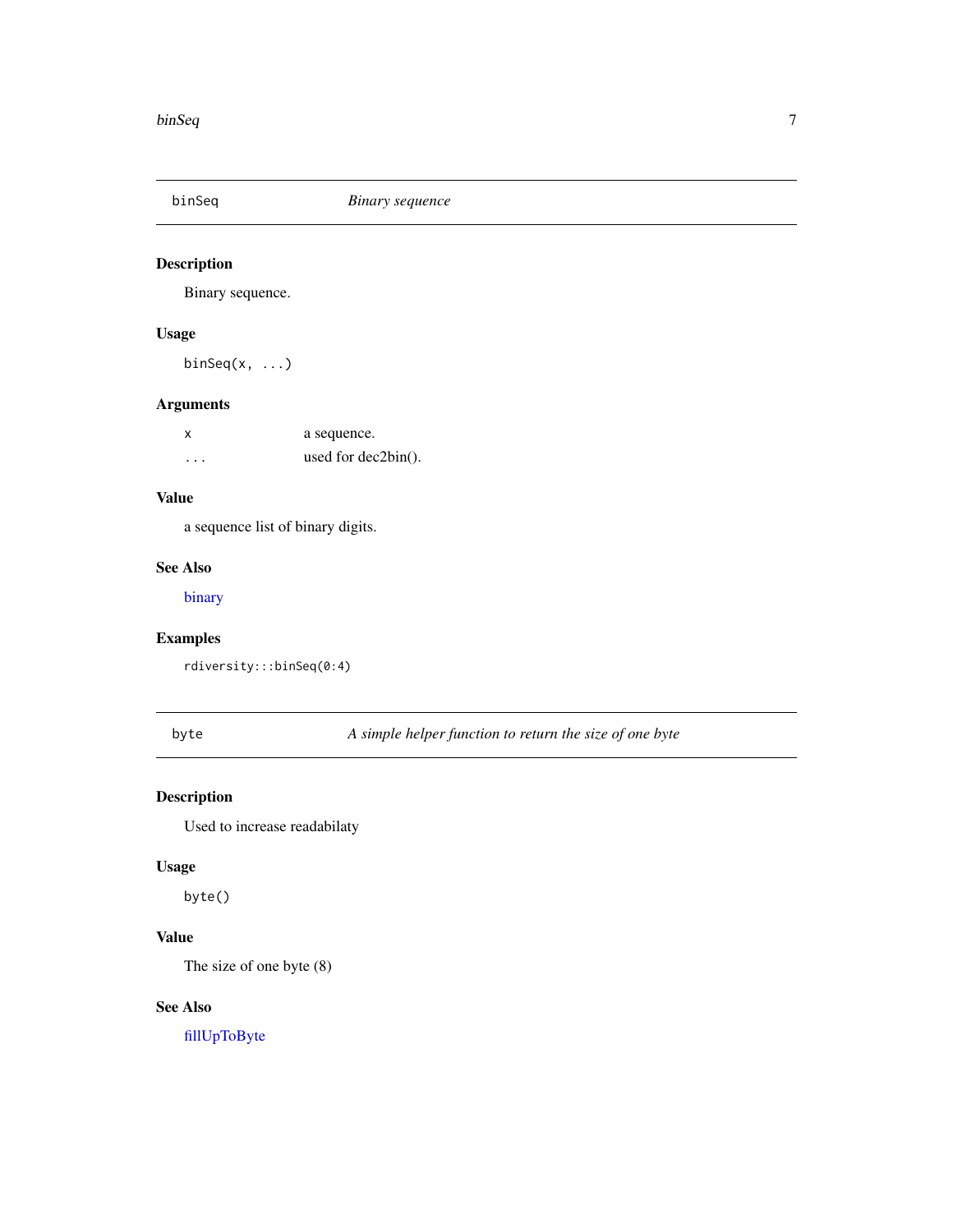<span id="page-7-0"></span>

A simple helper function that returns the minimum number of byte needed to hold the amount of n bit.

## Usage

bytesNeeded(n)

## Arguments

n The number of bit.

## Value

The number of minimum byte needed to hold n bit.

## See Also

[fillUpToByte](#page-11-1) or [byte](#page-6-1)

## Examples

```
ten <- as.binary(10)
rdiversity:::bytesNeeded(length(ten))
```
chainsaw *Function to cut the phylogeny to a specified depth from the tip with the greatest distance from the root.*

## Description

Function to cut the phylogeny to a specified depth from the tip with the greatest distance from the root.

## Usage

chainsaw(partition, ps, depth)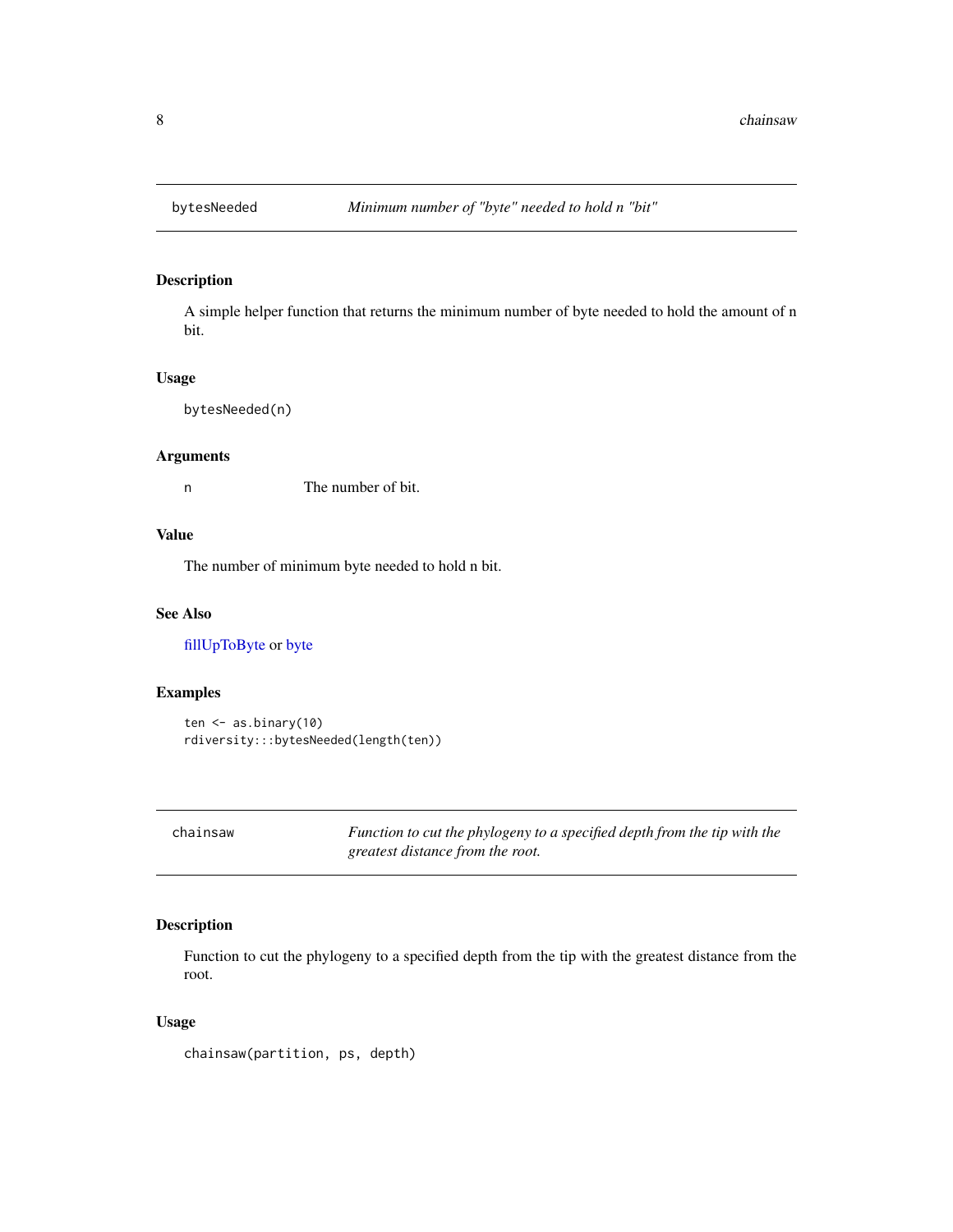#### <span id="page-8-0"></span>dist2sim 9

## Arguments

| partition | two-dimensional matrix of mode numeric with rows as types (species), columns<br>as subcommunities, and each element containing the relative abundance of types<br>in each subcommunity relative to the metacommunity as a whole. In the phylo-<br>genetic case, this corresponds to the proportional abundance of historical species,<br>which is calculated from the proportional abundance of terminal taxa |
|-----------|---------------------------------------------------------------------------------------------------------------------------------------------------------------------------------------------------------------------------------------------------------------------------------------------------------------------------------------------------------------------------------------------------------------|
| ps        | $phystruct()$ output                                                                                                                                                                                                                                                                                                                                                                                          |
| depth     | proportion of total tree height to be conserved (taken as a proportion from the<br>highest tip). Describes how far back we go in the tree, with 0 marking the date of<br>the most recent tip, and 1 marking the most recent common ancestor. Numbers<br>greater than 1 extend the root of the tree                                                                                                            |

## Value

chainsaw() returns an object of class metacommunity

| dist2sim |
|----------|
|----------|

Distance to similarity

## Description

Converts distance objects into similarity objects.

## Usage

```
dist2sim(dist, transform, k = 1, normalise = TRUE, max_d)
```
## Arguments

| dist      | object of class distance                                                 |
|-----------|--------------------------------------------------------------------------|
| transform | object of class character, can be either "linear" or "exponential"       |
| k         | scaling parameter                                                        |
| normalise | object of class logical, which when TRUE will normalise distances to one |
| max_d     | object of class numeric                                                  |

## Details

Distances can be transformed either \*linearly\* or \*exponentially\*. That is  $1 - k \star dist$  for nonnegative values, or exp(-k \* dist), respectively. If normalise is true, then dist = dist/max\_d.

## Value

dist2sim(x) returns an object of class similarity.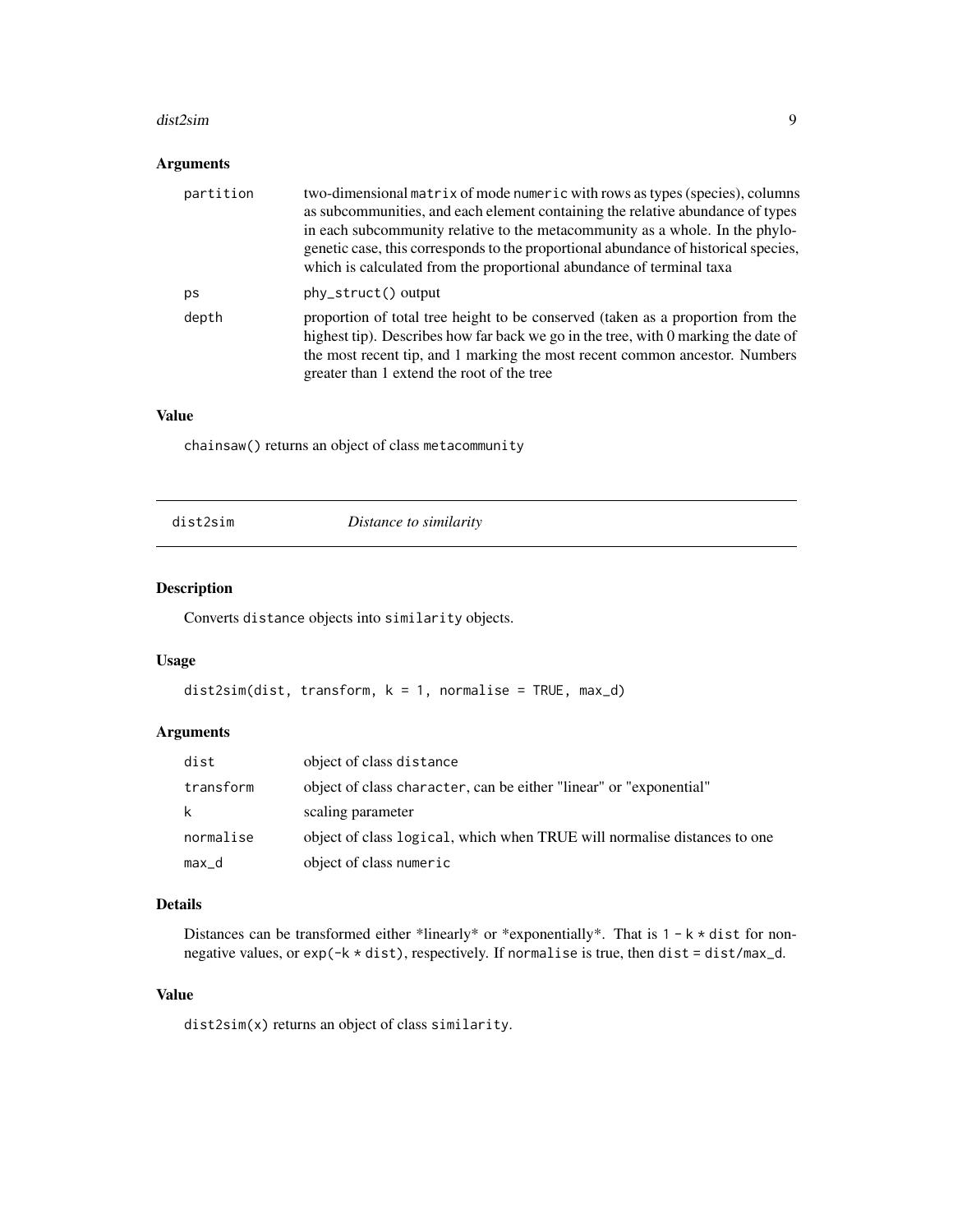<span id="page-9-0"></span>

Container for class distance.

## Usage

```
distance(distance, dat_id)
## S4 method for signature 'matrix,character'
distance(distance, dat_id)
## S4 method for signature 'matrix,missing'
distance(distance, dat_id)
```
## Arguments

| distance | distance matrix                                                                                                                      |
|----------|--------------------------------------------------------------------------------------------------------------------------------------|
| dat id   | object of class character denoting the type of diversity being calculated. This<br>can be "naive", "genetic", "taxonomic", and so on |

## Value

distance() returns an object of class distance.

distance-class *distance-class*

## Description

Container for class distance.

## Usage

```
## S4 method for signature 'distance'
show(object)
```
## Arguments

object object of class distance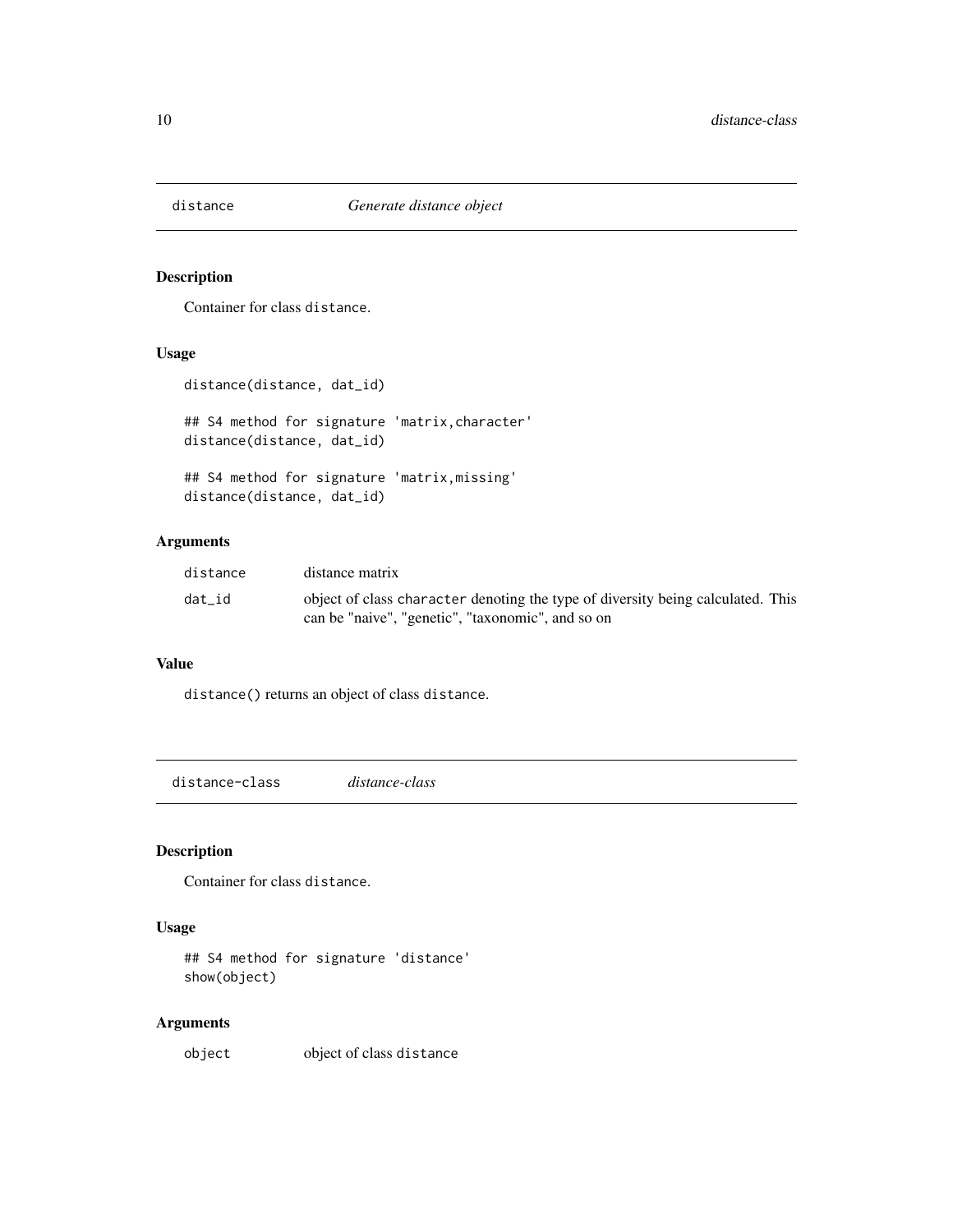## <span id="page-10-0"></span>fillUpToBit 11

## Fields

- distance two-dimensional matrix of mode numeric with rows as types, columns as types, and elements containing the pairwise distance of types
- dat\_id object of class character describing the class of distance / similarity being used, e.g. "naive", "taxonomic", and so on
- components list containing the components necessary to calculate similarity. This list is empty when precompute\_dist = TRUE when calculating distance. When a pairwise distance matrix is too large and precompute\_dist = FALSE, this list contains all the information required to calculate pairwise distance between types

<span id="page-10-1"></span>fillUpToBit *Fill up to bit (000..)*

## Description

Fills up the binary number with zeros $(0)$  or ones $(1)$ , to the size n in bit.

#### Usage

fillUpToBit(x, n, value=FALSE)

## Arguments

|       | The binary number to fill up with zeros. (Any binary vector). |
|-------|---------------------------------------------------------------|
| n,    | size in bit.                                                  |
| value | to fill up with $FALSE(0)$ or fill up with $TRUE(1)$ .        |

## Details

No floating point supported.

## Value

binary number. A binary vector with the desired size.

#### See Also

## [fillUpToByte.](#page-11-1)

#### Examples

```
rdiversity:::fillUpToBit(as.binary(c(1,1), logic=TRUE), n=4)
rdiversity:::fillUpToBit(as.binary(c(1,0,1), logic=TRUE), n=4, value=FALSE)
```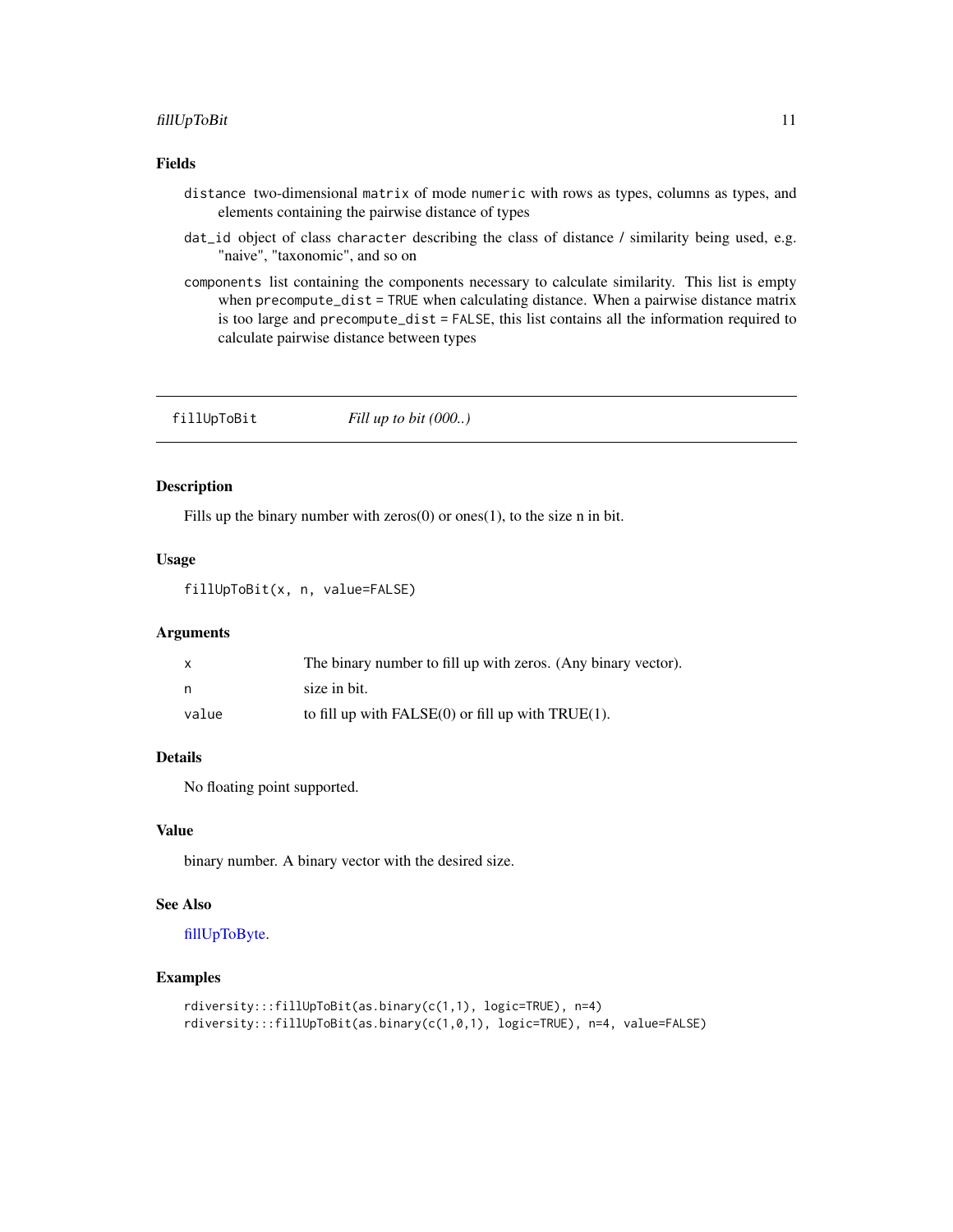<span id="page-11-1"></span><span id="page-11-0"></span>

Fills up the binary number with  $zeros(0)$  or ones(1), to the size in Byte.

## Usage

fillUpToByte(x, size=0, value=FALSE)

#### Arguments

| $\mathsf{X}$ | The binary number to fill up with zeros. (Any binary vector). |
|--------------|---------------------------------------------------------------|
| size         | in Byte. $0 =$ auto (smallest possible Byte).                 |
| value        | to fill up with $FALSE(0)$ or fill up with $TRUE(1)$ .        |

## Details

No floating point supported.

## Value

binary number. A binary vector with the desired size.

## See Also

## [fillUpToBit.](#page-10-1)

## Examples

```
rdiversity:::fillUpToByte(as.binary(c(1,1), logic=TRUE), size=2)
rdiversity:::fillUpToByte(as.binary(c(1,0,1), logic=TRUE), size=2, value=FALSE)
```
gen2dist *Genetic distance matrix*

## Description

Converts a vcfR object to a matrix of pairwise genetic distances.

## Usage

gen2dist(vcf, biallelic = FALSE)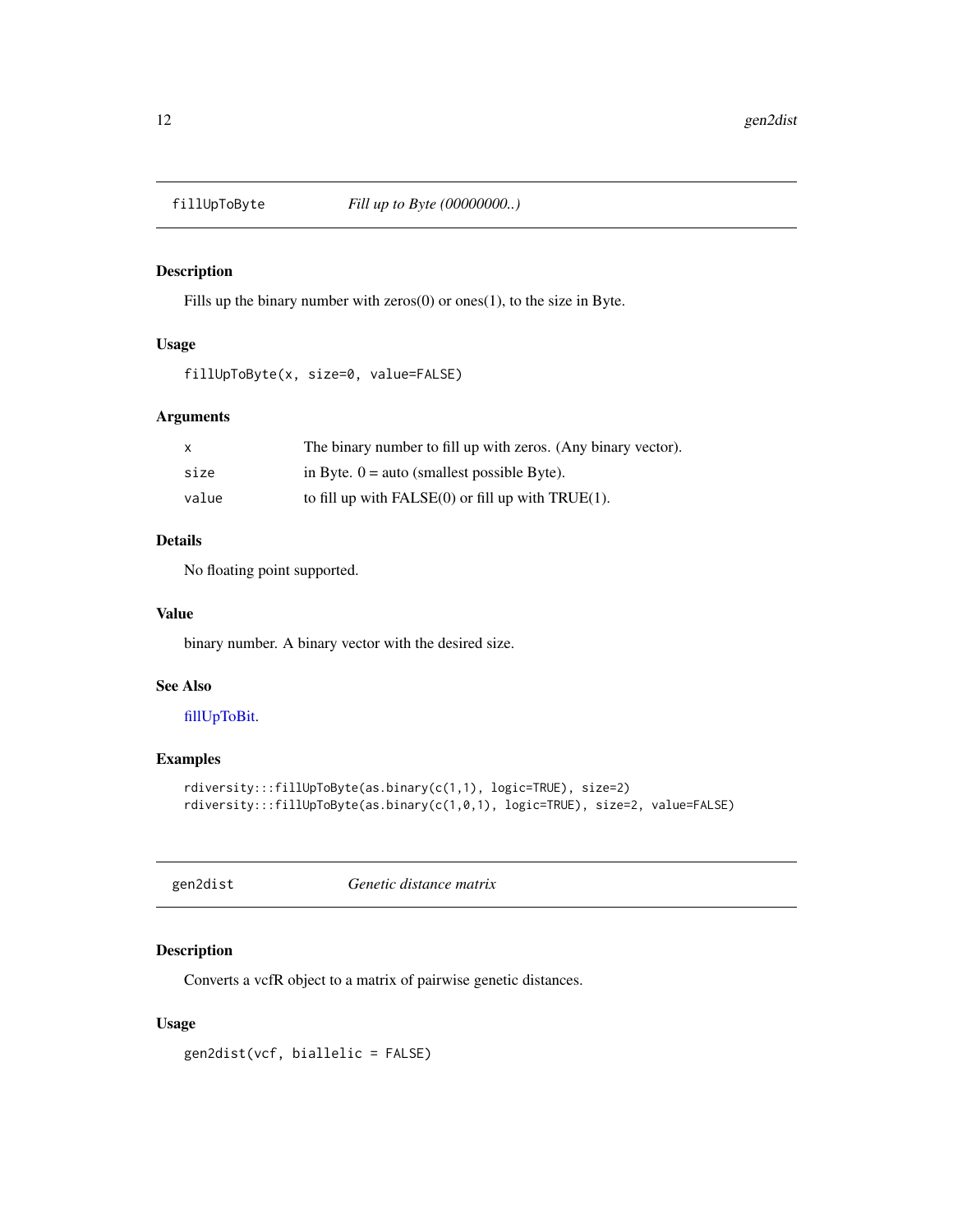#### <span id="page-12-0"></span>inddiv 13

#### Arguments

| vcf       | object of class data. frame.                                       |
|-----------|--------------------------------------------------------------------|
| biallelic | logical describing whether the data is biallelic or not (default). |

## Value

 $gen2dist(x)$  returns an object of class distance containing a matrix of pairwise genetic distances.

<span id="page-12-1"></span>

inddiv *Calculate individual-level diversity*

## Description

Generic function for calculating individual-level diversity.

## Usage

```
inddiv(data, qs)
```

```
## S4 method for signature 'powermean'
inddiv(data, qs)
## S4 method for signature 'relativeentropy'
inddiv(data, qs)
## S4 method for signature 'metacommunity'
inddiv(data, qs)
```
## Arguments

| data | matrix of mode numeric; containing diversity components |
|------|---------------------------------------------------------|
| gs   | vector of mode numeric containing q values              |

#### Details

data may be input as three different classes:

- power\_mean: calculates raw and normalised subcommunity alpha, rho or gamma diversity by taking the powermean of diversity components
- relativeentropy: calculates raw or normalised subcommunity beta diversity by taking the relative entropy of diversity components
- metacommunity: calculates all subcommunity measures of diversity

## Value

inddiv() returns a standard output of class rdiv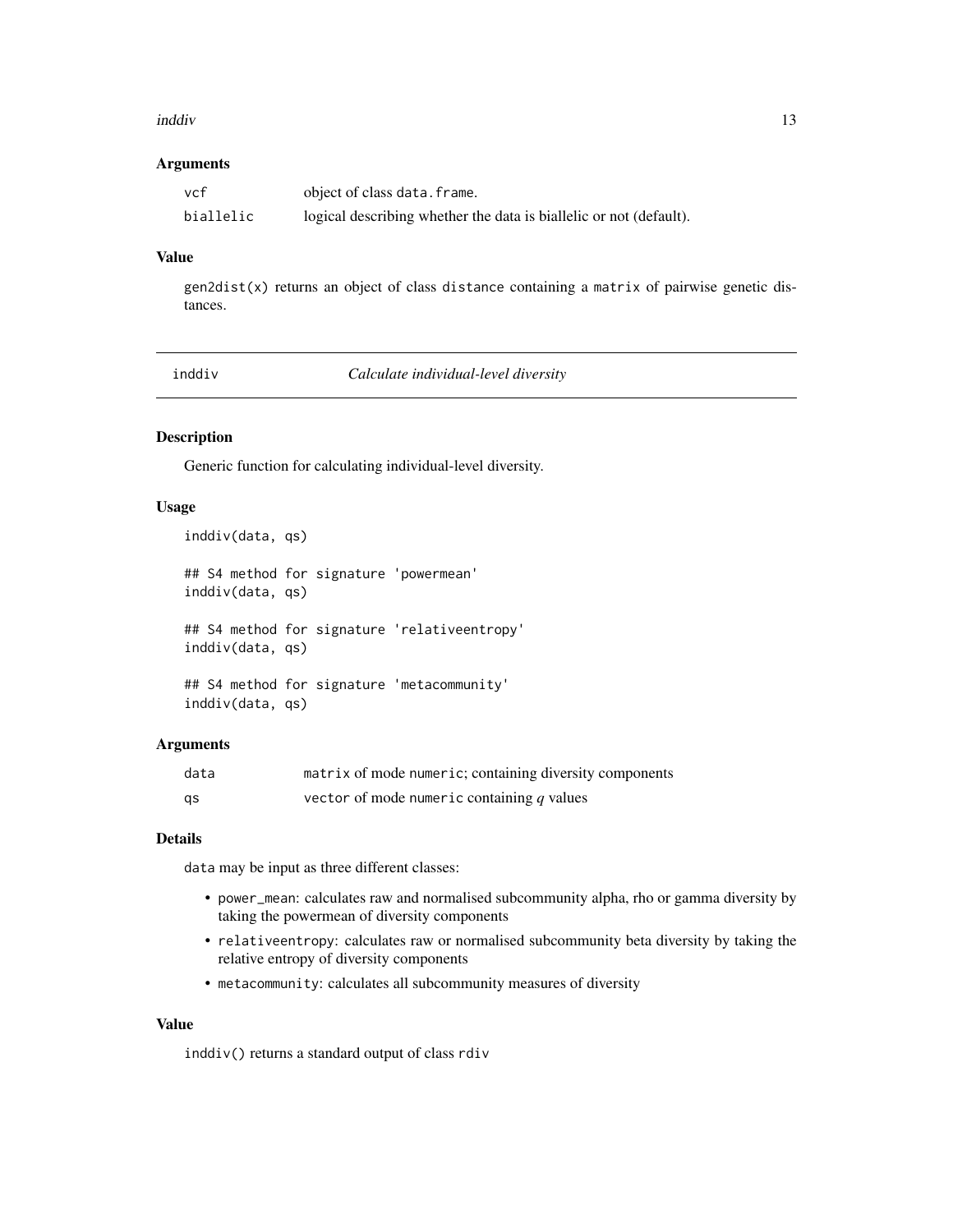## <span id="page-13-0"></span>References

Reeve, R., T. Leinster, C. Cobbold, J. Thompson, N. Brummitt, S. Mitchell, and L. Matthews. 2016. How to partition diversity. arXiv 1404.6520v3:1–9.

## See Also

[subdiv](#page-45-1) for subcommunity-level diversity and [metadiv](#page-17-1) for metacommunity-level diversity.

## Examples

```
# Define metacommunity
pop <- cbind.data.frame(A = c(1,1), B = c(2,0), C = c(3,1))
row.names(pop) <- paste0("sp", 1:2)
pop <- pop/sum(pop)
meta <- metacommunity(pop)
# Calculate subcommunity gamma diversity (takes the power mean)
g <- raw_gamma(meta)
inddiv(g, \theta:2)
# Calculate subcommunity beta diversity (takes the relative entropy)
b <- raw_beta(meta)
inddiv(b, 0:2)
# Calculate all measures of individual diversity
inddiv(meta, 0:2)
```
<span id="page-13-1"></span>is.binary *is Binary Vector*

## Description

test for object "binary".

#### Usage

is.binary(x)

#### Arguments

x object to test.

## Value

TRUE or FALSE.

## See Also

[as.binary](#page-3-1) and [binary](#page-5-1)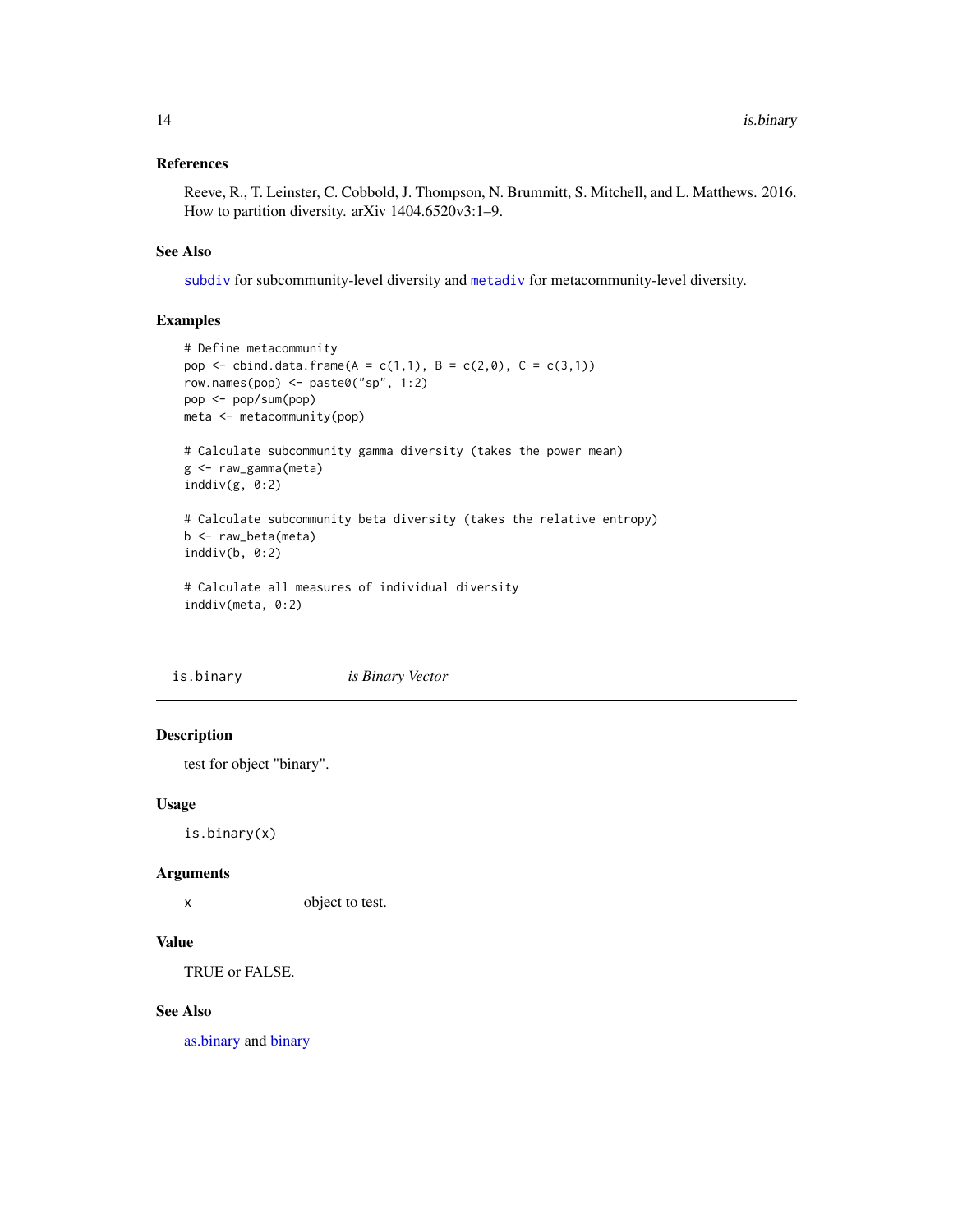<span id="page-14-0"></span>loadAttributes *loadAttributes*

#### Description

Helper function load Attributes

## Usage

loadAttributes(x, l)

#### Arguments

| X            | X            |
|--------------|--------------|
| $\mathbf{1}$ | $\mathbf{1}$ |

metacommunity *Metacommunity*

## Description

Functions to generate a metacommunity object.

## Usage

```
metacommunity(partition, similarity)
## S4 method for signature 'data.frame,missing'
metacommunity(partition)
## S4 method for signature 'numeric,missing'
metacommunity(partition)
## S4 method for signature 'matrix,missing'
metacommunity(partition)
## S4 method for signature 'missing,similarity'
metacommunity(partition, similarity)
## S4 method for signature 'numeric,similarity'
metacommunity(partition, similarity)
## S4 method for signature 'data.frame,similarity'
metacommunity(partition, similarity)
```

```
## S4 method for signature 'matrix,similarity'
metacommunity(partition, similarity)
```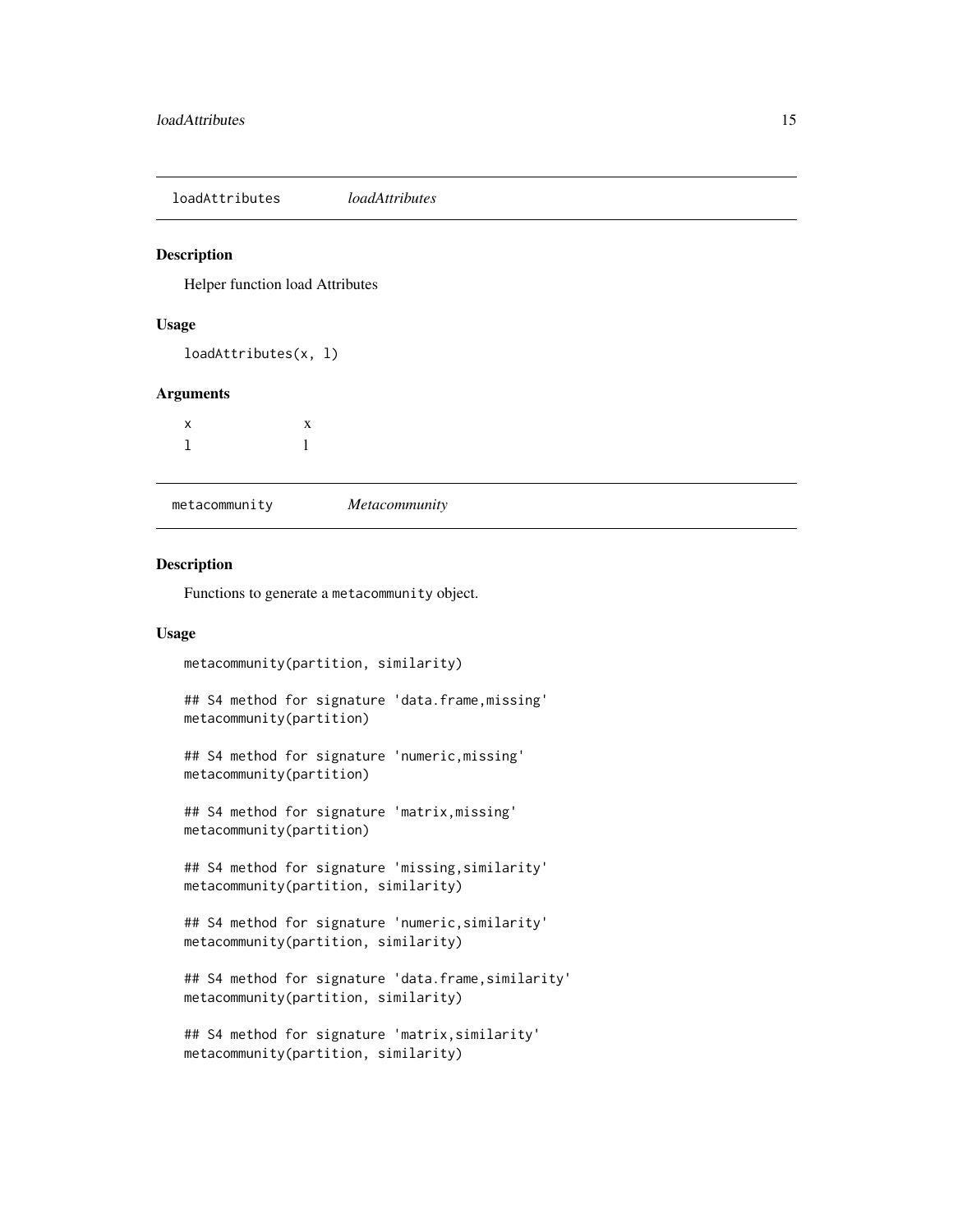#### Arguments

| partition  | two-dimensional matrix of mode numeric with rows as types, columns as sub-    |
|------------|-------------------------------------------------------------------------------|
|            | communities, and elements containing the relative abundances of types in sub- |
|            | communities. For phylogenetic diversity, see <i>Details</i>                   |
| similarity | (optional) object of class similarity                                         |

## Value

metacommunity() returns an object of class metacommunity (see *Fields*).

#### Fields

- type\_abundance two-dimensional matrix of mode numeric with rows as types (species), columns as subcommunities, and each element containing the relative abundance of types in each subcommunity relative to the metacommunity as a whole. In the phylogenetic case, this corresponds to the proportional abundance of historical species, which is calculated from the proportional abundance of terminal taxa
- similarity two-dimensional matrix of mode numeric with rows as types, columns as types, and elements containing pairwise similarities between types
- similarity\_components list containing the components necessary to calculate similarity. This list is empty when precompute\_dist = TRUE when calculating distance. When a pairwise distance matrix is too large and precompute\_dist = FALSE, this list contains all the information required to calculate pairwise distance between types
- similarity\_parameters list containing parameters associated with converting pairwise distances to similarities (the dist2sim() arguments)
- ordinariness two-dimensional matrix of mode numeric with rows as types, columns as subcommunities, and elements containing the ordinariness of types within subcommunities
- subcommunity\_weights vector of mode numeric containing subcommunity weights
- type\_weights two-dimensional matrix of mode numeric, with rows as types, columns as subcommunities, and elements containing weights of types within a subcommunity
- dat\_ID object of class character denoting the type of diversity being calculated. This can be "naive", "genetic", "taxonomic", and so on
- raw\_abundance [Phylogenetic] two-dimensional matrix of mode numeric with rows as types, columns as subcommunities, and elements containing the relative abundance of present day species
- raw\_structure [Phylogenetic] two-dimensional matrix of mode numeric with rows as historical species, columns as present day species, and elements containing historical species lengths within lineages
- parameters [Phylogenetic] data.frame containing parameters associated with each historic species in the phylogeny

#### See Also

[metacommunity-class](#page-16-1)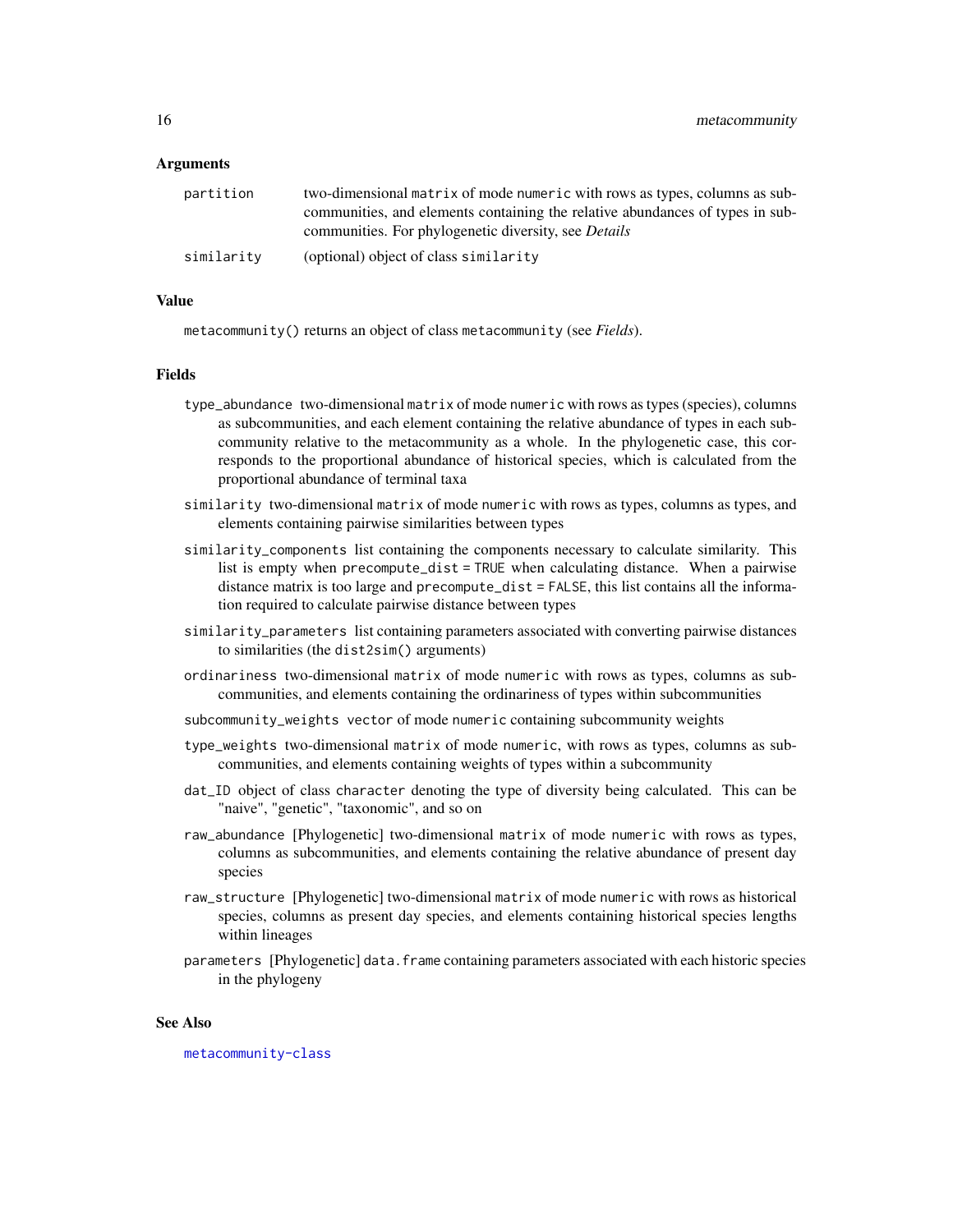## <span id="page-16-0"></span>metacommunity-class 17

#### Examples

```
# Naive-type
partition \leq cbind(a = c(1,1,1,0,0), b = c(0,1,0,1,1))
row.names(partition) <- paste0("sp", 1:5)
partition <- partition / sum(partition)
meta <- metacommunity(partition)
```
<span id="page-16-1"></span>metacommunity-class *metacommunity-class*

#### Description

Container for class metacommunity.

#### Usage

## S4 method for signature 'metacommunity' show(object)

## **Arguments**

object object of class metacommunity

#### Fields

- type\_abundance two-dimensional matrix of mode numeric with rows as types (species), columns as subcommunities, and each element containing the relative abundance of types in each subcommunity relative to the metacommunity as a whole. In the phylogenetic case, this corresponds to the proportional abundance of historical species, which is calculated from the proportional abundance of terminal taxa
- similarity two-dimensional matrix of mode numeric with rows as types, columns as types, and elements containing the pairwise similarity of types
- similarity\_components list containing the components necessary to calculate similarity. This list is empty when precompute\_dist = TRUE when calculating distance. When a pairwise distance matrix is too large and precompute\_dist = FALSE, this list contains all the information required to calculate pairwise distance between types
- similarity\_parameters list containing parameters associated with converting pairwise distances to similarities (the dist2sim() arguments)
- ordinariness two-dimensional matrix of mode numeric with rows as types, columns as subcommunities, and elements containing the ordinariness of types within subcommunities

subcommunity\_weights vector of mode numeric containing subcommunity weights

type\_weights two-dimensional matrix of mode numeric, with rows as types, columns as subcommunities, and elements containing weights of types within a subcommunity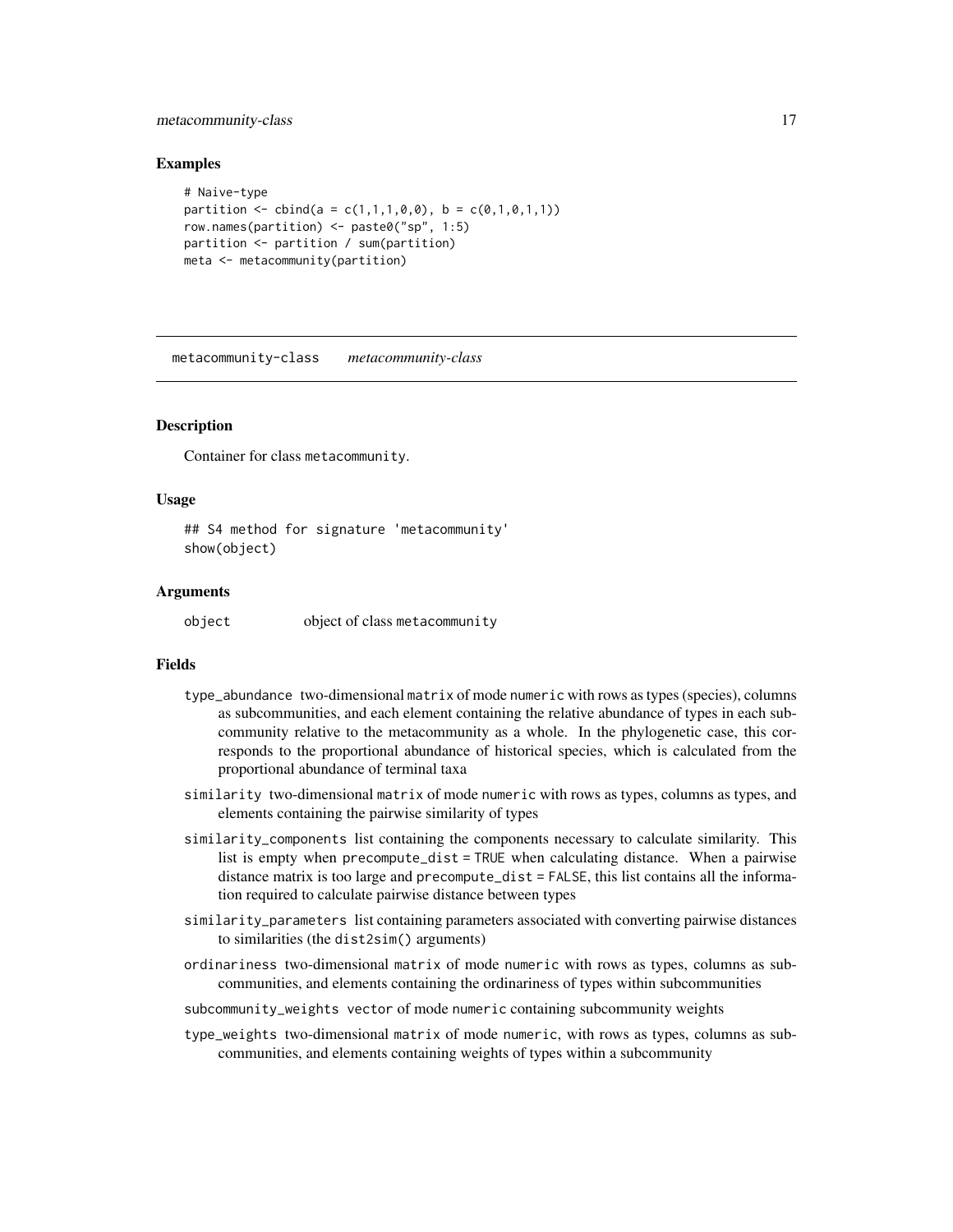- <span id="page-17-0"></span>dat\_id object of class character describing the class of distance / similarity being used, e.g. "naive", "taxonomic", and so on
- raw\_abundance [Phylogenetic] two-dimensional matrix of mode numeric with rows as types, columns as subcommunities, and elements containing the relative abundance of present day species
- raw\_structure [Phylogenetic] two-dimensional matrix of mode numeric with rows as historical species, columns as present day species, and elements containing historical species lengths within lineages
- parameters [Phylogenetic] data.frame containing parameters associated with each historic species in the phylogeny

<span id="page-17-1"></span>

metadiv *Metacommunity-level diversity*

## Description

Generic function for calculating metacommunity-level diversity.

#### Usage

```
metadiv(data, qs)
## S4 method for signature 'powermean'
metadiv(data, qs)
## S4 method for signature 'relativeentropy'
metadiv(data, qs)
## S4 method for signature 'metacommunity'
```
#### Arguments

metadiv(data, qs)

| data | matrix of mode numeric; containing diversity components |
|------|---------------------------------------------------------|
| as   | vector of mode numeric containing $q$ values            |

#### Details

data may be input as one of three different classes:

- powermean: raw or normalised metacommunity alpha, rho or gamma diversity components; will calculate metacommunity-level raw or normalised metacommunity alpha, rho or gamma diversity
- relativeentropy: raw or normalised metacommunity beta diversity components; will calculate metacommunity-level raw or normalised metacommunity beta diversity
- metacommunity: will calculate all metacommunity measures of diversity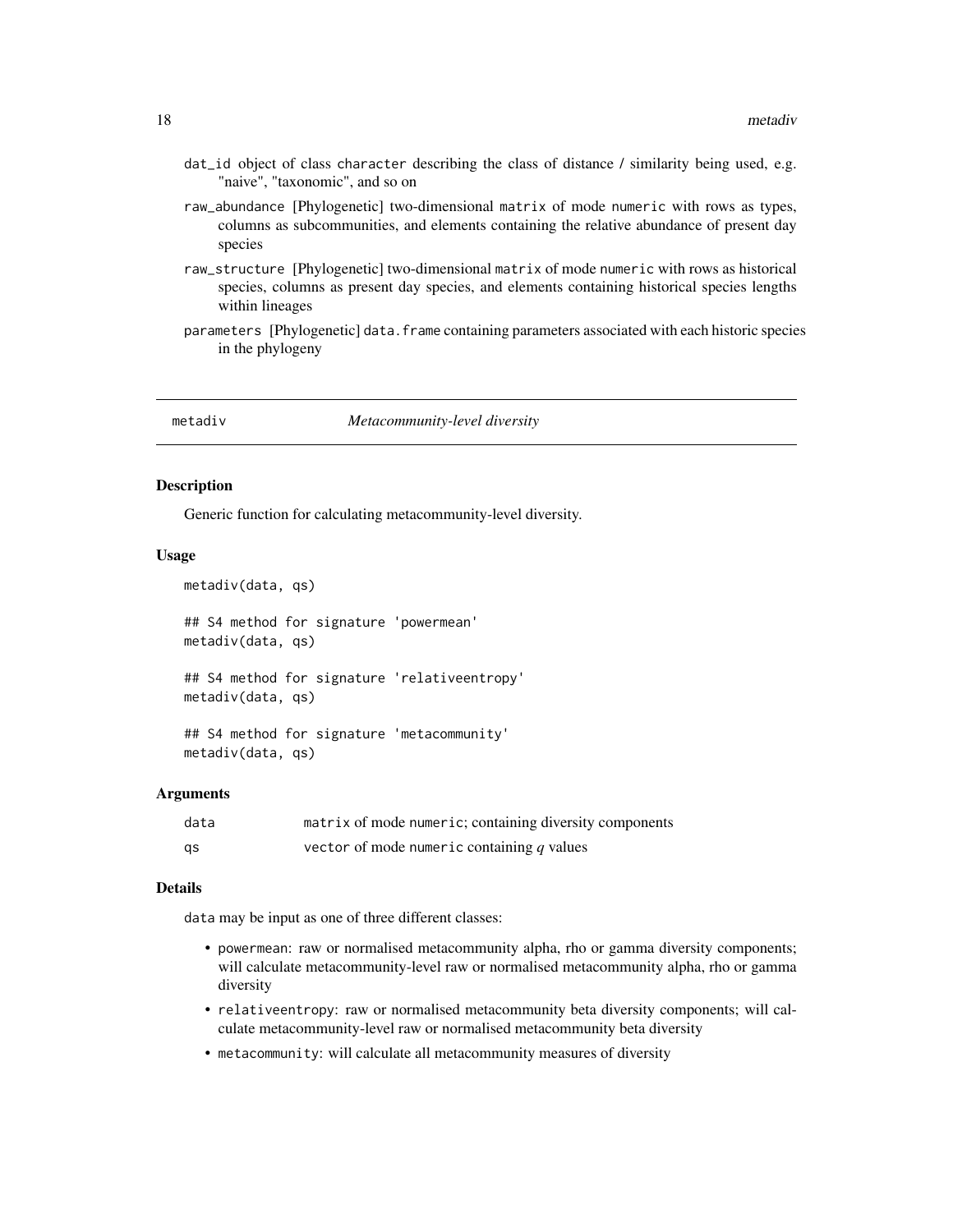## <span id="page-18-0"></span>meta\_gamma 19

## Value

metadiv() returns a standard output of class rdiv

#### References

Reeve, R., T. Leinster, C. Cobbold, J. Thompson, N. Brummitt, S. Mitchell, and L. Matthews. 2016. How to partition diversity. arXiv 1404.6520v3:1–9.

#### See Also

[inddiv](#page-12-1) for type-level diversity and [subdiv](#page-45-1) for subcommunity-level diversity.

## Examples

```
# Define metacommunity
pop <- data.frame(a = c(1,3), b = c(1,1))
pop <- pop / sum(pop)
meta <- metacommunity(pop)
# Calculate metacommunity gamma diversity (takes the power mean)
g <- raw_gamma(meta)
metadiv(g, 0:2)
# Calculate metacommunity beta diversity (takes the relative entropy)
b <- raw_beta(meta)
metadiv(b, 0:2)
# Calculate all measures of metacommunity diversity
metadiv(meta, 0:2)
```
#### meta\_gamma *Metacommunity gamma diversity*

## Description

Calculates similarity-sensitive metacommunity gamma diversity (the metacommunity similaritysensitive diversity). This measure may be calculated for a series of orders, represented as a vector of qs.

#### Usage

meta\_gamma(meta, qs)

## Arguments

| meta | object of class metacommunity                |
|------|----------------------------------------------|
| gs   | vector of mode numeric containing $q$ values |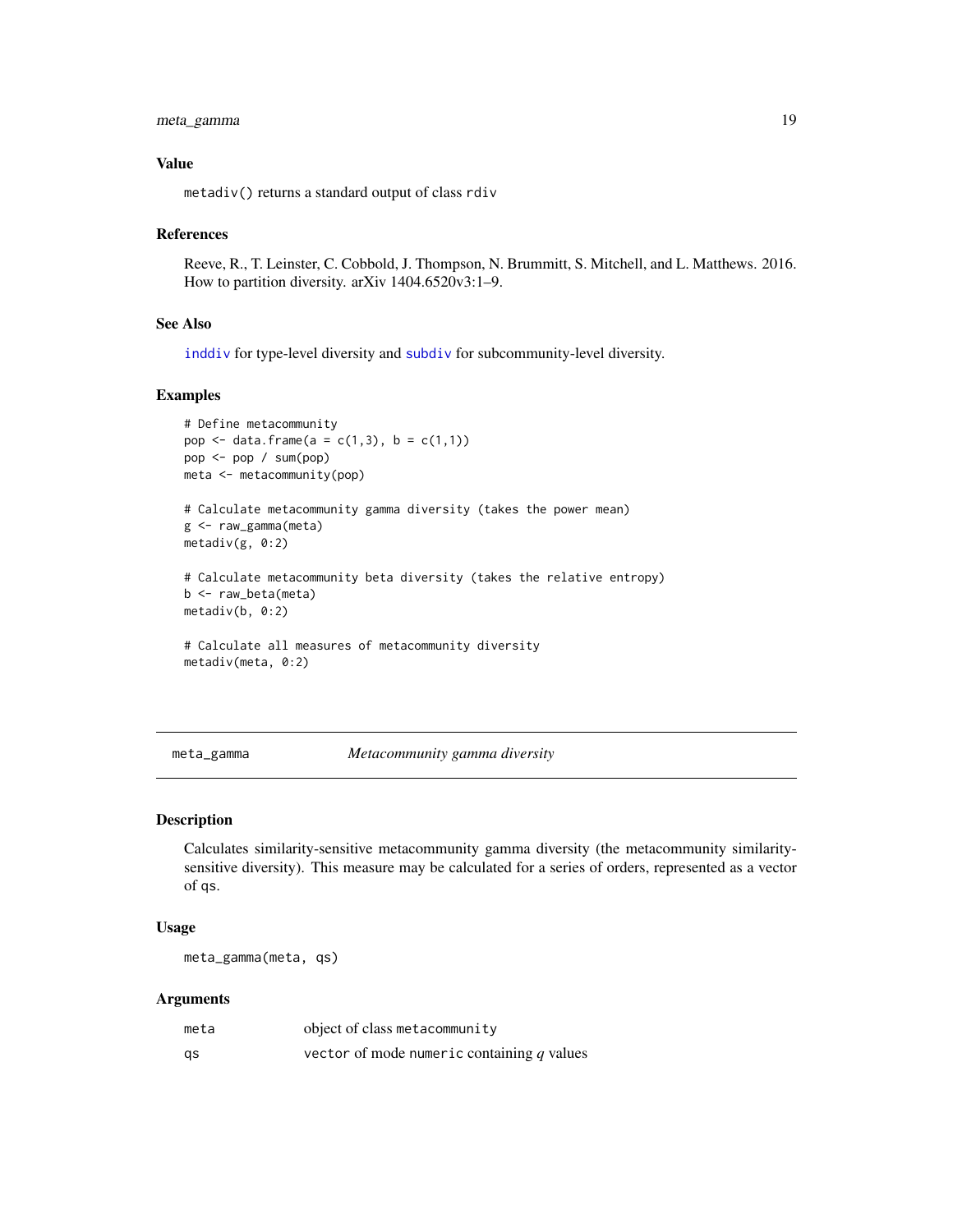<span id="page-19-0"></span>20 negate and the set of the set of the set of the set of the set of the set of the set of the set of the set of the set of the set of the set of the set of the set of the set of the set of the set of the set of the set of

## Value

meta\_gamma returns a standard output of class rdiv

#### References

R. Reeve, T. Leinster, C. Cobbold, J. Thompson, N. Brummitt, S. Mitchell, and L. Matthews. 2016. How to partition diversity. arXiv 1404.6520v3:1–9.

## Examples

```
pop <- data.frame(a = c(1,3), b = c(1,1))
row.names(pop) <- paste0("sp", 1:2)
pop <- pop/sum(pop)
meta <- metacommunity(pop)
# Calculate metacommunity gamma diversity
meta_gamma(meta, 0:2)
```
#### negate *Binary Negation (!)*

## Description

Negates the binary number x. Negation  $x \rightarrow -x$  or  $-x \rightarrow x$ 

#### Usage

negate(x)

## Arguments

x The number to be negated. A binary vector is expected.

## Details

An »unsigned« number will be returned as »signed« regardless of whether the value is negative. No floating point supported.

## Value

The negated number of x. Returns a binary vector with signed=TRUE

## See Also

[switchEndianess](#page-48-1) or [fillUpToByte.](#page-11-1)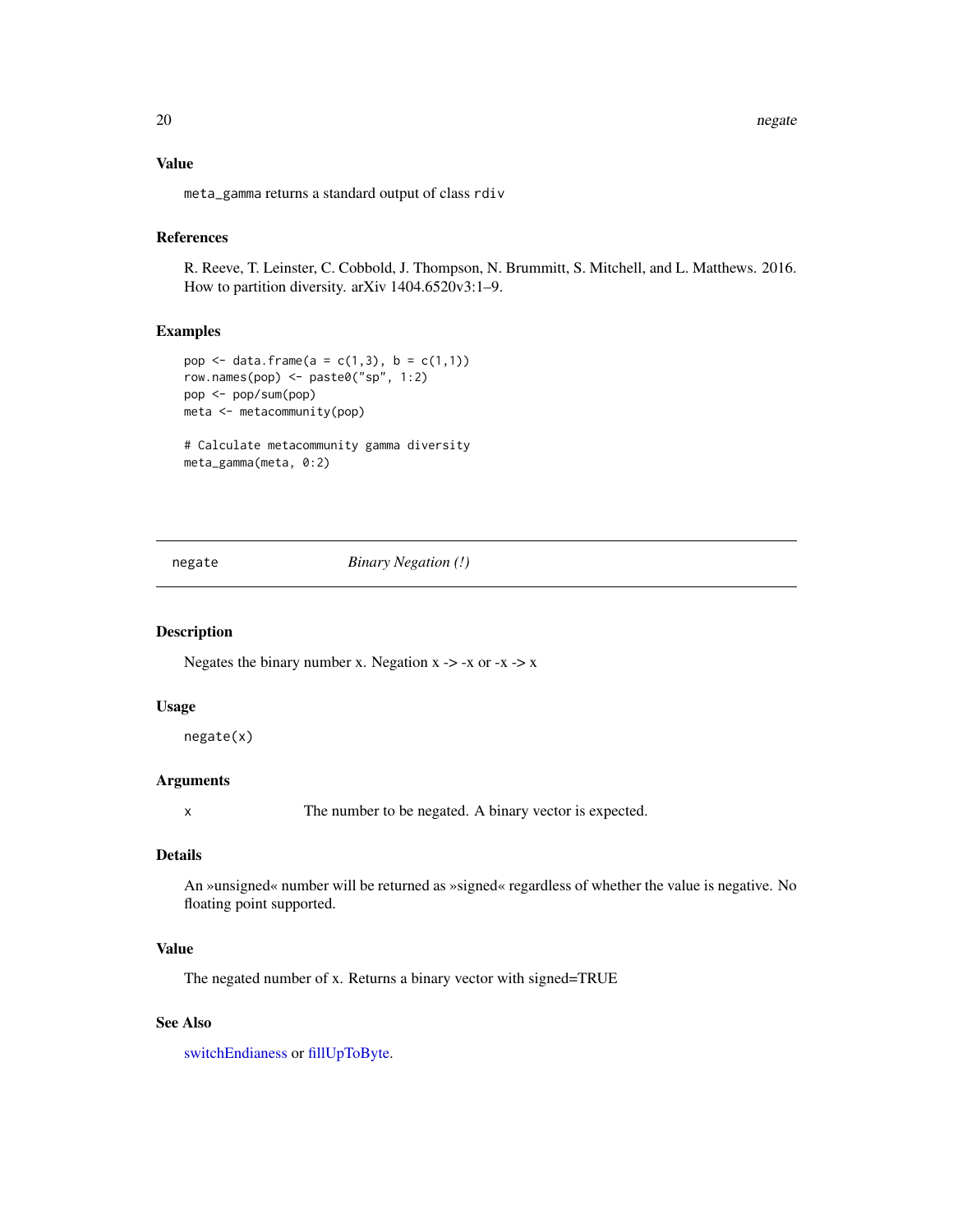## <span id="page-20-0"></span>norm\_alpha 21

## Examples

```
summary(rdiversity:::negate(as.binary(5, signed=TRUE)))
summary(rdiversity:::negate(as.binary(-5, signed=TRUE)))
summary(rdiversity:::negate(as.binary(5, signed=FALSE)))
```
- 
- norm\_alpha *Normalised alpha (low level diversity component)*

## Description

Calculates the low-level diversity component necessary for calculating normalised alpha diversity.

## Usage

norm\_alpha(meta)

#### Arguments

meta object of class metacommunity

## Details

Values generated from norm\_alpha() may be input into subdiv() and metadiv() to calculate normalised subcommunity and metacommunity alpha diversity.

#### Value

norm\_alpha returns an object of class powermean

## References

R. Reeve, T. Leinster, C. Cobbold, J. Thompson, N. Brummitt, S. Mitchell, and L. Matthews. 2016. How to partition diversity. arXiv 1404.6520v3:1–9.

## Examples

```
pop <- data.frame(a = c(1,3), b = c(1,1))
row.names(pop) <- paste0("sp", 1:2)
pop <- pop/sum(pop)
meta <- metacommunity(pop)
# Calculate normalised alpha component
a <- norm_alpha(meta)
subdiv(a, 1)
```
metadiv(a, 1)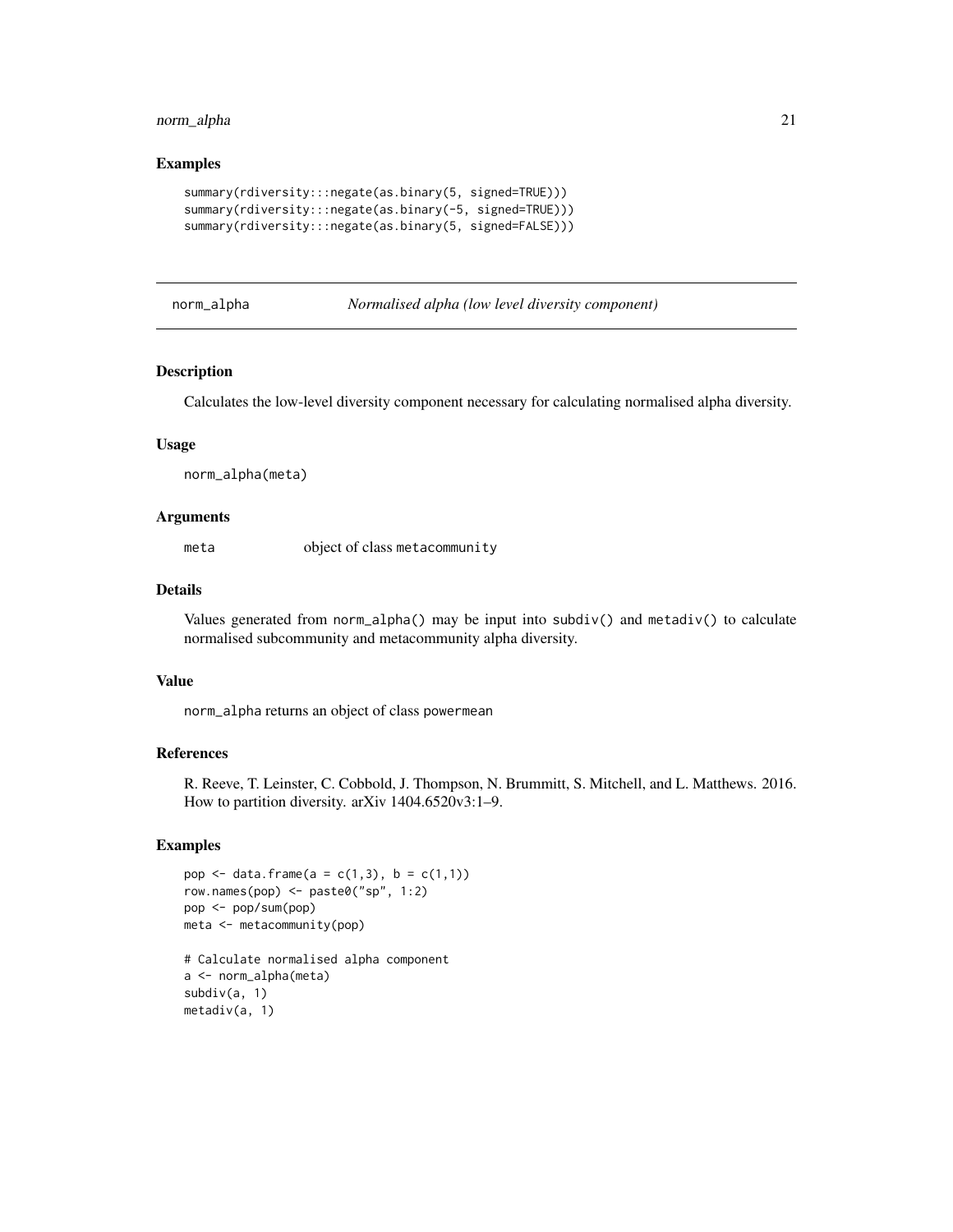<span id="page-21-0"></span>

Calculates the low-level diversity component necessary for calculating normalised beta diversity.

#### Usage

```
norm_beta(meta)
```
## Arguments

meta object of class metacommunity

## Details

Values generated from norm\_beta() may be input into subdiv() and metadiv() to calculate normalised subcommunity and metacommunity beta diversity.

#### Value

norm\_beta returns an object of class relativeentropy

#### References

R. Reeve, T. Leinster, C. Cobbold, J. Thompson, N. Brummitt, S. Mitchell, and L. Matthews. 2016. How to partition diversity. arXiv 1404.6520v3:1–9.

#### Examples

```
pop <- data.frame(a = c(1,3), b = c(1,1))
row.names(pop) <- paste0("sp", 1:2)
pop <- pop/sum(pop)
meta <- metacommunity(pop)
```

```
# Calculate normalised beta component
b <- norm_beta(meta)
subdiv(b, 1)
metadiv(b, 1)
```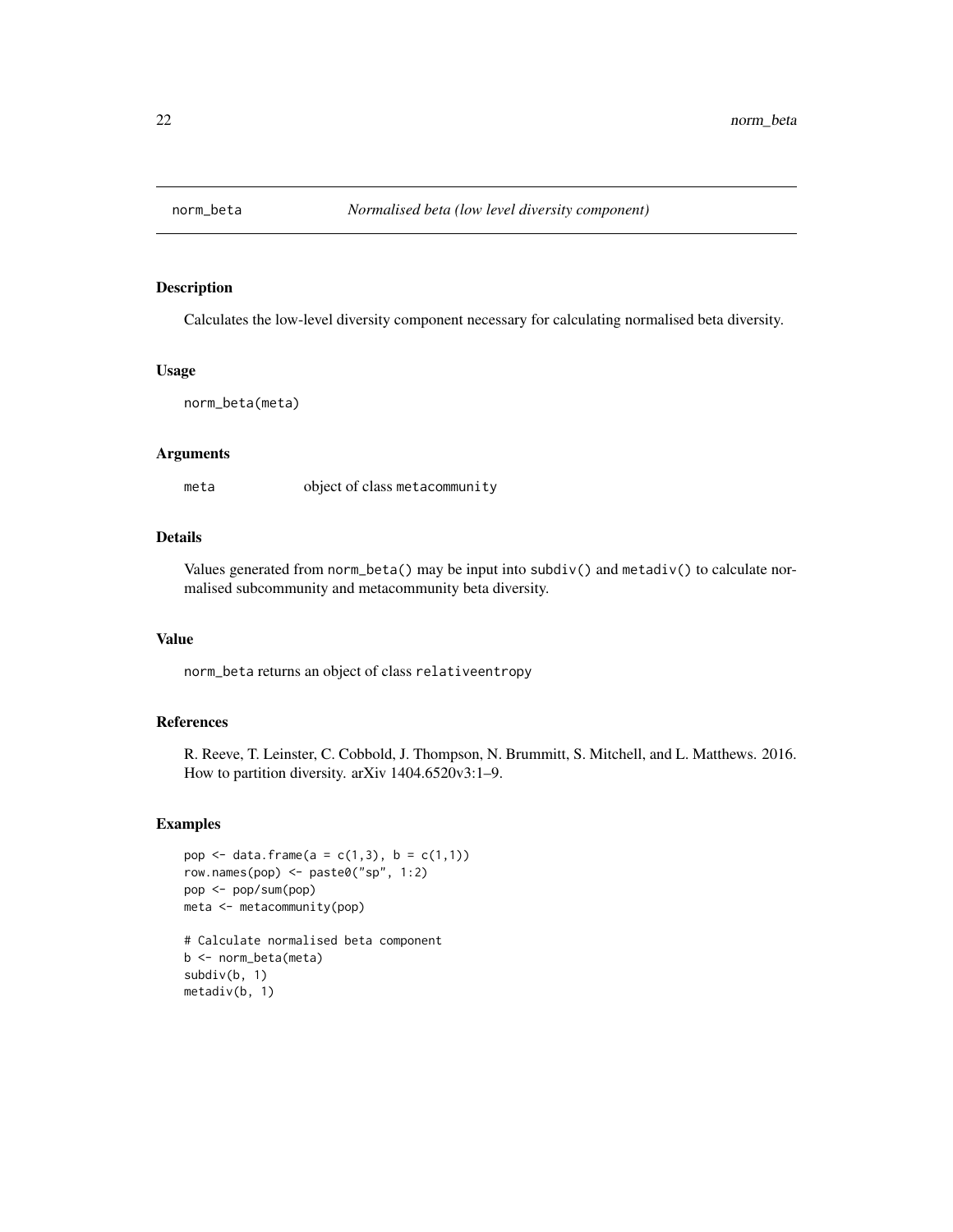<span id="page-22-0"></span>norm\_meta\_alpha *Normalised metacommunity alpha diversity*

## Description

Calculates similarity-sensitive normalised metacommunity alpha diversity (the average similaritysensitive diversity of subcommunities). This measure may be calculated for a series of orders, represented as a vector of qs.

## Usage

norm\_meta\_alpha(meta, qs)

#### Arguments

| meta | object of class metacommunity                |
|------|----------------------------------------------|
| gs   | vector of mode numeric containing $q$ values |

#### Value

norm\_meta\_alpha returns a standard output of class rdiv

## References

R. Reeve, T. Leinster, C. Cobbold, J. Thompson, N. Brummitt, S. Mitchell, and L. Matthews. 2016. How to partition diversity. arXiv 1404.6520v3:1–9.

#### Examples

```
pop <- data.frame(a = c(1,3), b = c(1,1))
row.names(pop) <- paste0("sp", 1:2)
pop <- pop/sum(pop)
meta <- metacommunity(pop)
```
# Calculate normalised metacommunity alpha diversity norm\_meta\_alpha(meta, 0:2)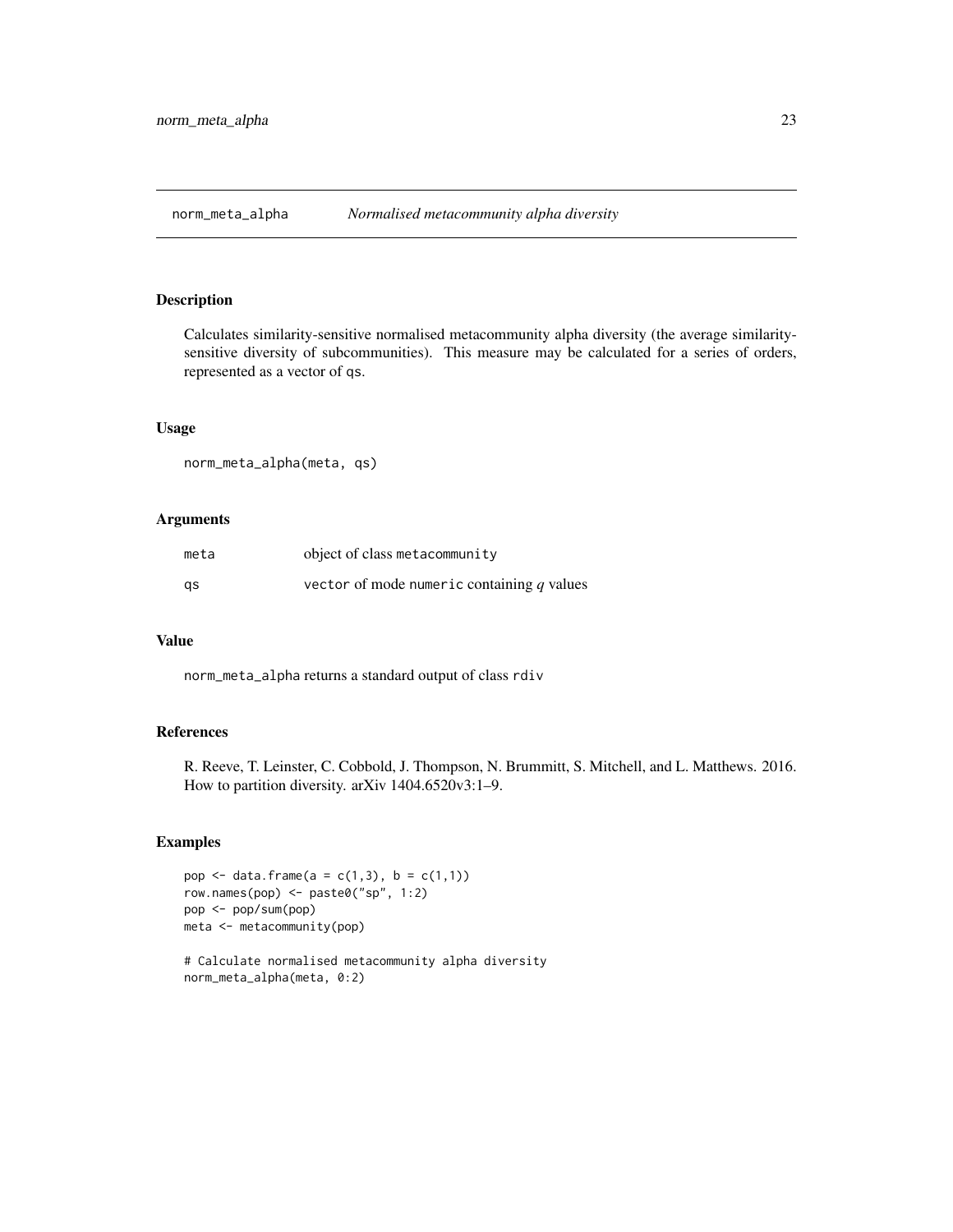<span id="page-23-0"></span>

Calculates similarity-sensitive normalised metacommunity beta diversity (the effective number of distinct subcommunities. This measure may be calculated for a series of orders, represented as a vector of qs.

## Usage

norm\_meta\_beta(meta, qs)

#### Arguments

| meta | object of class metacommunity                |
|------|----------------------------------------------|
| gs   | vector of mode numeric containing $q$ values |

#### Value

norm\_meta\_beta returns a standard output of class rdiv

## References

R. Reeve, T. Leinster, C. Cobbold, J. Thompson, N. Brummitt, S. Mitchell, and L. Matthews. 2016. How to partition diversity. arXiv 1404.6520v3:1–9.

#### Examples

```
pop <- data.frame(a = c(1,3), b = c(1,1))
row.names(pop) <- paste0("sp", 1:2)
pop <- pop/sum(pop)
meta <- metacommunity(pop)
```
# Calculate normalised metacommunity beta diversity norm\_meta\_beta(meta, 0:2)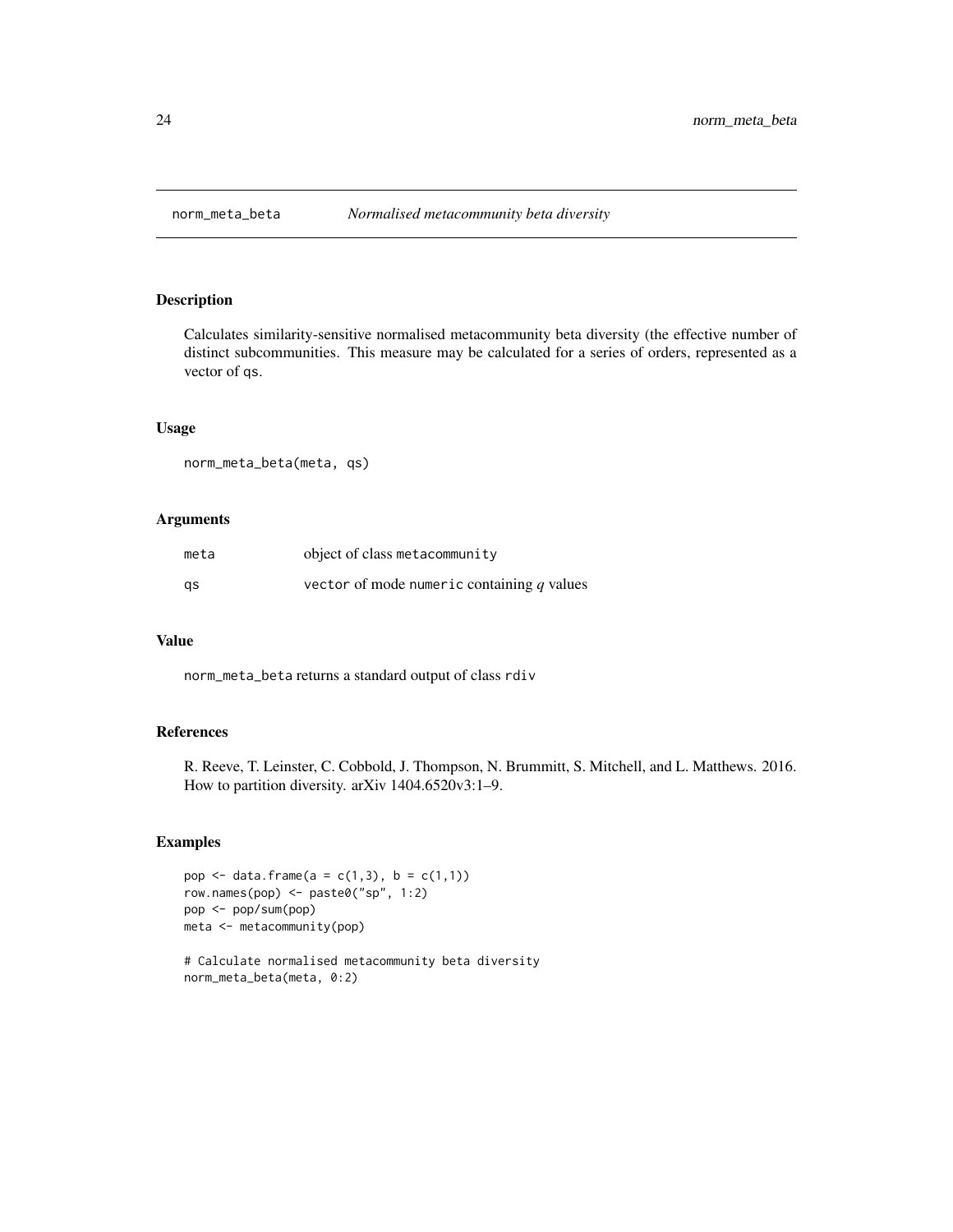<span id="page-24-0"></span>

Calculates similarity-sensitive normalised metacommunity rho diversity (the average representativeness of subcommunities. This measure may be calculated for a series of orders, represented as a vector of qs.

## Usage

norm\_meta\_rho(meta, qs)

#### Arguments

| meta | object of class metacommunity                |
|------|----------------------------------------------|
| gs   | vector of mode numeric containing $q$ values |

#### Value

norm\_meta\_rho returns a standard output of class rdiv

## References

R. Reeve, T. Leinster, C. Cobbold, J. Thompson, N. Brummitt, S. Mitchell, and L. Matthews. 2016. How to partition diversity. arXiv 1404.6520v3:1–9.

#### Examples

```
pop <- data.frame(a = c(1,3), b = c(1,1))
row.names(pop) <- paste0("sp", 1:2)
pop <- pop/sum(pop)
meta <- metacommunity(pop)
```
# Calculate normalised metacommunity rho diversity norm\_meta\_rho(meta, 0:2)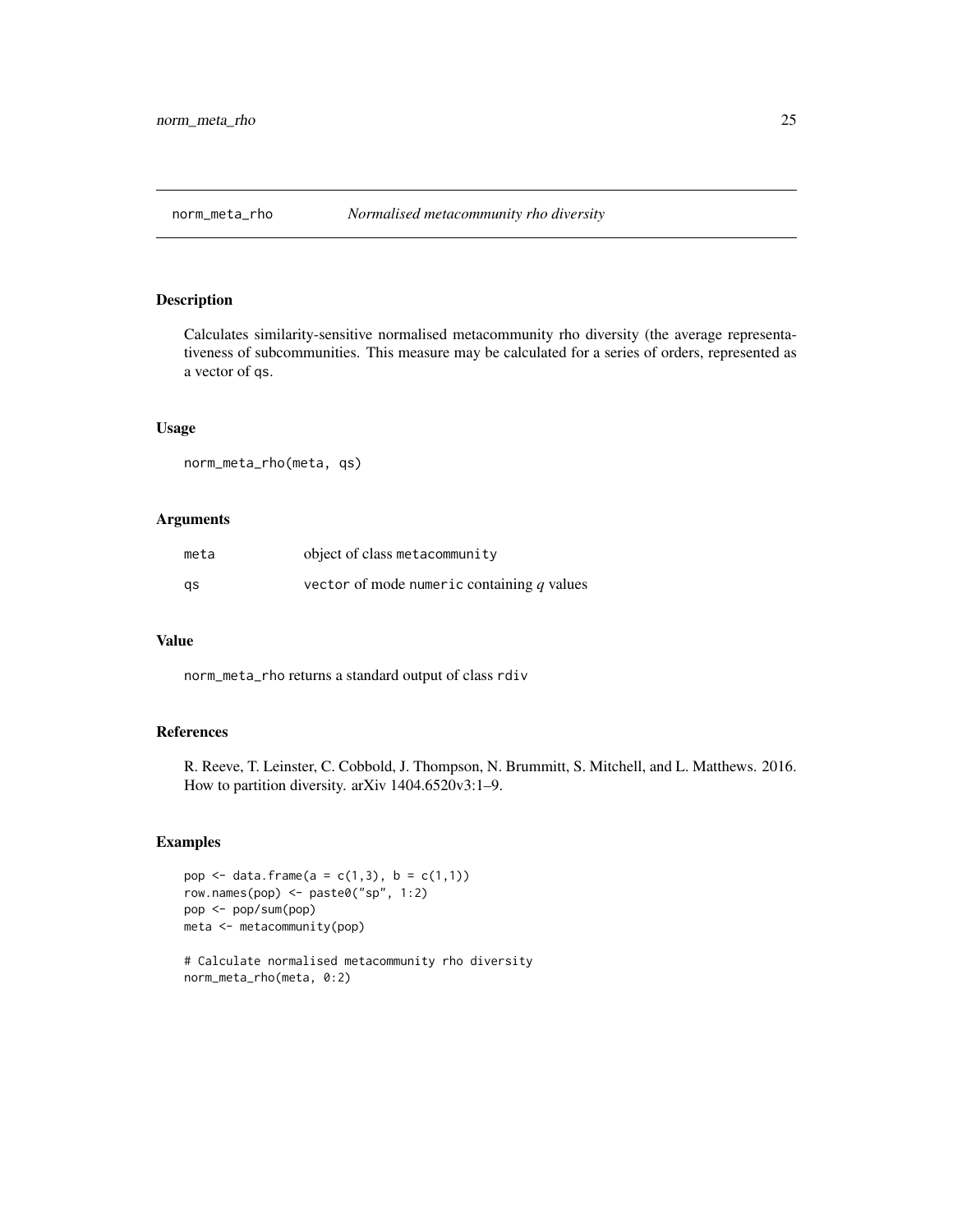<span id="page-25-0"></span>

Calculates the low-level diversity component necessary for calculating normalised rho diversity.

#### Usage

norm\_rho(meta)

## Arguments

meta object of class metacommunity

#### Details

Values generated from norm\_rho() may be input into subdiv() and metadiv() to calculate normalised subcommunity and metacommunity rho diversity.

#### Value

norm\_rho returns an object of class powermean

#### References

R. Reeve, T. Leinster, C. Cobbold, J. Thompson, N. Brummitt, S. Mitchell, and L. Matthews. 2016. How to partition diversity. arXiv 1404.6520v3:1–9.

#### Examples

```
pop <- data.frame(a = c(1,3), b = c(1,1))
row.names(pop) <- paste0("sp", 1:2)
pop <- pop/sum(pop)
meta <- metacommunity(pop)
```

```
# Calculate normalised rho component
r <- norm_rho(meta)
subdiv(r, 1)
metadiv(r, 1)
```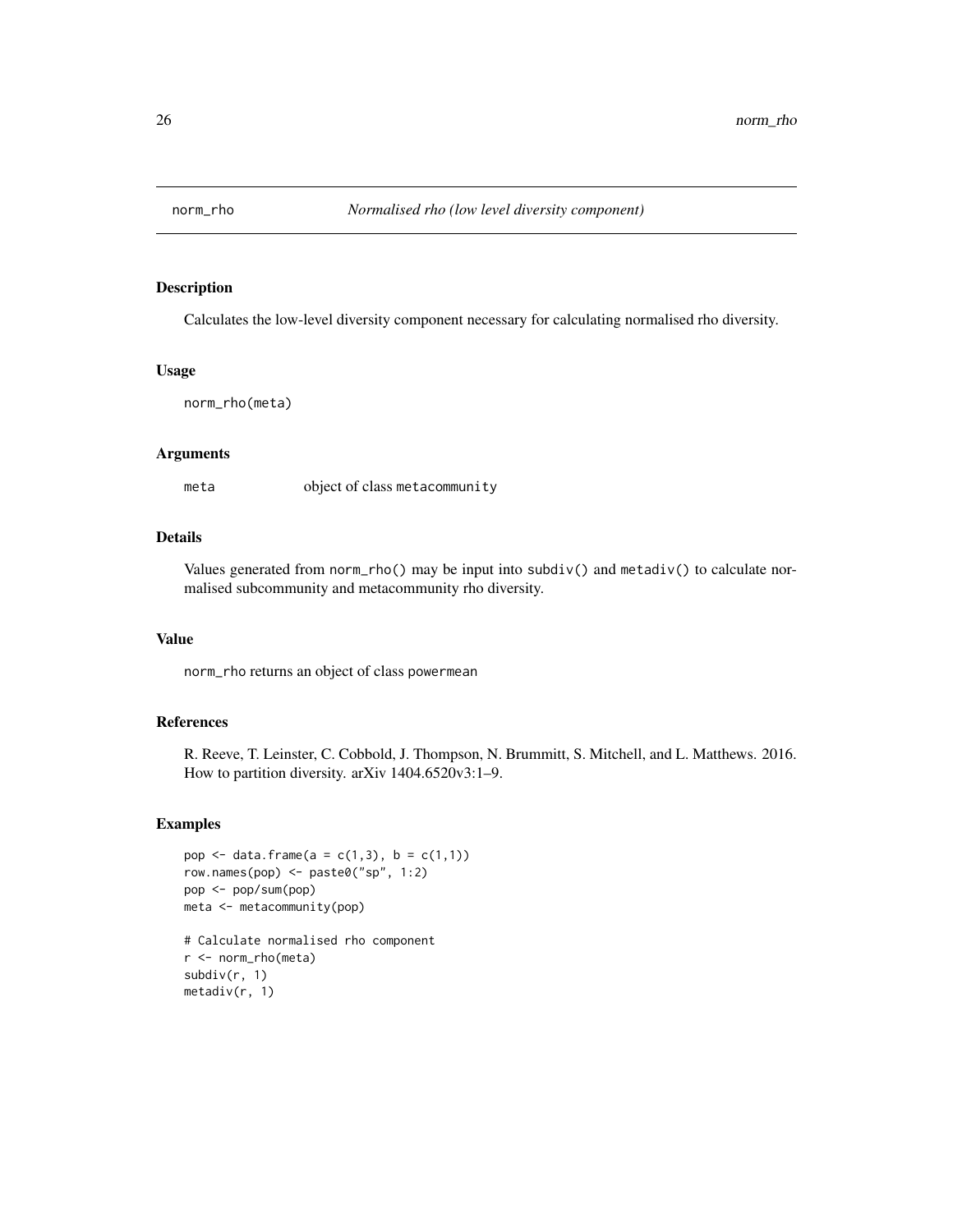<span id="page-26-0"></span>

Calculates similarity-sensitive normalised subcommunity alpha diversity (the diversity of subcommunity *j* in isolation. This measure may be calculated for a series of orders, represented as a vector of qs.

## Usage

norm\_sub\_alpha(meta, qs)

#### Arguments

| meta | object of class metacommunity                |
|------|----------------------------------------------|
| gs   | vector of mode numeric containing $q$ values |

#### Value

norm\_sub\_alpha returns a standard output of class rdiv

## References

R. Reeve, T. Leinster, C. Cobbold, J. Thompson, N. Brummitt, S. Mitchell, and L. Matthews. 2016. How to partition diversity. arXiv 1404.6520v3:1–9.

#### Examples

```
pop <- data.frame(a = c(1,3), b = c(1,1))
row.names(pop) <- paste0("sp", 1:2)
pop <- pop/sum(pop)
meta <- metacommunity(pop)
```
# Calculate normalised subcommunity alpha diversity norm\_sub\_alpha(meta, 0:2)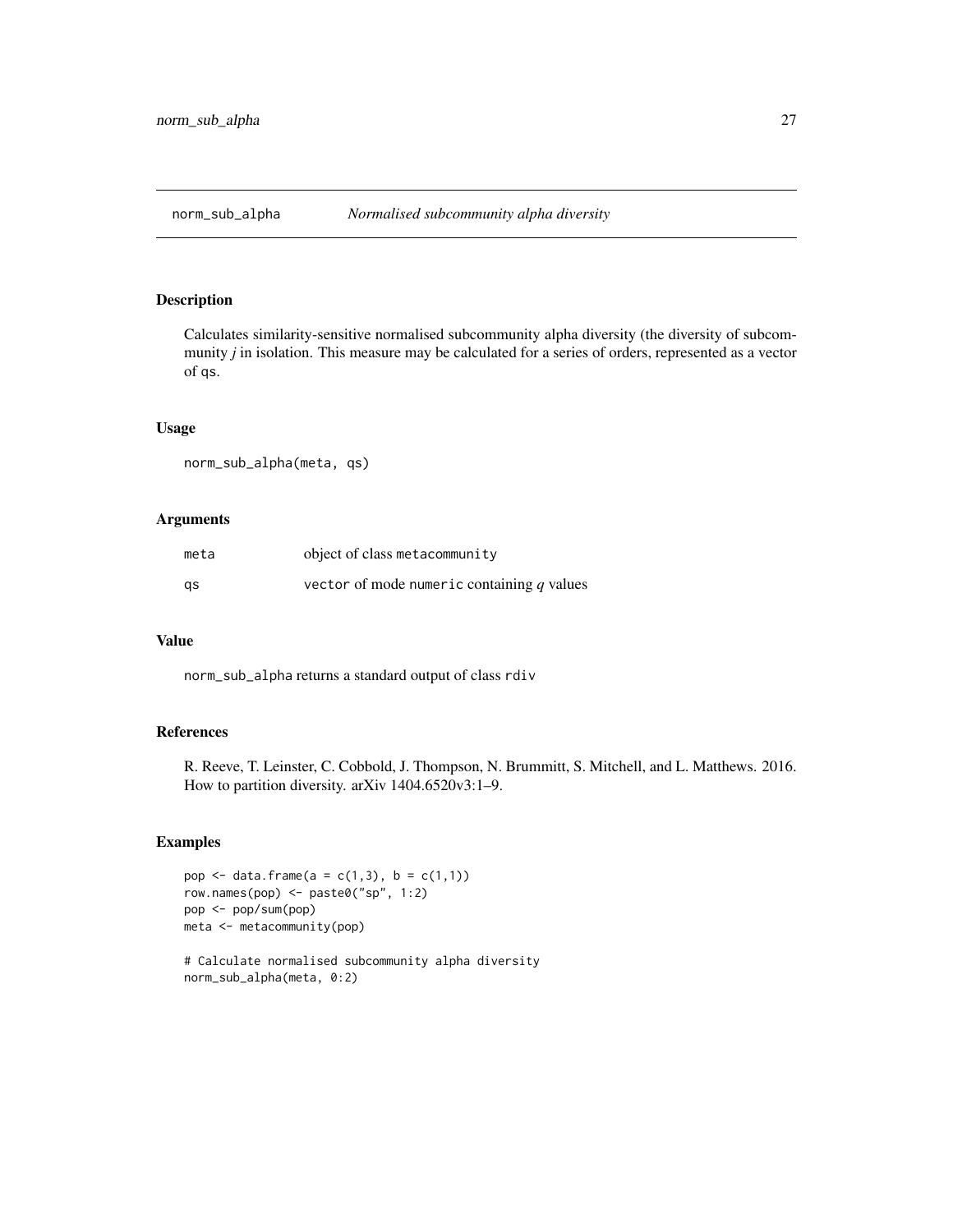<span id="page-27-0"></span>

Calculates similarity-sensitive normalised subcommunity beta diversity (an estimate of the effective number of distinct subcommunities). This measure may be calculated for a series of orders, represented as a vector of qs.

## Usage

norm\_sub\_beta(meta, qs)

#### Arguments

| meta | object of class metacommunity                |
|------|----------------------------------------------|
| gs   | vector of mode numeric containing $q$ values |

#### Value

norm\_sub\_beta returns a standard output of class rdiv

## References

R. Reeve, T. Leinster, C. Cobbold, J. Thompson, N. Brummitt, S. Mitchell, and L. Matthews. 2016. How to partition diversity. arXiv 1404.6520v3:1–9.

#### Examples

```
pop <- data.frame(a = c(1,3), b = c(1,1))
row.names(pop) <- paste0("sp", 1:2)
pop <- pop/sum(pop)
meta <- metacommunity(pop)
```
# Calculate normalised subcommunity beta diversity norm\_sub\_beta(meta, 0:2)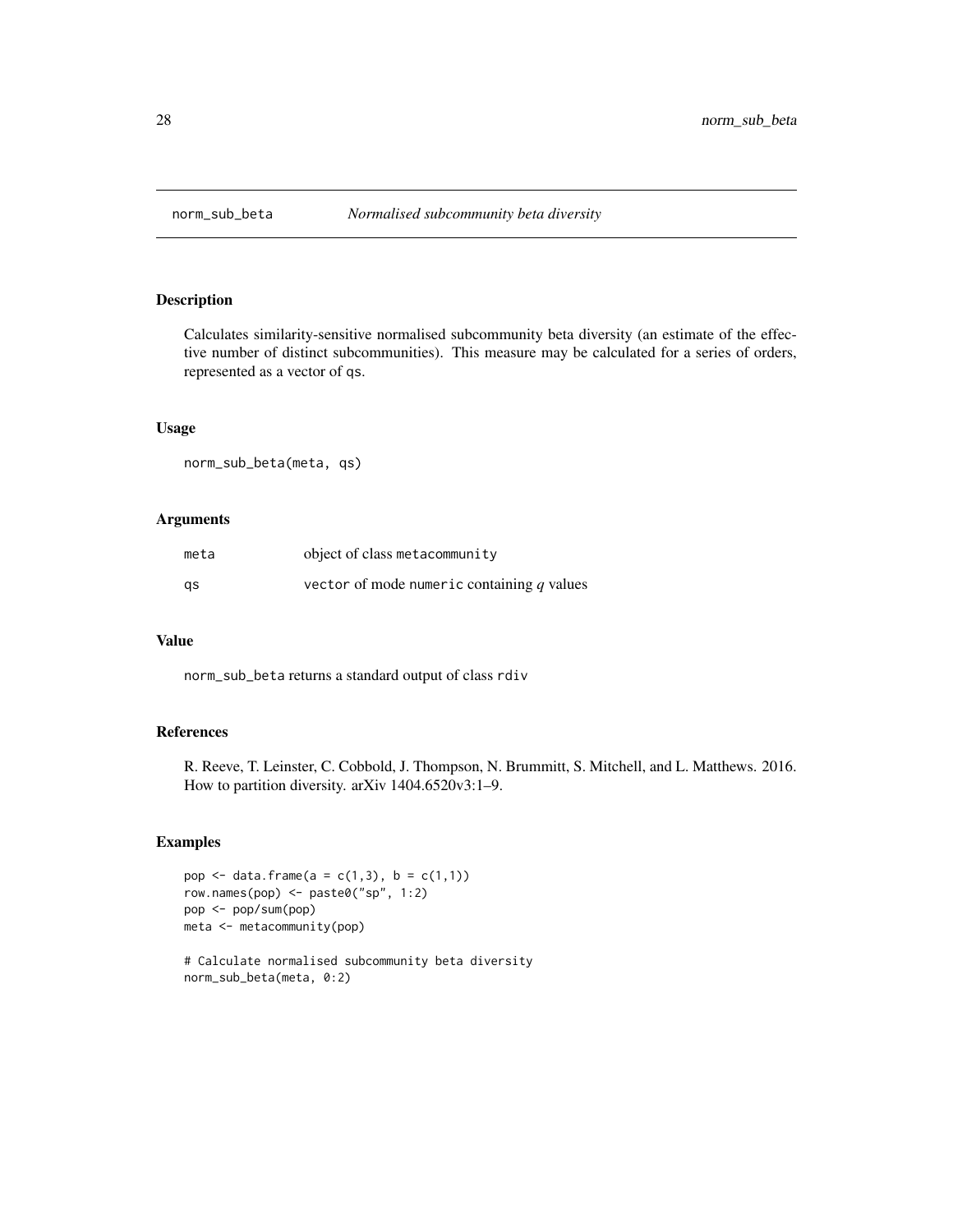<span id="page-28-0"></span>

Calculates similarity-sensitive normalised subcommunity rho diversity (the representativeness of subcommunity *j*). This measure may be calculated for a series of orders, represented as a vector of qs.

## Usage

norm\_sub\_rho(meta, qs)

#### Arguments

| meta | object of class metacommunity                |
|------|----------------------------------------------|
| gs   | vector of mode numeric containing $q$ values |

#### Value

norm\_sub\_rho returns a standard output of class rdiv

## References

R. Reeve, T. Leinster, C. Cobbold, J. Thompson, N. Brummitt, S. Mitchell, and L. Matthews. 2016. How to partition diversity. arXiv 1404.6520v3:1–9.

#### Examples

```
pop <- data.frame(a = c(1,3), b = c(1,1))
row.names(pop) <- paste0("sp", 1:2)
pop <- pop/sum(pop)
meta <- metacommunity(pop)
```
# Calculate normalised subcommunity rho diversity norm\_sub\_rho(meta, 0:2)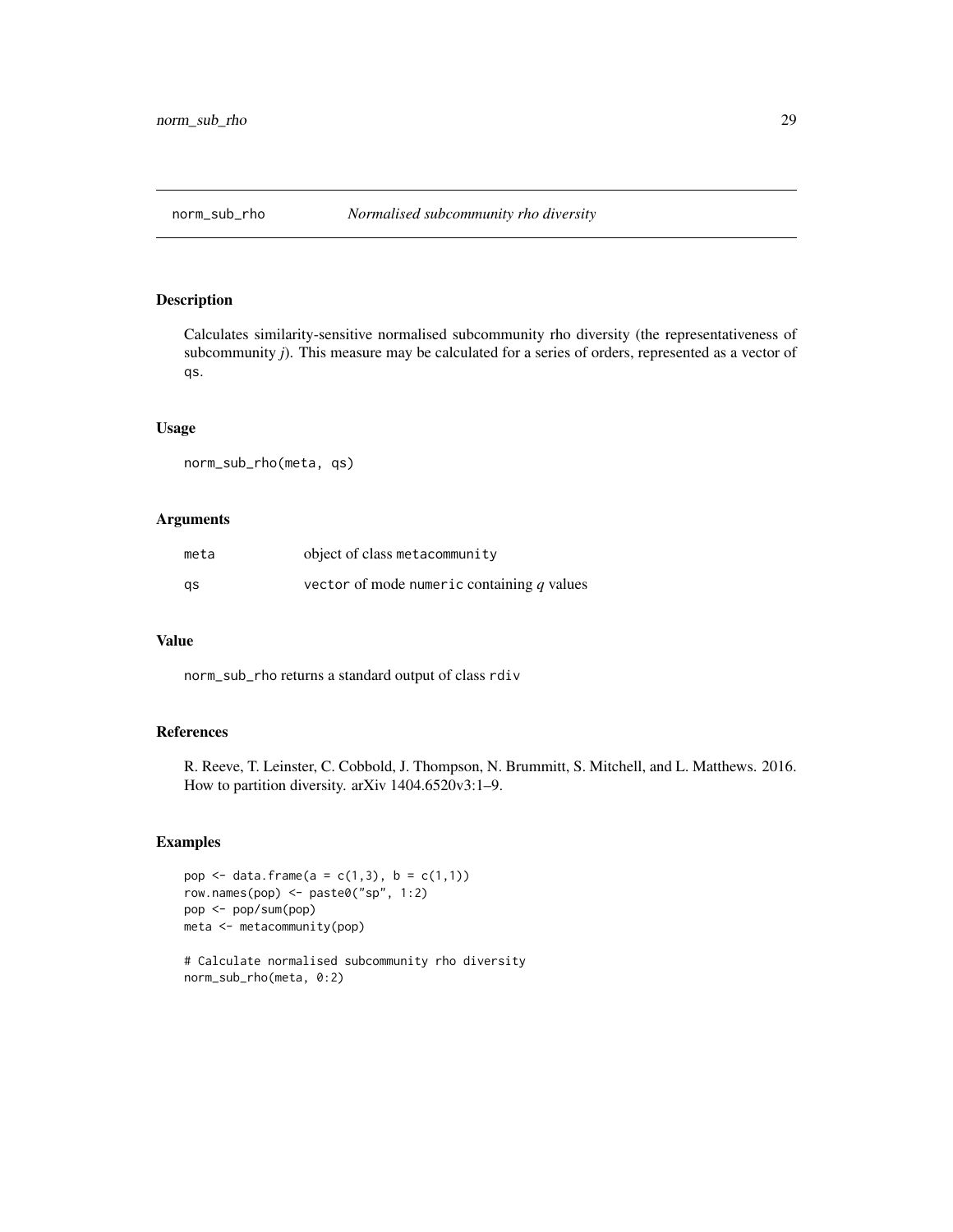<span id="page-29-0"></span>

Group generic Ops operators

## Usage

## S3 method for class 'binary' Ops(e1, e2)

## Arguments

| e1 | e <sub>1</sub> |
|----|----------------|
| e2 | e <sub>2</sub> |

| phy2branch |  |
|------------|--|
|            |  |

phy2branch *Phylogenetic similarity*

## Description

Packages all inputs into an object of class similarity.

## Usage

```
phy2branch(tree, partition, depth = 1)
```
## Arguments

| tree      | object of class phylo.                                                                                                                                                                                                                                                                                                              |
|-----------|-------------------------------------------------------------------------------------------------------------------------------------------------------------------------------------------------------------------------------------------------------------------------------------------------------------------------------------|
| partition | two-dimensional matrix of mode numeric with rows as types (terminal taxa),<br>columns as subcommunities, and each element containing the relative abun-<br>dance of types in each subcommunity relative to the metacommunity as a whole.                                                                                            |
| depth     | proportion of total tree height to be conserved (taken as a proportion from the<br>highest tip). Describes how much evolutionary history should be retained, with<br>0 marking the date of the most recent tip, and 1 (the default) marking the most<br>recent common ancestor. Numbers greater than 1 extend the root of the tree. |

## Value

phy2branch() returns an object of class similarity.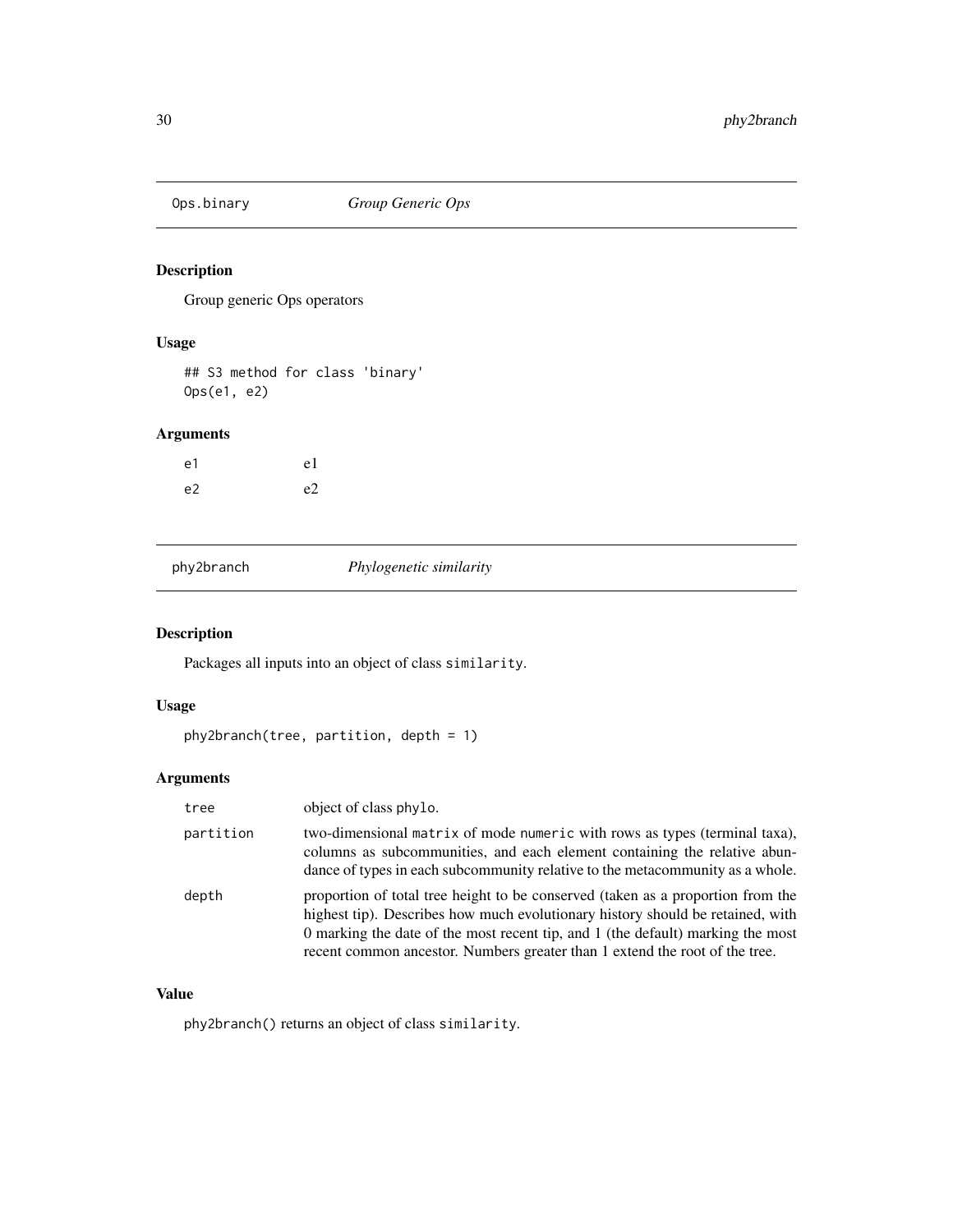<span id="page-30-0"></span>

Converts any phylo object to a matrix of pairwise tip-to-tip distances.

## Usage

```
phy2dist(tree, precompute_dist = TRUE)
```
#### Arguments

tree object of class phylo.

precompute\_dist

object of class logical or numeric. When TRUE (by default) a distance matrix is generated and stored in slot distance, when FALSE no distance matrix is generated, and when numeric a distance matrix is generated until the number of species exceeds the defined value.

#### Value

phy2sim(x) returns an object of class distance containing a matrix of pairwise tip-to-tip distances.

phy\_abundance *Relative abundance of historical species*

## **Description**

Calculates the relative abundance of historical species.

#### Usage

```
phy_abundance(partition, structure_matrix)
```
#### Arguments

partition two-dimensional matrix of mode numeric with rows as types (species), columns as subcommunities, and each element containing the relative abundance of types in each subcommunity relative to the metacommunity as a whole. In the phylogenetic case, this corresponds to the proportional abundance of historical species, which is calculated from the proportional abundance of terminal taxa

structure\_matrix

output\$structure of phy\_struct().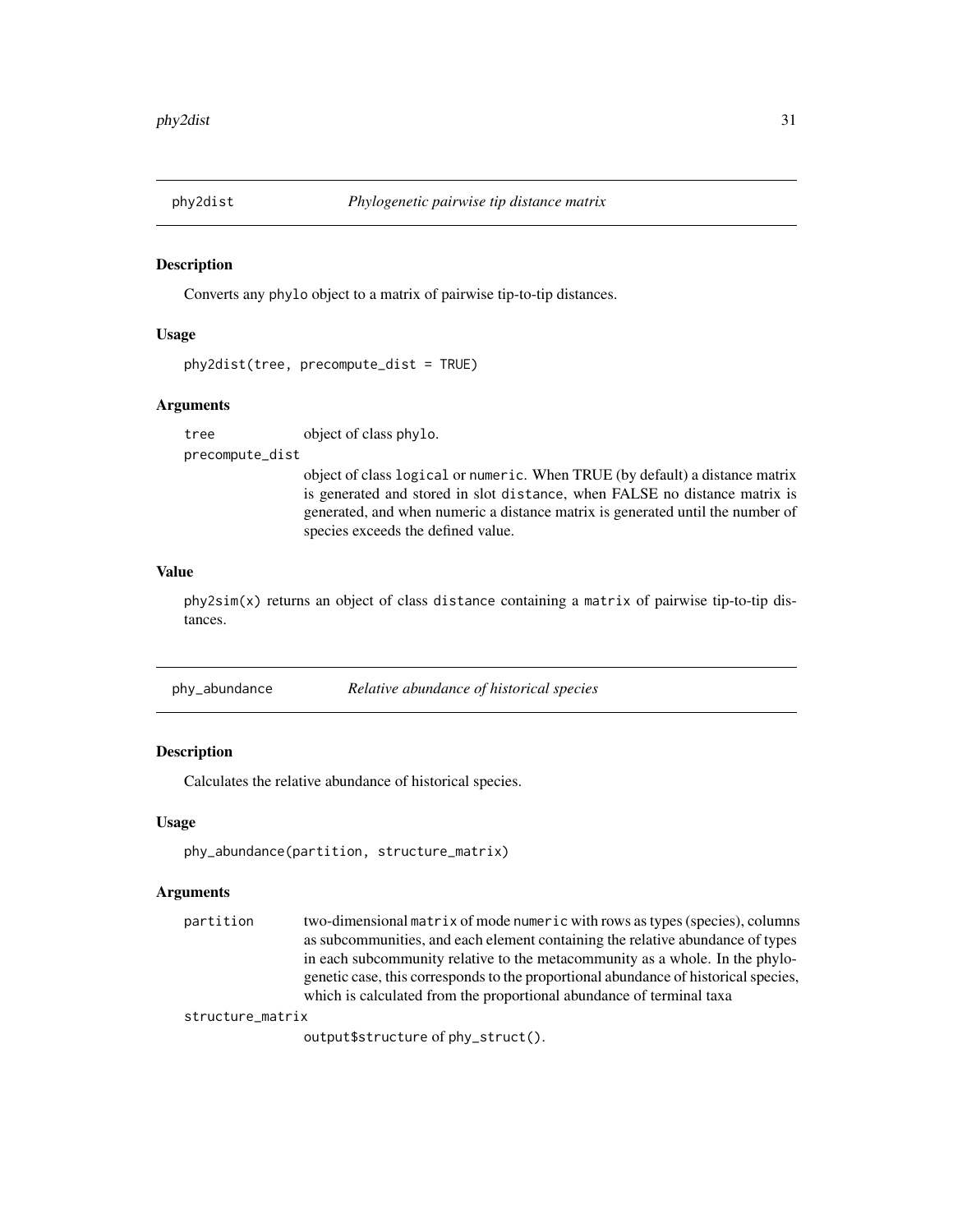<span id="page-31-0"></span>

Converts an object into class phylo into class phy\_struct.

#### Usage

phy\_struct(tree, partition)

## Arguments

| tree      | object of class phylo                                                                                                                                                                                                                                                                                                                                                                                         |
|-----------|---------------------------------------------------------------------------------------------------------------------------------------------------------------------------------------------------------------------------------------------------------------------------------------------------------------------------------------------------------------------------------------------------------------|
| partition | two-dimensional matrix of mode numeric with rows as types (species), columns<br>as subcommunities, and each element containing the relative abundance of types<br>in each subcommunity relative to the metacommunity as a whole. In the phylo-<br>genetic case, this corresponds to the proportional abundance of historical species,<br>which is calculated from the proportional abundance of terminal taxa |

## Value

phy\_struct() returns a list containing:

| \$structure                                                          | - each row denotes historical species, columns denote term |
|----------------------------------------------------------------------|------------------------------------------------------------|
| \$tbar - the average distance from root to tip for all terminal taxa |                                                            |
| \$parameters                                                         | - information associated with each historical species      |
| \$tree                                                               | - object of class phylo                                    |
|                                                                      |                                                            |

powermean-class *powermean-class*

#### Description

Container for class powermean.

## Fields

results data.frame containing rdiversity output

measure object of class character naming the diversity measure being calculated

type\_abundance two-dimensional matrix of mode numeric with rows as types (species), columns as subcommunities, and each element containing the relative abundance of types in each subcommunity relative to the metacommunity as a whole. In the phylogenetic case, this corresponds to the proportional abundance of historical species, which is calculated from the proportional abundance of terminal taxa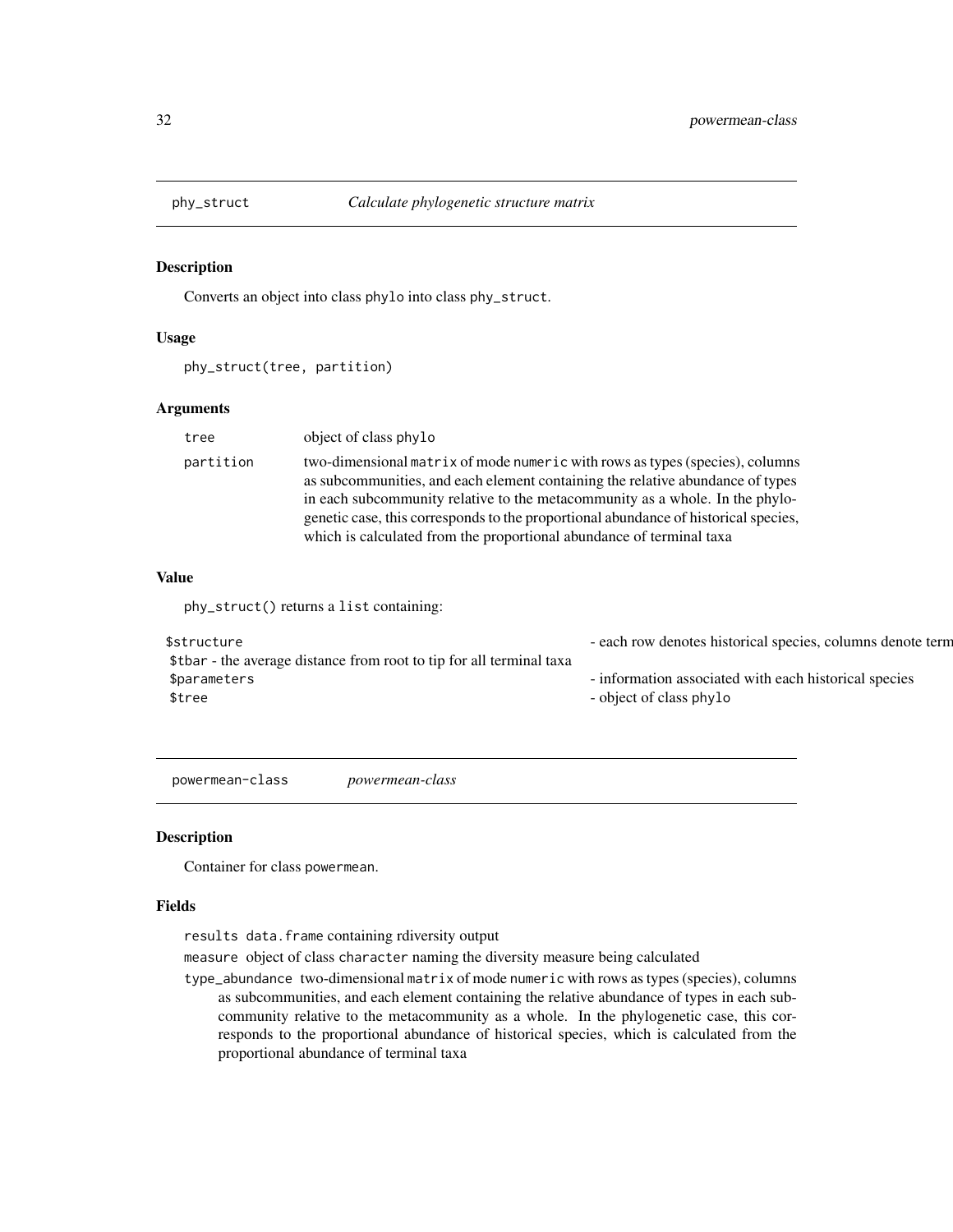- <span id="page-32-0"></span>ordinariness two-dimensional matrix of mode numeric with rows as types, columns as subcommunities, and elements containing the ordinariness of types within subcommunities
- subcommunity\_weights vector of mode numeric containing subcommunity weights
- type\_weights two-dimensional matrix of mode numeric, with rows as types, columns as subcommunities, and elements containing weights of types within a subcommunity
- dat\_id object of class character describing the class of distance / similarity being used, e.g. "naive", "taxonomic", and so on
- similarity\_components list containing the components necessary to calculate similarity. This list is empty when precompute\_dist = TRUE when calculating distance. When a pairwise distance matrix is too large and precompute\_dist = FALSE, this list contains all the information required to calculate pairwise distance between types
- similarity\_parameters list containing parameters associated with converting pairwise distances to similarities (the dist2sim() arguments)

#### power\_mean *Power mean of vector elements*

#### **Description**

power\_mean() calculates the power mean of a set of values.

#### Usage

```
power_mean(values, order = 1, weights = rep(1, length(values)))
```
#### Arguments

| values  | Values for which to calculate mean.                   |
|---------|-------------------------------------------------------|
| order   | Order of power mean.                                  |
| weights | Weights of elements, normalised to 1 inside function. |

#### Details

Calculates the order-th power mean of a single set of non-negative values, weighted by weights; by default, weights are equal and order is 1, so this is just the arithmetic mean. Equal weights and a order of 0 gives the geometric mean, and an order of -1 gives the harmonic mean.

## Value

Weighted power mean

#### Examples

```
values \leq sample(1:50, 5)power_mean(values)
```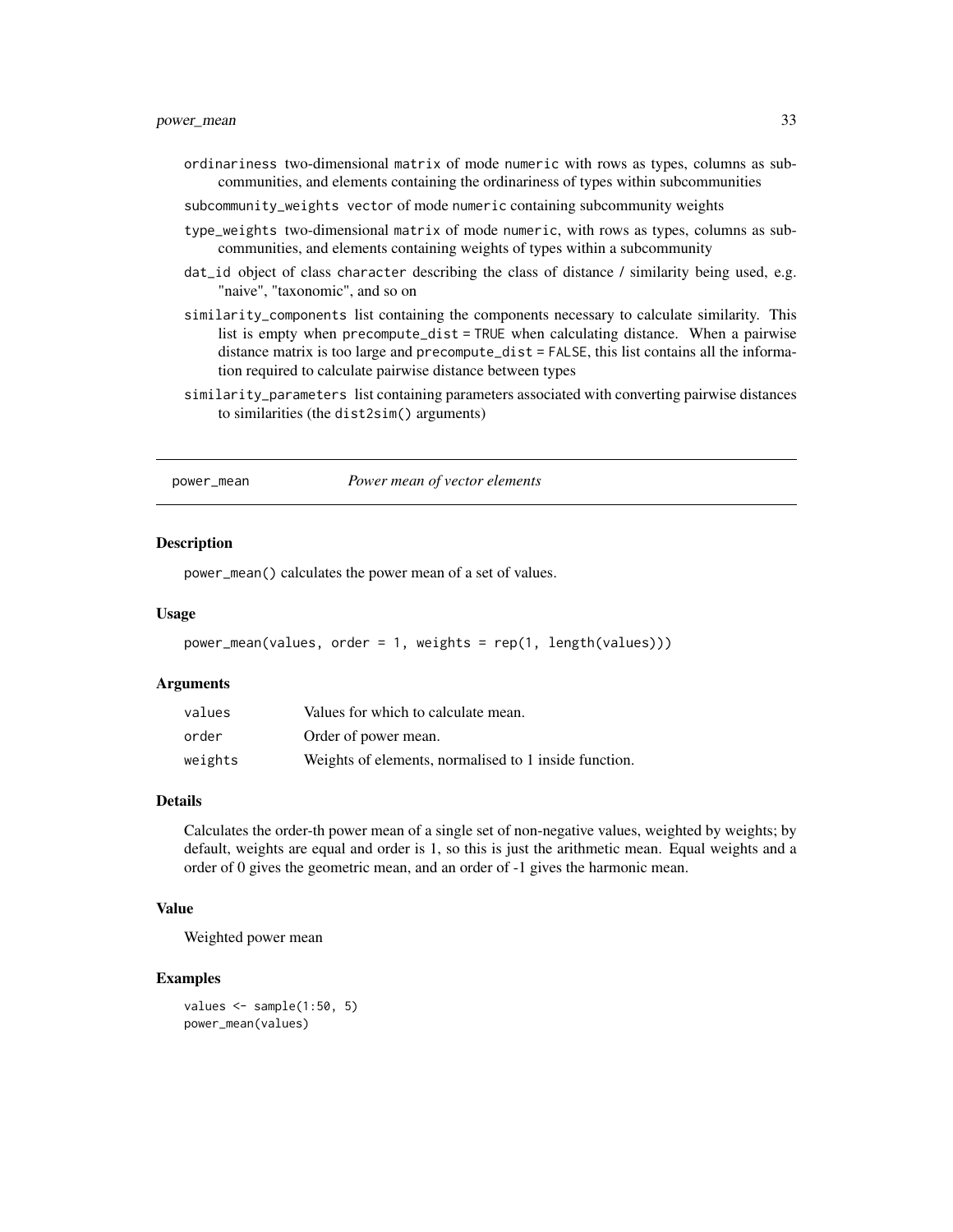<span id="page-33-1"></span><span id="page-33-0"></span>

This method prints the binary number.

## Usage

## S3 method for class 'binary'  $print(x, \ldots)$ 

## Arguments

| X        | any binary number. |
|----------|--------------------|
| $\cdots$ | further arguments. |

## Value

Output in ones and zeros (binary vector).

#### See Also

[summary.binary](#page-48-2) provides some additional information.

raw\_alpha *Raw alpha (low level diversity component)*

## Description

Calculates the low-level diversity component necessary for calculating alpha diversity.

#### Usage

```
raw_alpha(meta)
```
## Arguments

meta object of class metacommunity

#### Details

Values generated from raw\_alpha() may be input into subdiv() and metadiv() to calculate raw subcommunity and metacommunity alpha diversity.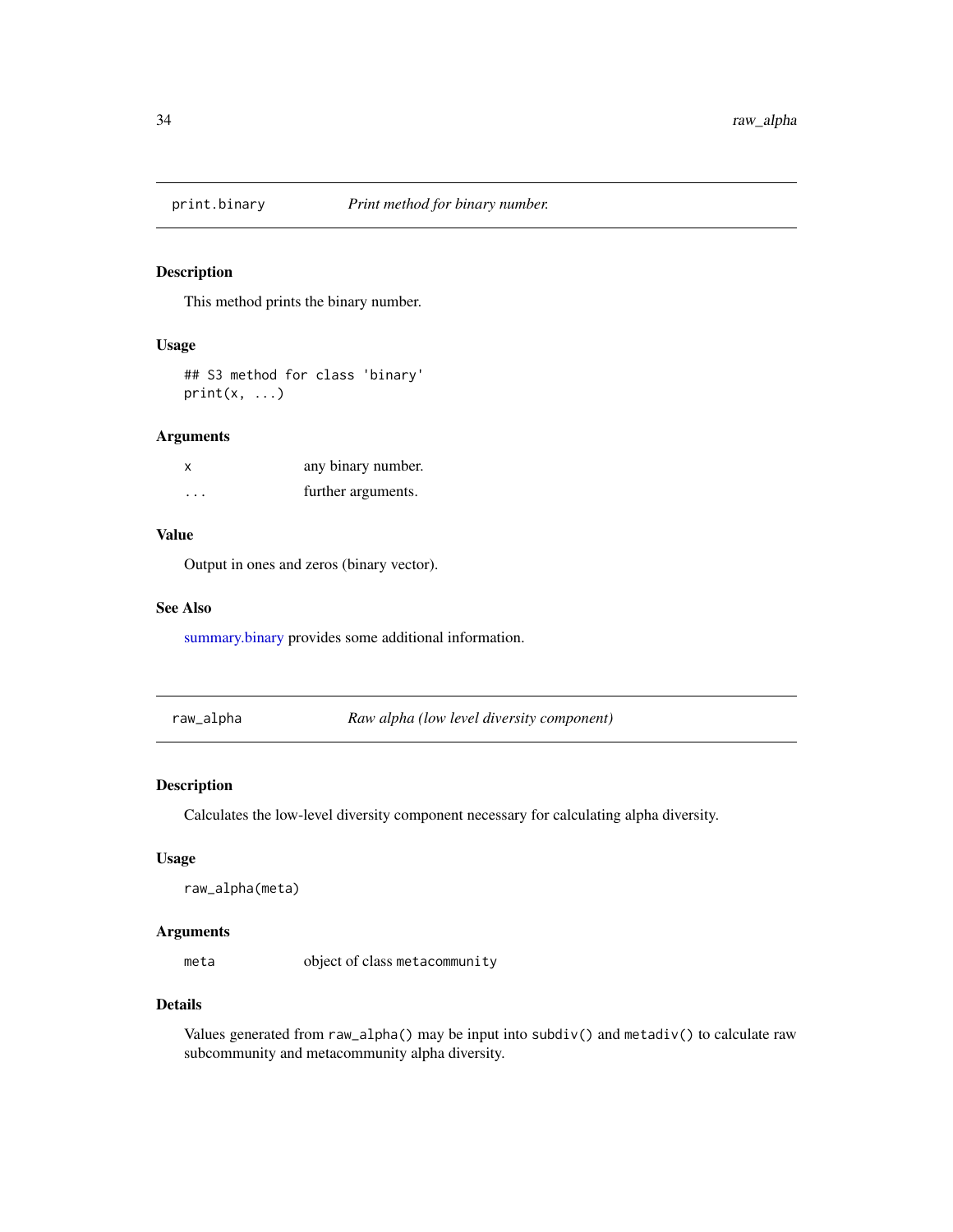#### <span id="page-34-0"></span>raw\_beta 35

## Value

raw\_alpha returns an object of class powermean

#### References

R. Reeve, T. Leinster, C. Cobbold, J. Thompson, N. Brummitt, S. Mitchell, and L. Matthews. 2016. How to partition diversity. arXiv 1404.6520v3:1–9.

## Examples

```
pop <- data.frame(a = c(1,3), b = c(1,1))
row.names(pop) <- paste0("sp", 1:2)
pop <- pop/sum(pop)
meta <- metacommunity(pop)
# Calculate raw alpha component
a <- raw_alpha(meta)
subdiv(a, 1)
metadiv(a, 1)
```
raw\_beta *Raw beta (low level diversity component)*

#### Description

Calculates the low-level diversity component necessary for calculating raw beta diversity.

#### Usage

raw\_beta(meta)

#### Arguments

meta object of class metacommunity

## Details

Values generated from raw\_beta() may be input into subdiv() and metadiv() to calculate raw subcommunity and metacommunity beta diversity.

## Value

raw\_beta returns an object of class relativeentropy

#### References

R. Reeve, T. Leinster, C. Cobbold, J. Thompson, N. Brummitt, S. Mitchell, and L. Matthews. 2016. How to partition diversity. arXiv 1404.6520v3:1–9.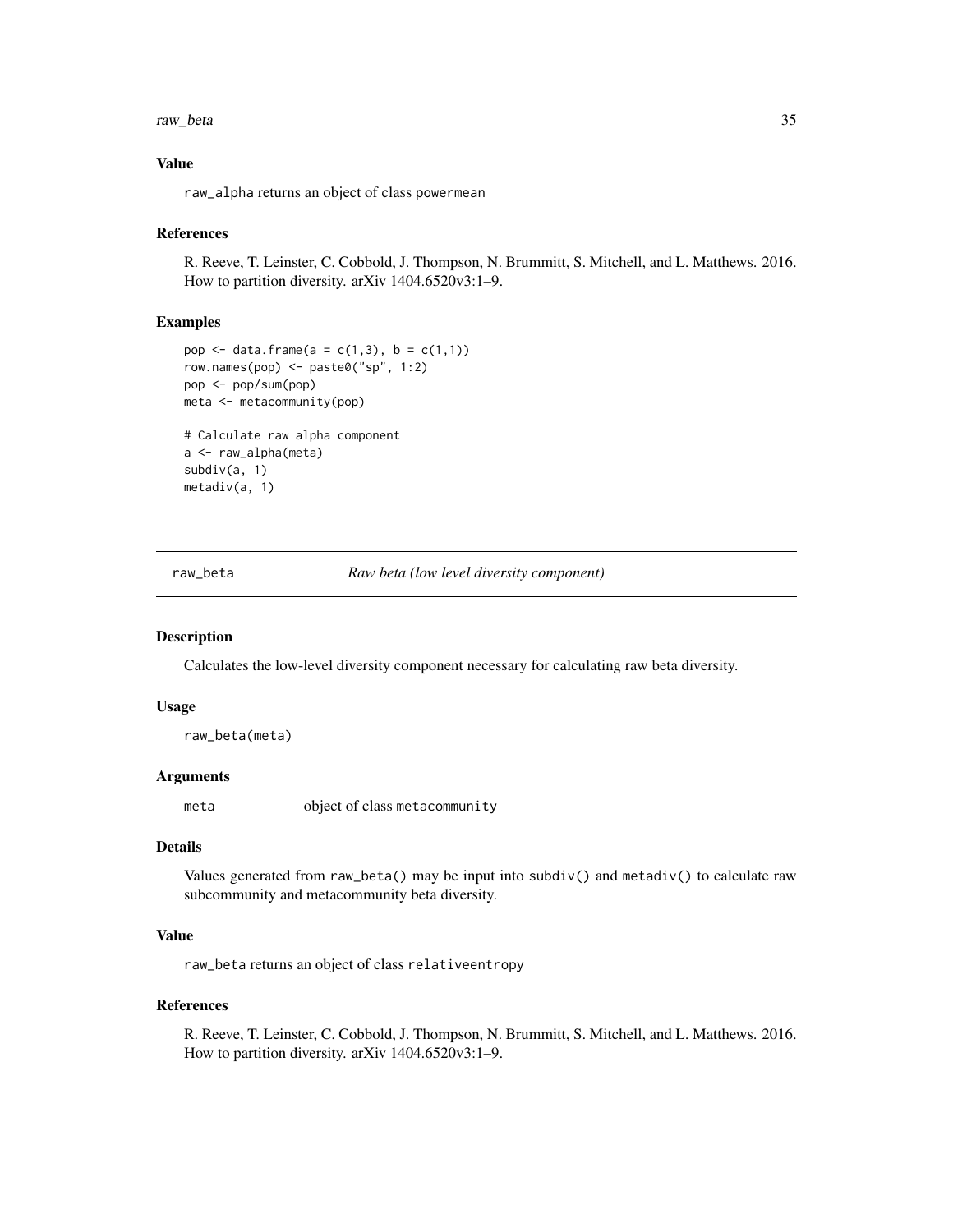## Examples

```
pop <- data.frame(a = c(1,3), b = c(1,1))
row.names(pop) \leq paste0("sp", 1:2)
pop <- pop/sum(pop)
meta <- metacommunity(pop)
# Calculate raw beta component
b <- raw_beta(meta)
subdiv(b, 1)
metadiv(b, 1)
```
raw\_gamma *Gamma (low level diversity component)*

## Description

Calculates the low-level diversity component necessary for calculating gamma diversity.

#### Usage

raw\_gamma(meta)

#### Arguments

meta object of class metacommunity

## Details

Values generated from raw\_gamma() may be input into subdiv() and metadiv() to calculate subcommunity and metacommunity gamma diversity.

#### Value

raw\_gamma returns an object of class powermean

## References

R. Reeve, T. Leinster, C. Cobbold, J. Thompson, N. Brummitt, S. Mitchell, and L. Matthews. 2016. How to partition diversity. arXiv 1404.6520v3:1–9.

#### Examples

```
pop <- cbind.data.frame(A = c(1,1), B = c(2,0), C = c(3,1))
row.names(pop) <- paste0("sp", 1:2)
pop <- pop/sum(pop)
meta <- metacommunity(pop)
```
# Calculate gamma component

<span id="page-35-0"></span>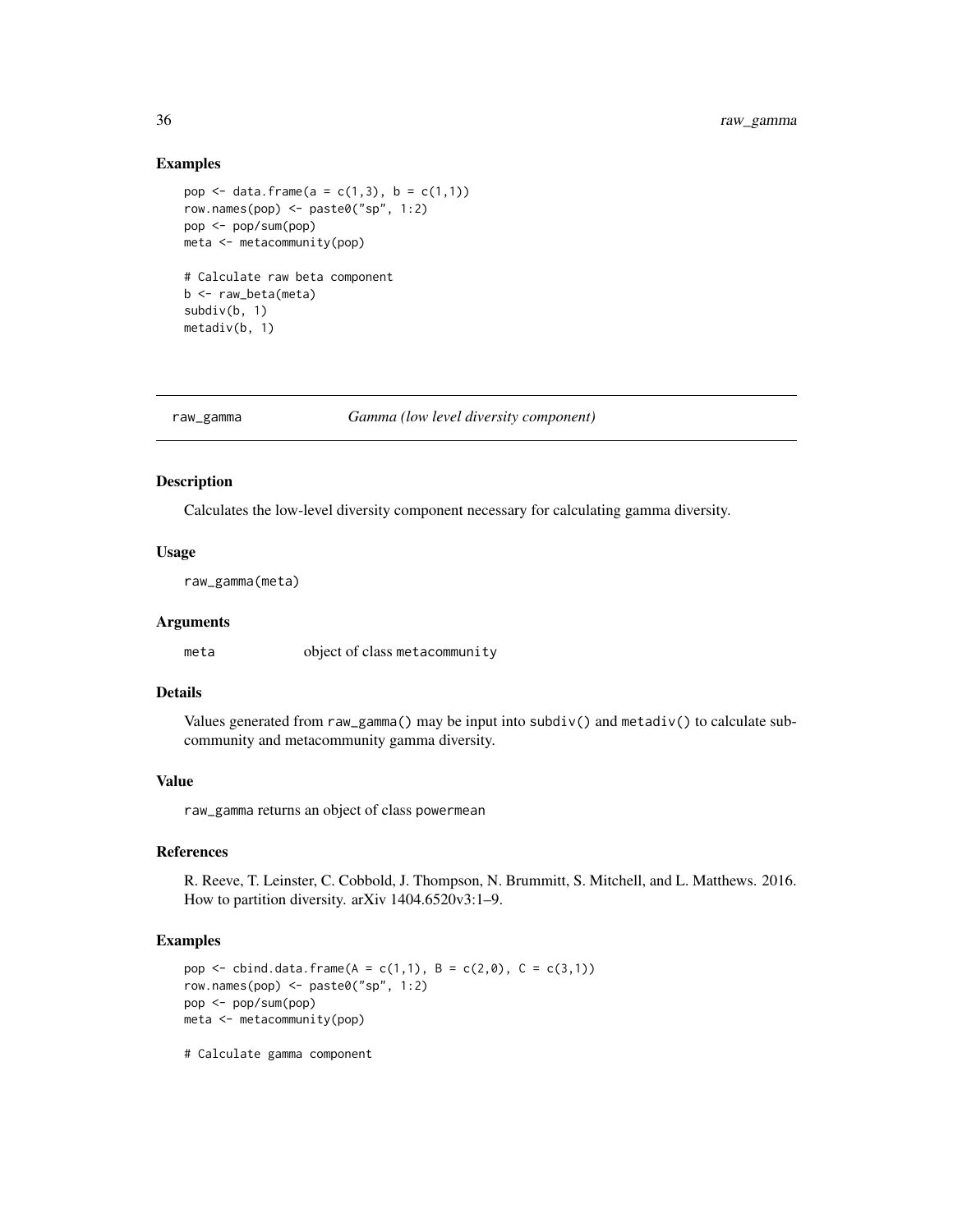<span id="page-36-0"></span>raw\_meta\_alpha 37

```
g <- raw_gamma(meta)
subdiv(g, 1)
metadiv(g, 1)
```
raw\_meta\_alpha *Raw metacommunity alpha diversity*

## Description

Calculates similarity-sensitive raw metacommunity alpha diversity (the naive-community metacommunity diversity). This measure may be calculated for a series of orders, represented as a vector of qs.

#### Usage

raw\_meta\_alpha(meta, qs)

## Arguments

| meta | object of class metacommunity                |
|------|----------------------------------------------|
| qs   | vector of mode numeric containing $q$ values |

## Value

raw\_meta\_alpha returns a standard output of class rdiv

#### References

R. Reeve, T. Leinster, C. Cobbold, J. Thompson, N. Brummitt, S. Mitchell, and L. Matthews. 2016. How to partition diversity. arXiv 1404.6520v3:1–9.

## Examples

```
pop <- data.frame(a = c(1,3), b = c(1,1))
row.names(pop) <- paste0("sp", 1:2)
pop <- pop/sum(pop)
meta <- metacommunity(pop)
# Calculate raw metacommunity alpha diversity
raw_meta_alpha(meta, 0:2)
```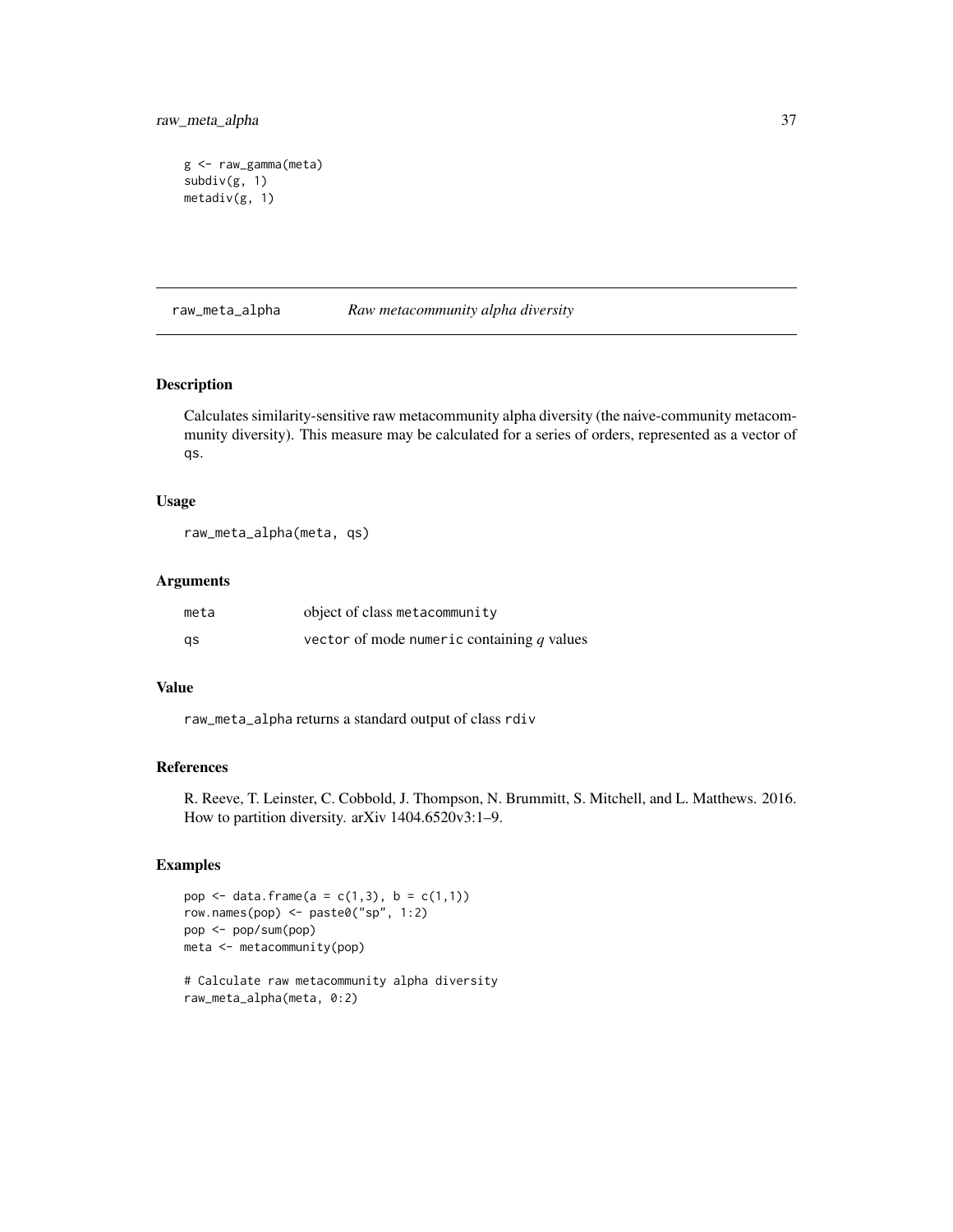<span id="page-37-0"></span>

Calculates similarity-sensitive raw metacommunity beta diversity (the average distinctiveness of subcommunities). This measure may be calculated for a series of orders, represented as a vector of qs.

## Usage

```
raw_meta_beta(meta, qs)
```
#### Arguments

| meta | object of class metacommunity                |
|------|----------------------------------------------|
| qs   | vector of mode numeric containing $q$ values |

#### Value

raw\_meta\_beta returns a standard output of class rdiv

## References

R. Reeve, T. Leinster, C. Cobbold, J. Thompson, N. Brummitt, S. Mitchell, and L. Matthews. 2016. How to partition diversity. arXiv 1404.6520v3:1–9.

#### Examples

```
pop <- data.frame(a = c(1,3), b = c(1,1))
row.names(pop) <- paste0("sp", 1:2)
pop <- pop/sum(pop)
meta <- metacommunity(pop)
```
# Calculate raw metacommunity beta diversity raw\_meta\_beta(meta, 0:2)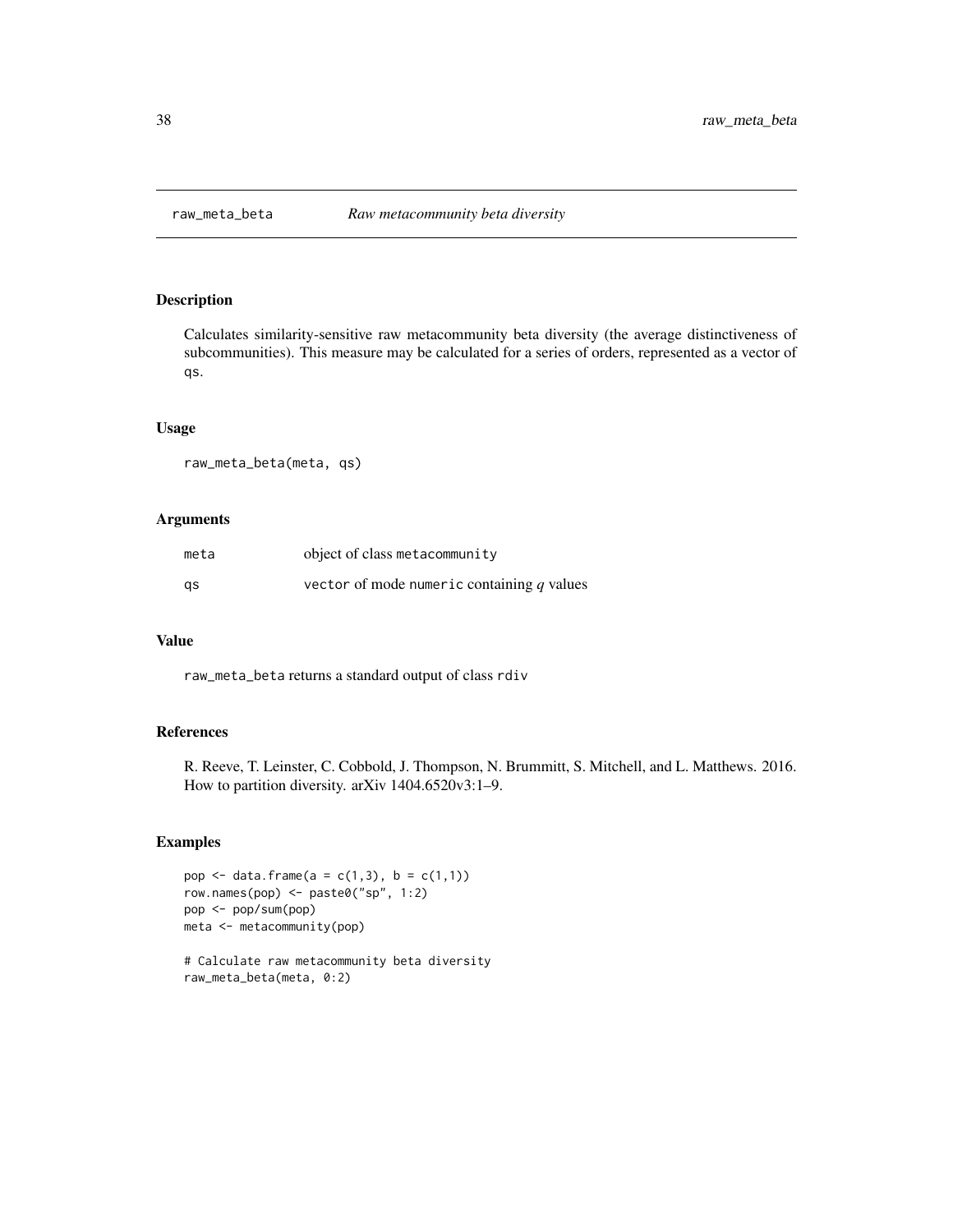<span id="page-38-0"></span>

Calculates similarity-sensitive raw metacommunity rho diversity (the average redundancy of subcommunities. This measure may be calculated for a series of orders, represented as a vector of qs.

## Usage

raw\_meta\_rho(meta, qs)

#### Arguments

| meta | object of class metacommunity                |
|------|----------------------------------------------|
| gs   | vector of mode numeric containing $q$ values |

#### Value

raw\_meta\_rho returns a standard output of class rdiv

## References

R. Reeve, T. Leinster, C. Cobbold, J. Thompson, N. Brummitt, S. Mitchell, and L. Matthews. 2016. How to partition diversity. arXiv 1404.6520v3:1–9.

#### Examples

```
pop <- data.frame(a = c(1,3), b = c(1,1))
row.names(pop) <- paste0("sp", 1:2)
pop <- pop/sum(pop)
meta <- metacommunity(pop)
# Calculate metacommunity rho diversity
```
raw\_meta\_rho(meta, 0:2)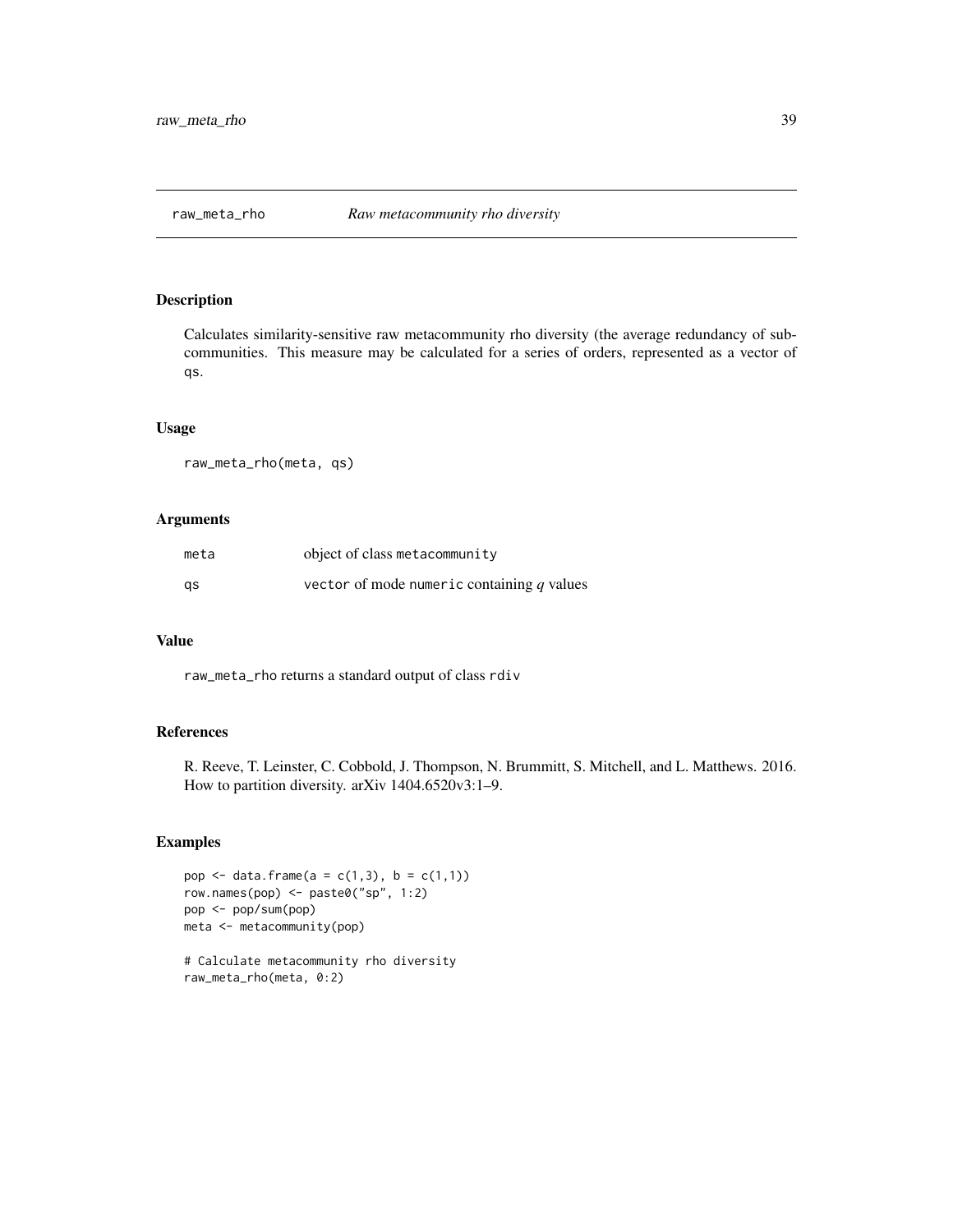<span id="page-39-0"></span>

Calculates the low-level diversity component necessary for calculating raw rho diversity.

## Usage

raw\_rho(meta)

## Arguments

meta object of class metacommunity

## Details

Values generated from raw\_rho() may be input into subdiv() and metadiv() to calculate raw subcommunity and metacommunity rho diversity.

#### Value

raw\_rho returns an object of class powermean

#### References

R. Reeve, T. Leinster, C. Cobbold, J. Thompson, N. Brummitt, S. Mitchell, and L. Matthews. 2016. How to partition diversity. arXiv 1404.6520v3:1–9.

#### Examples

```
pop <- data.frame(a = c(1,3), b = c(1,1))
row.names(pop) <- paste0("sp", 1:2)
pop <- pop/sum(pop)
meta <- metacommunity(pop)
```

```
# Calculate raw rho component
r <- raw_rho(meta)
subdiv(r, 1)
metadiv(r, 1)
```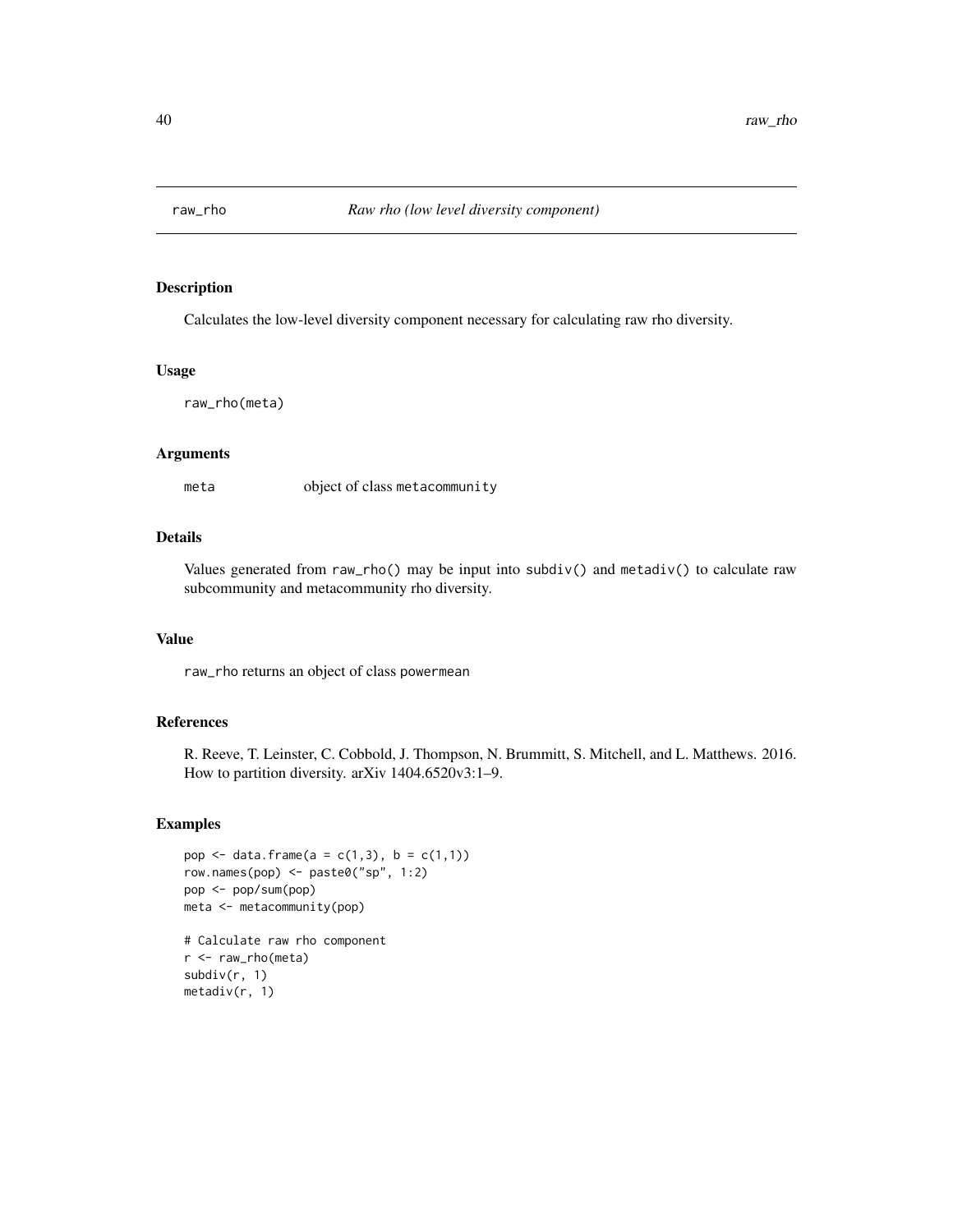<span id="page-40-0"></span>

Calculates similarity sensitive raw subcommunity alpha diversity (an estimate of naive-community metacommunity diversity). This measure may be calculated for a series of orders, represented as a vector of qs.

## Usage

raw\_sub\_alpha(meta, qs)

#### Arguments

| meta | object of class metacommunity                |
|------|----------------------------------------------|
| gs   | vector of mode numeric containing $q$ values |

#### Value

raw\_sub\_alpha returns a standard output of class rdiv

## References

R. Reeve, T. Leinster, C. Cobbold, J. Thompson, N. Brummitt, S. Mitchell, and L. Matthews. 2016. How to partition diversity. arXiv 1404.6520v3:1–9.

#### Examples

```
pop <- data.frame(a = c(1,3), b = c(1,1))
row.names(pop) <- paste0("sp", 1:2)
pop <- pop/sum(pop)
meta <- metacommunity(pop)
# Calculate raw subcommunity alpha diversity
```
raw\_sub\_alpha(meta, 0:2)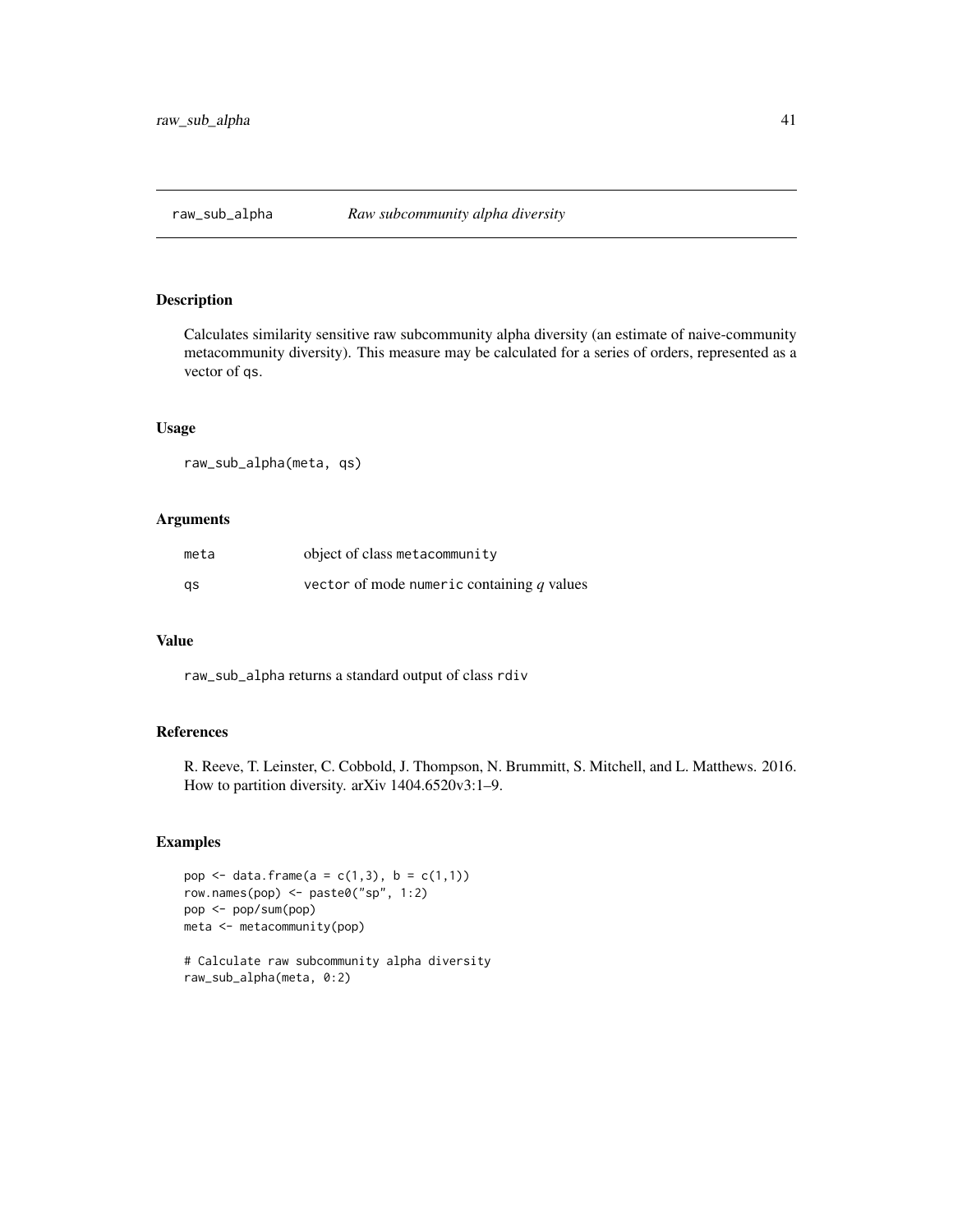<span id="page-41-0"></span>

Calculates similarity-sensitive raw subcommunity beta diversity (the distinctiveness of subcommunity *j*). This measure may be calculated for a series of orders, represented as a vector of qs.

#### Usage

```
raw_sub_beta(meta, qs)
```
#### Arguments

| meta | object of class metacommunity                |
|------|----------------------------------------------|
| as   | vector of mode numeric containing $q$ values |

## Value

raw\_sub\_beta returns a standard output of class rdiv

#### References

R. Reeve, T. Leinster, C. Cobbold, J. Thompson, N. Brummitt, S. Mitchell, and L. Matthews. 2016. How to partition diversity. arXiv 1404.6520v3:1–9.

#### Examples

```
pop <- data.frame(a = c(1,3), b = c(1,1))
row.names(pop) <- paste0("sp", 1:2)
pop <- pop/sum(pop)
meta <- metacommunity(pop)
# Calculate raw subcommunity beta diversity
```
raw\_sub\_beta(meta, 0:2)

raw\_sub\_rho *Raw subcommunity rho diversity*

## Description

Calculates similarity-sensitive raw subcommunity rho diversity (the redundancy of subcommunity *j*. This measure may be calculated for a series of orders, represented as a vector of qs.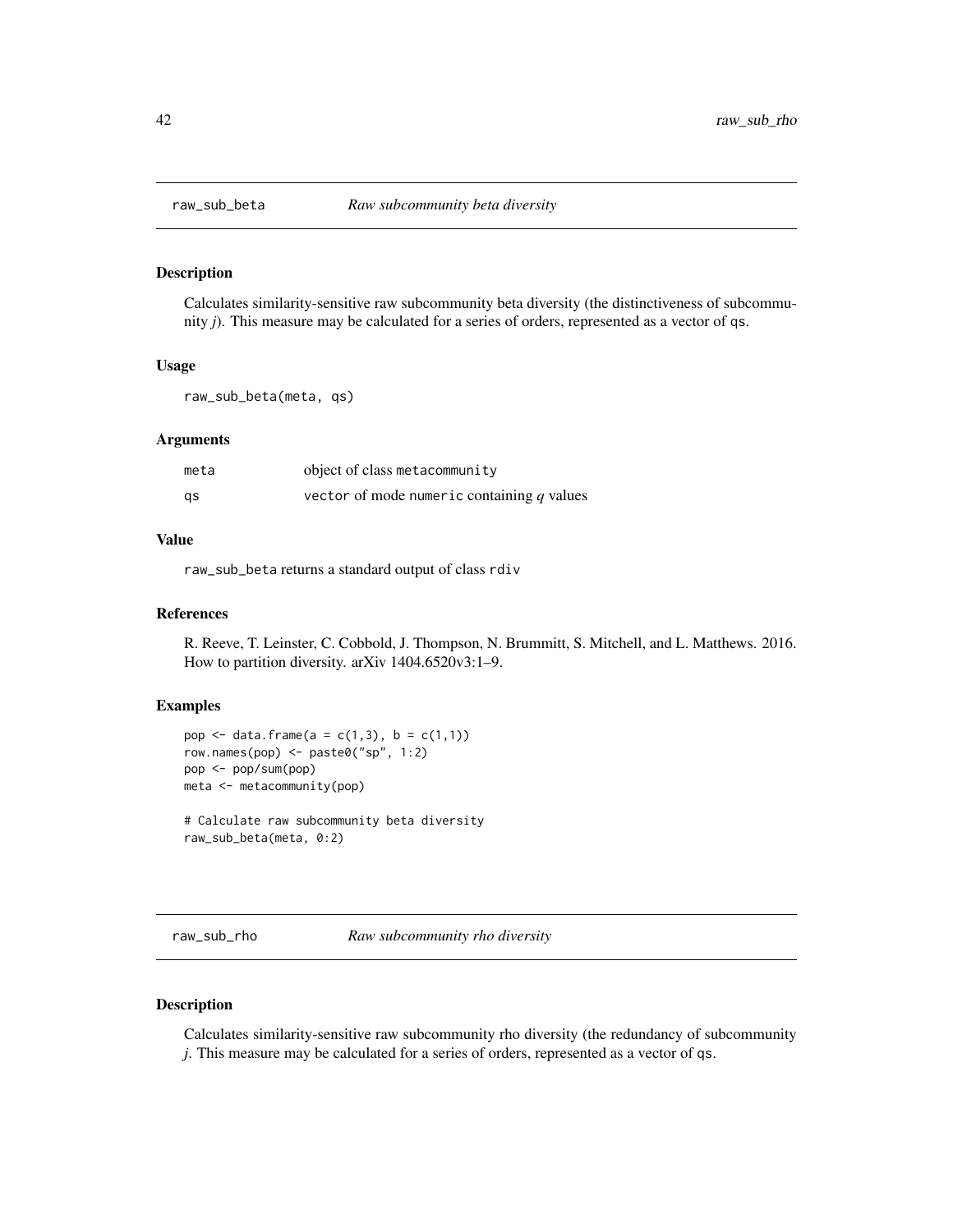## <span id="page-42-0"></span>relativeentropy-class 43

#### Usage

raw\_sub\_rho(meta, qs)

#### Arguments

| meta | object of class metacommunity              |
|------|--------------------------------------------|
| qs   | vector of mode numeric containing q values |

#### Value

raw\_sub\_rho returns a standard output of class rdiv

## References

R. Reeve, T. Leinster, C. Cobbold, J. Thompson, N. Brummitt, S. Mitchell, and L. Matthews. 2016. How to partition diversity. arXiv 1404.6520v3:1–9.

## Examples

```
pop \le data.frame(a = c(1,3), b = c(1,1))
row.names(pop) <- paste0("sp", 1:2)
pop <- pop/sum(pop)
meta <- metacommunity(pop)
# Calculate raw subcommunity rho diversity
raw_sub_rho(meta, 0:2)
```
relativeentropy-class *relativeentropy-class*

## Description

Container for class relativeentropy.

## Fields

results data.frame containing rdiversity output

measure object of class character naming the diversity measure being calculated

- type\_abundance two-dimensional matrix of mode numeric with rows as types (species), columns as subcommunities, and each element containing the relative abundance of types in each subcommunity relative to the metacommunity as a whole. In the phylogenetic case, this corresponds to the proportional abundance of historical species, which is calculated from the proportional abundance of terminal taxa
- ordinariness two-dimensional matrix of mode numeric with rows as types, columns as subcommunities, and elements containing the ordinariness of types within subcommunities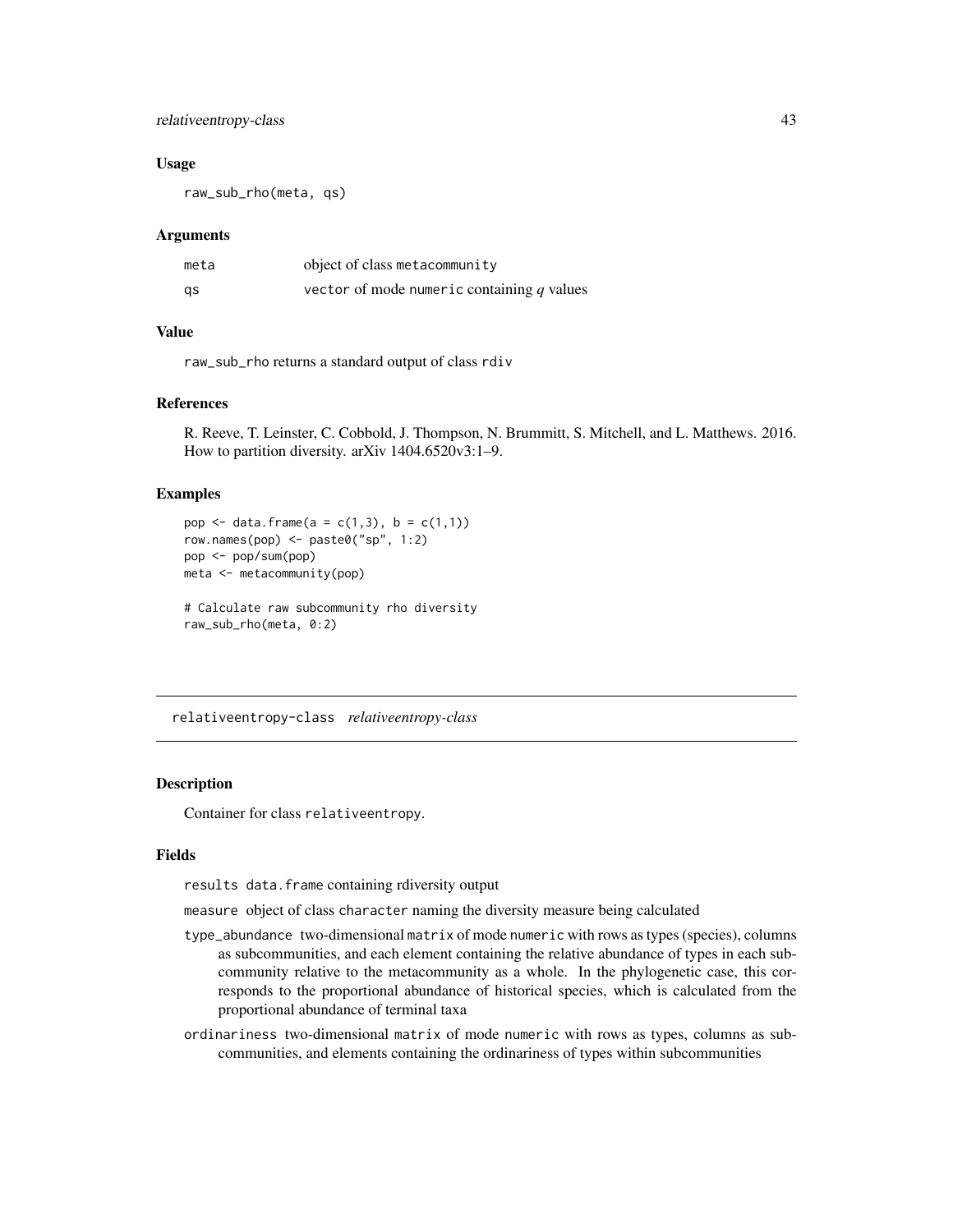<span id="page-43-0"></span>subcommunity\_weights vector of mode numeric containing subcommunity weights

- type\_weights two-dimensional matrix of mode numeric, with rows as types, columns as subcommunities, and elements containing weights of types within a subcommunity
- dat\_id object of class character describing the class of distance / similarity being used, e.g. "naive", "taxonomic", and so on
- similarity\_components list containing the components necessary to calculate similarity. This list is empty when precompute\_dist = TRUE when calculating distance. When a pairwise distance matrix is too large and precompute\_dist = FALSE, this list contains all the information required to calculate pairwise distance between types
- similarity\_parameters list containing parameters associated with converting pairwise distances to similarities (the dist2sim() arguments)

#### repartition *Repartition metacommunity*

#### **Description**

Randomly reshuffles the relative abundance of types (*e.g*. species) in a metacommunity (whilst maintaining the relationship between the relative abundance of a particular species across subcommunities). In the case of a phylogenetic metacommunity, the relative abundance of terminal taxa are randomly reshuffled and the relative abundance of types (historical species) are calculated from the resulting partition.

## Usage

repartition(meta, new\_partition)

#### Arguments

| meta          | object of class metacommunity.                                                                                                                                                                                                                                                                                                                                                                       |
|---------------|------------------------------------------------------------------------------------------------------------------------------------------------------------------------------------------------------------------------------------------------------------------------------------------------------------------------------------------------------------------------------------------------------|
| new_partition | two-dimensional matrix of mode numeric with rows as types (species), columns<br>as subcommunities, and each element containing the relative abundance of types<br>in each subcommunity relative to the metacommunity as a whole. In the phylo-<br>genetic case, this corresponds to the proportional abundance of terminal taxa. If<br>this argument is missing, all species / tips will be shuffled |

#### Value

repartition() returns an object of class metacommunity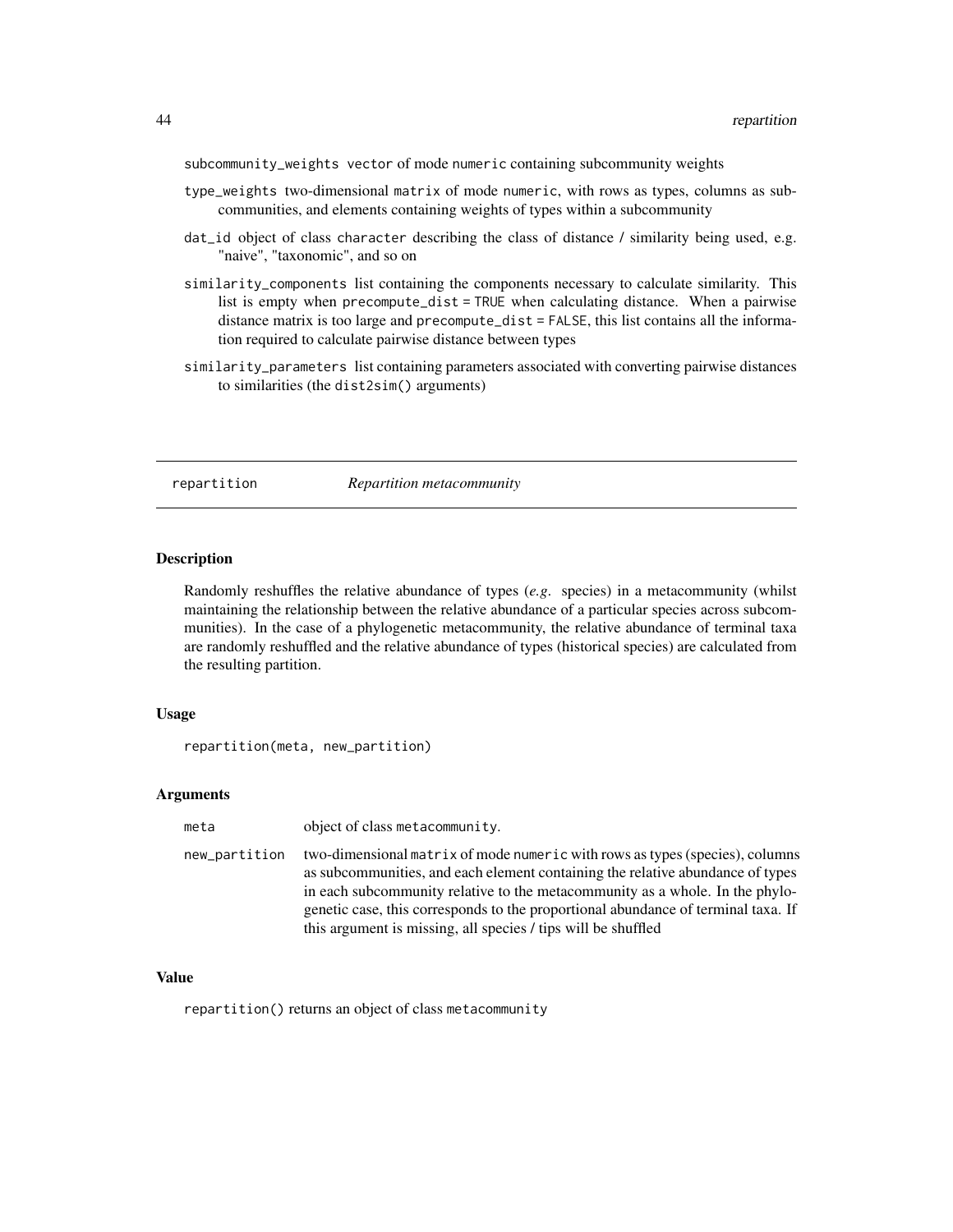<span id="page-44-0"></span>saveAttributes *saveAttributes*

## Description

Helper function save Attributes

## Usage

saveAttributes(x)

#### Arguments

 $x \rightarrow x$ 

## similarity *Generate similarity object*

## Description

Container for class similarity.

#### Usage

```
similarity(similarity, dat_id)
```
## S4 method for signature 'matrix,character' similarity(similarity, dat\_id)

## S4 method for signature 'matrix,missing' similarity(similarity, dat\_id)

## Arguments

| similarity | similarity matrix                                                               |
|------------|---------------------------------------------------------------------------------|
| dat id     | object of class character denoting the type of diversity being calculated. This |
|            | can be "naive", "genetic", "taxonomic", and so on                               |

#### Value

similarity() returns an object of class similarity.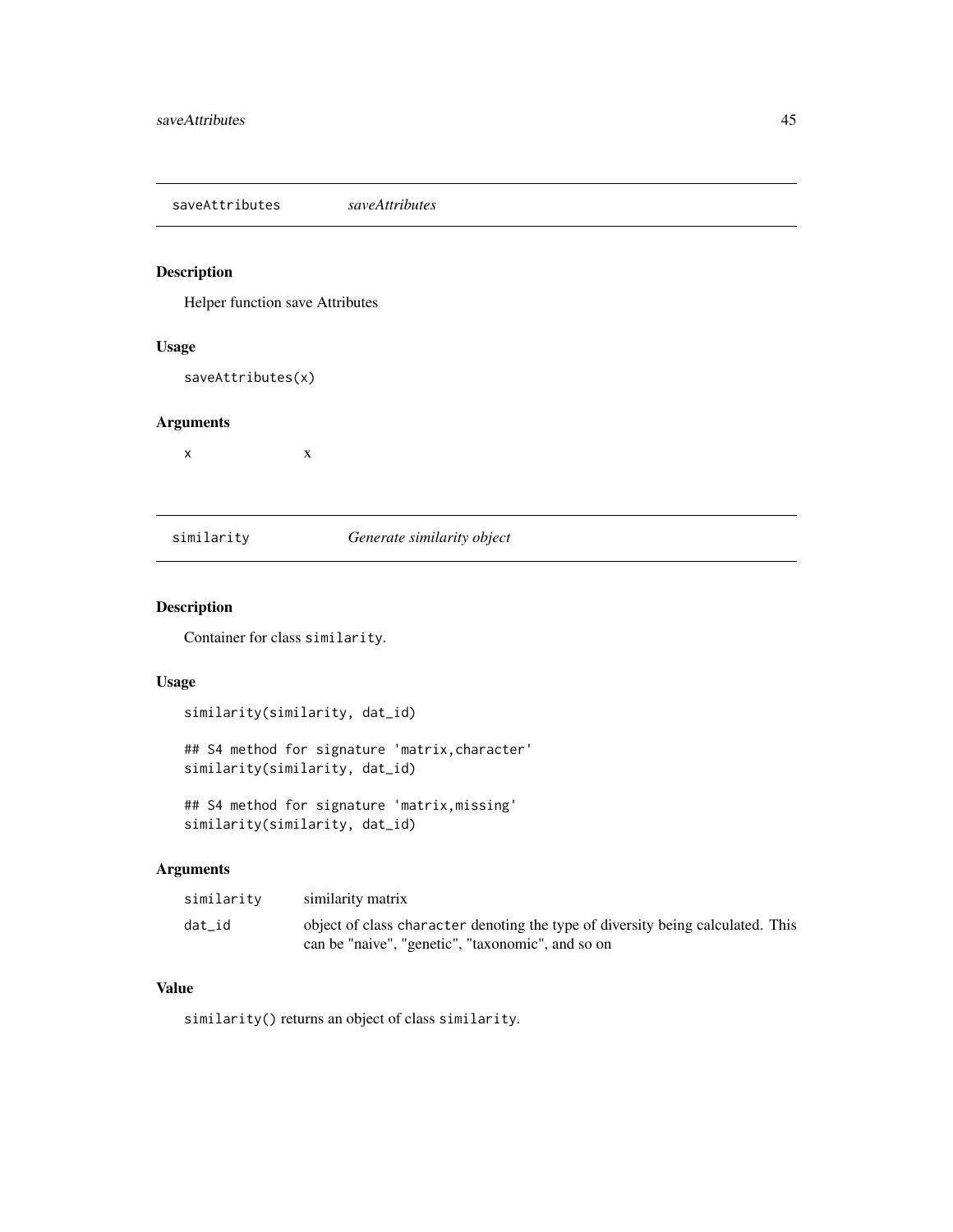<span id="page-45-0"></span>similarity-class *similarity-class*

#### Description

Container for class similarity.

#### Usage

## S4 method for signature 'similarity' show(object)

#### Arguments

object object of class similarity

## Fields

- similarity two-dimensional matrix of mode numeric with rows as types, columns as types, and elements containing the pairwise similarity of types
- dat\_id object of class character describing the class of distance / similarity being used, e.g. "naive", "taxonomic", and so on
- components list containing the components necessary to calculate similarity. This list is empty when precompute\_dist = TRUE when calculating distance. When a pairwise distance matrix is too large and precompute\_dist = FALSE, this list contains all the information required to calculate pairwise distance between types
- parameters list containing parameters associated with converting pairwise distances to similarities (the dist2sim() arguments)

<span id="page-45-1"></span>subdiv *Calculate subcommunity-level diversity*

#### Description

Generic function for calculating subcommunity-level diversity.

#### Usage

```
subdiv(data, qs)
## S4 method for signature 'powermean'
subdiv(data, qs)
## S4 method for signature 'relativeentropy'
subdiv(data, qs)
```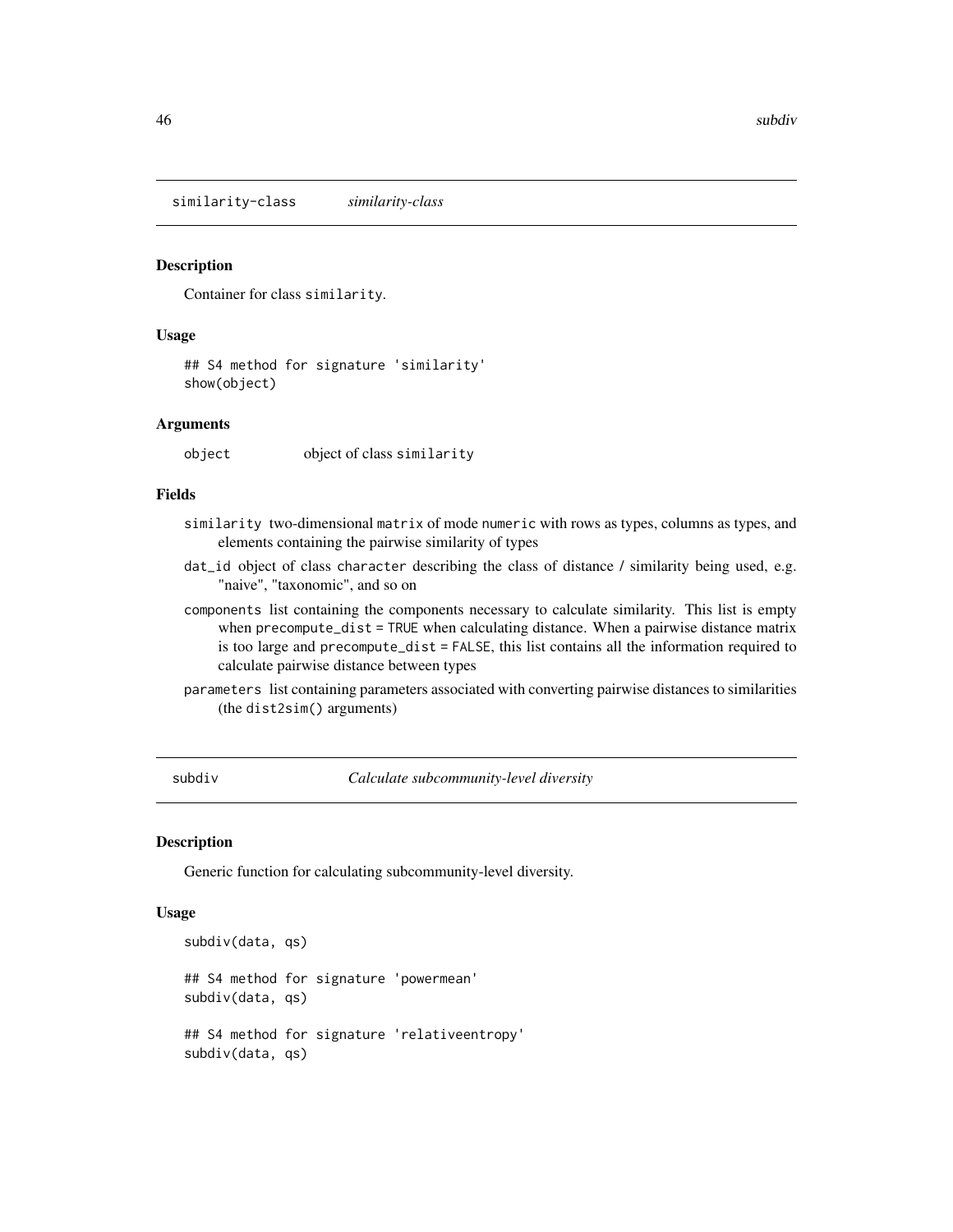#### <span id="page-46-0"></span>subdiv and the subdiversity of  $\sim$  47

```
## S4 method for signature 'metacommunity'
subdiv(data, qs)
```
#### Arguments

| data | matrix of mode numeric; containing diversity components |
|------|---------------------------------------------------------|
| qs   | vector of mode numeric containing $q$ values            |

## Details

data may be input as one of three different classes:

- powermean: raw or normalised metacommunity alpha, rho or gamma diversity components; will calculate subcommunity-level raw or normalised metacommunity alpha, rho or gamma diversity
- relativeentropy: raw or normalised metacommunity beta diversity components; will calculate subcommunity-level raw or normalised metacommunity beta diversity
- metacommunity: will calculate all subcommunity measures of diversity

## Value

subdiv() returns a standard output of class rdiv

#### References

Reeve, R., T. Leinster, C. Cobbold, J. Thompson, N. Brummitt, S. Mitchell, and L. Matthews. 2016. How to partition diversity. arXiv 1404.6520v3:1–9.

## See Also

[inddiv](#page-12-1) for type-level diversity and [metadiv](#page-17-1) for metacommunity-level diversity.

## Examples

```
# Define metacommunity
pop \le data.frame(a = c(1,3), b = c(1,1))
row.names(pop) \leq paste0("sp", 1:2)
pop <- pop/sum(pop)
meta <- metacommunity(pop)
# Calculate subcommunity gamma diversity (takes the power mean)
g <- raw_gamma(meta)
subdiv(g, 0:2)
# Calculate subcommunity beta diversity (takes the relative entropy)
b <- raw_beta(meta)
subdiv(b, 0:2)# Calculate all measures of subcommunity diversity
subdiv(meta, 0:2)
```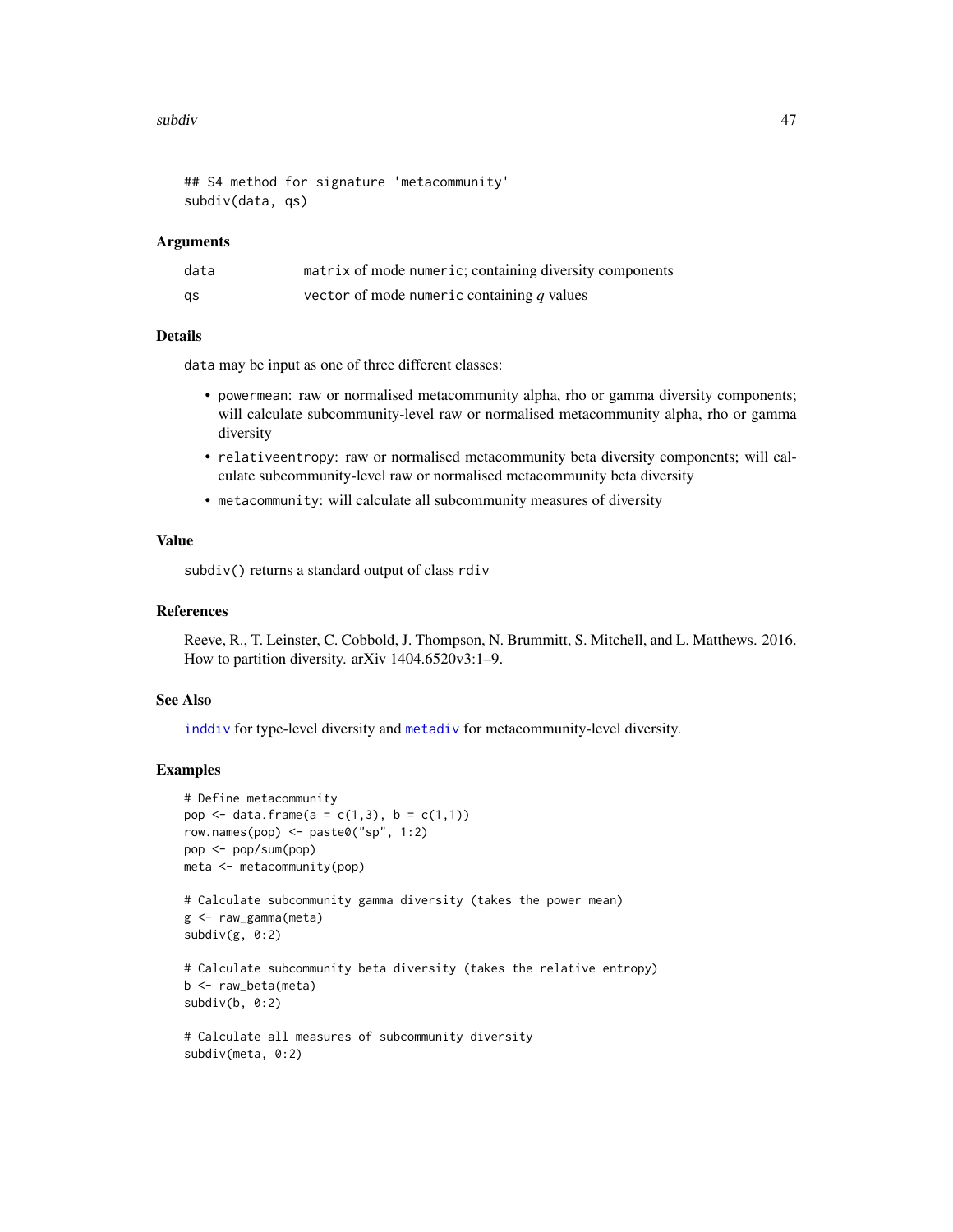#### <span id="page-47-0"></span>sub\_gamma *Subcommunity gamma diversity*

## Description

Calculates similarity-sensitive subcommunity gamma diversity (the contribution per individual toward metacommunity diversity). This measure may be calculated for a series of orders, represented as a vector of qs.

## Usage

sub\_gamma(meta, qs)

## Arguments

| meta | object of class metacommunity                |
|------|----------------------------------------------|
| qs   | vector of mode numeric containing $q$ values |

## Value

sub\_gamma returns a standard output of class rdiv

## References

R. Reeve, T. Leinster, C. Cobbold, J. Thompson, N. Brummitt, S. Mitchell, and L. Matthews. 2016. How to partition diversity. arXiv 1404.6520v3:1–9.

## Examples

```
pop \le data.frame(a = c(1,3), b = c(1,1))
row.names(pop) <- paste0("sp", 1:2)
pop <- pop/sum(pop)
meta <- metacommunity(pop)
```
# Calculate subcommunity gamma diversity sub\_gamma(meta, 0:2)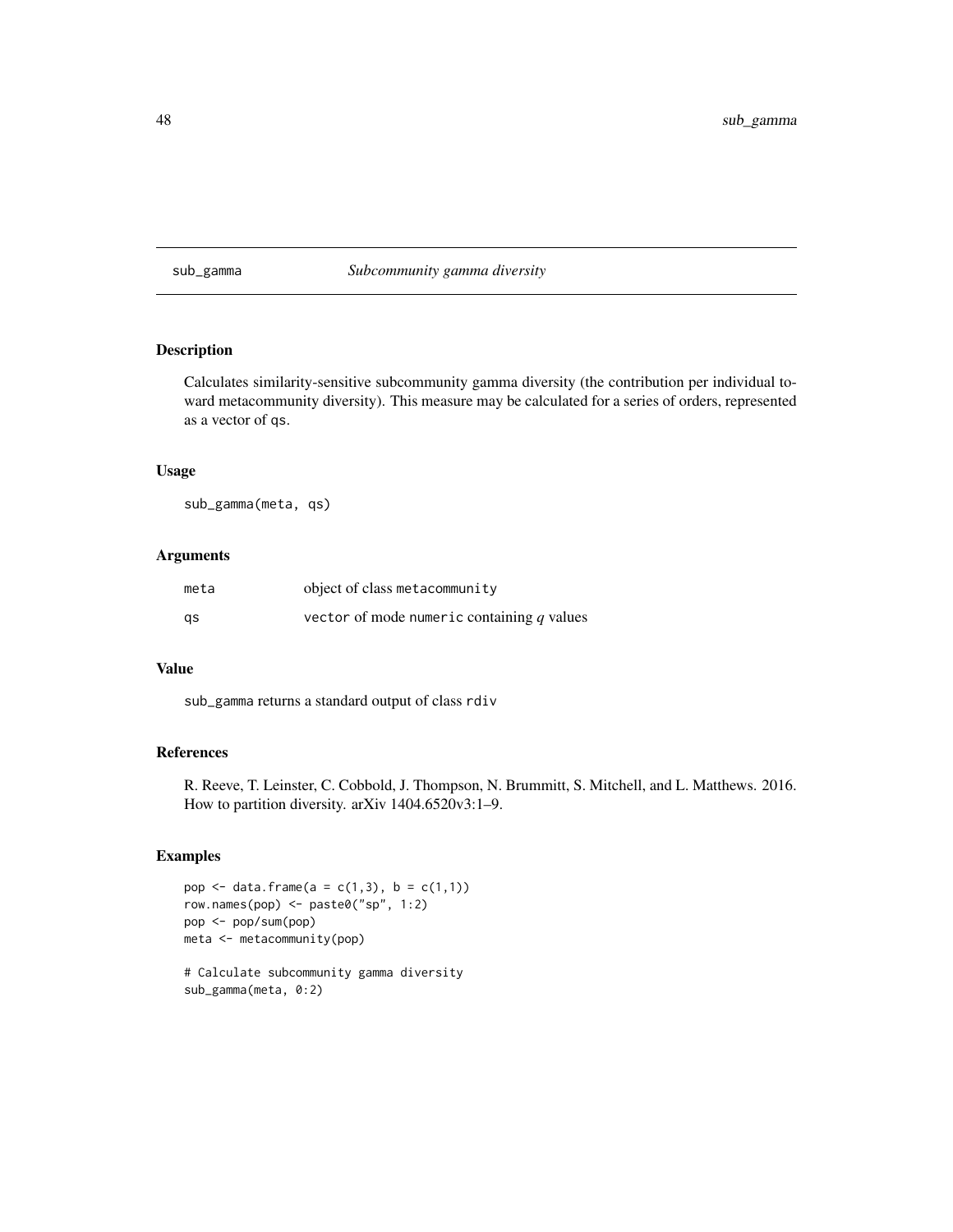<span id="page-48-2"></span><span id="page-48-0"></span>

This method provides information about the attributes of the binary number.

## Usage

```
## S3 method for class 'binary'
summary(object, ...)
```
## Arguments

| object | binary number.     |
|--------|--------------------|
| .      | further arguments. |

## Value

Contains the following information:

- Signedness : unsigned or signed
- Endianess : Big-Endian or Little-Endian
- value<0 : negative or positve number
- Size[bit] : Size in bit
- Base10 : Decimal(Base10) number.

## See Also

[print.binary](#page-33-1)

<span id="page-48-1"></span>switchEndianess *Switch Endianess.*

## Description

Switch little-endian to big-endian and vice versa.

## Usage

switchEndianess(x, stickyBits=FALSE)

## Arguments

|            | binary number. Any binary number.                                  |
|------------|--------------------------------------------------------------------|
| stickyBits | Bits wont change if set TRUE. Only the attribute will be switched. |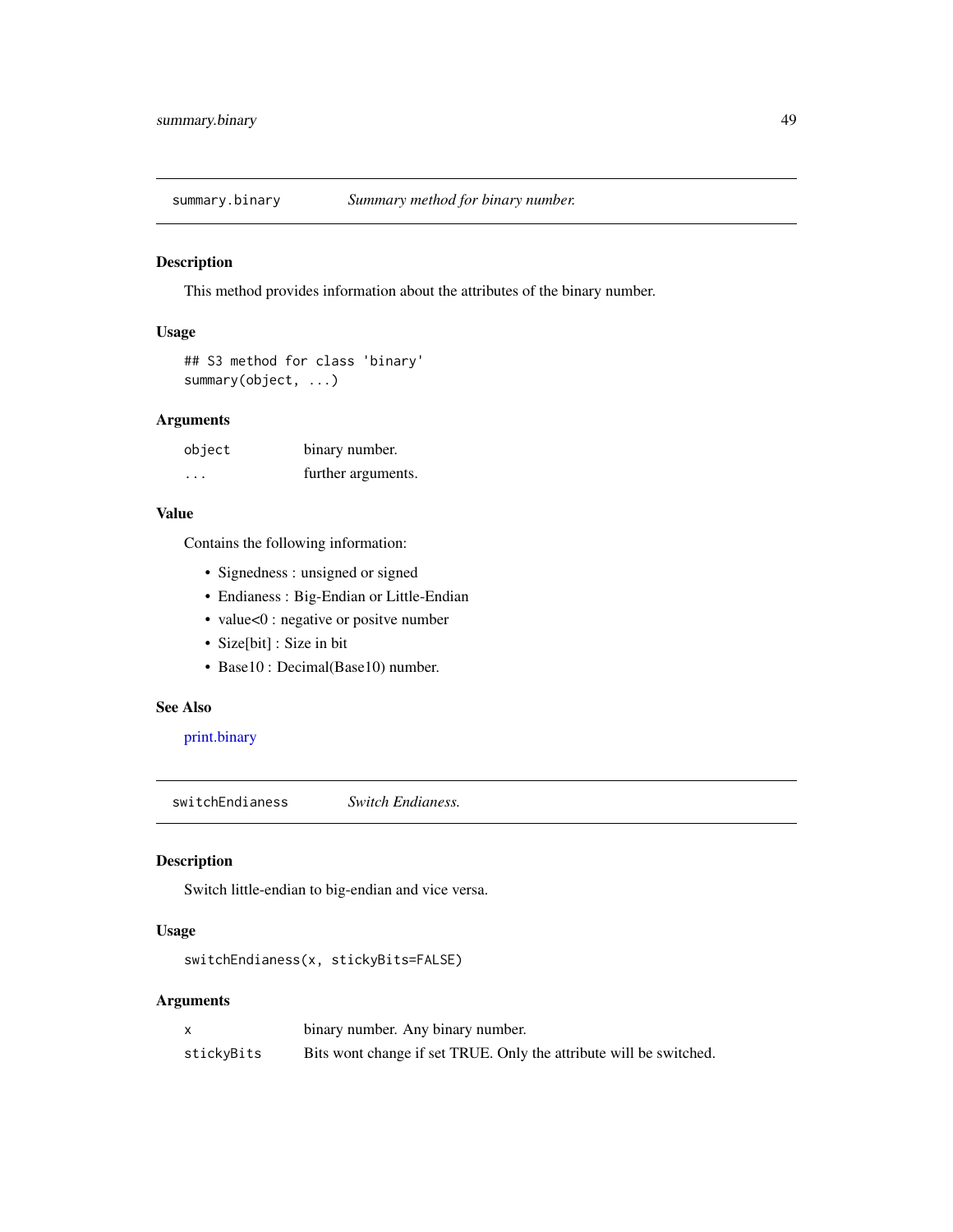#### <span id="page-49-0"></span>Value

switch little-endian to big-endian and vice versa.

#### See Also

[fillUpToByte.](#page-11-1)

## Examples

```
x \leftarrow as.binary(c(1,1,0,0), logic=TRUE); print(x); summary(x);y <- rdiversity:::switchEndianess(x); print(y); summary(y);
y <- rdiversity:::switchEndianess(x, stickyBits=TRUE); print(y); summary(y);
```
tax2dist *Generate taxonomic distance matrix*

## Description

Calculates taxonomic distances between species.

## Usage

```
tax2dist(lookup, tax_distance, precompute_dist = TRUE)
```
#### Arguments

| lookup          | data. frame with colnames corresponding to nested taxonomic levels, e.g. c('Species',<br>'Genus', 'Family', 'Subclass')                                                                                                                                                                          |
|-----------------|--------------------------------------------------------------------------------------------------------------------------------------------------------------------------------------------------------------------------------------------------------------------------------------------------|
| tax_distance    | vector with the distances attributed to taxonomic levels defined in lookup. The<br>highest distance is the distance attributed to species that are not the same at any<br>recorded taxonomic level. e.g. $c(Species = 0, Genus = 1, Family = 2, Subclass$<br>$=$ 3, Other $=$ 4) from Shimatani. |
| precompute_dist |                                                                                                                                                                                                                                                                                                  |
|                 | object of class logical or numeric. When TRUE (by default) a distance matrix<br>is generated and stored in slot distance, when FALSE no distance matrix is<br>generated, and when numeric a distance matrix is generated until the number of<br>species exceeds the defined value.               |

#### Value

tax2dist() returns an object of class distance containing a matrix of pairwise taxonomic distances

#### References

Shimatani, K. 2001. On the measurement of species diversity incorporating species differences. Oikos 93:135–147.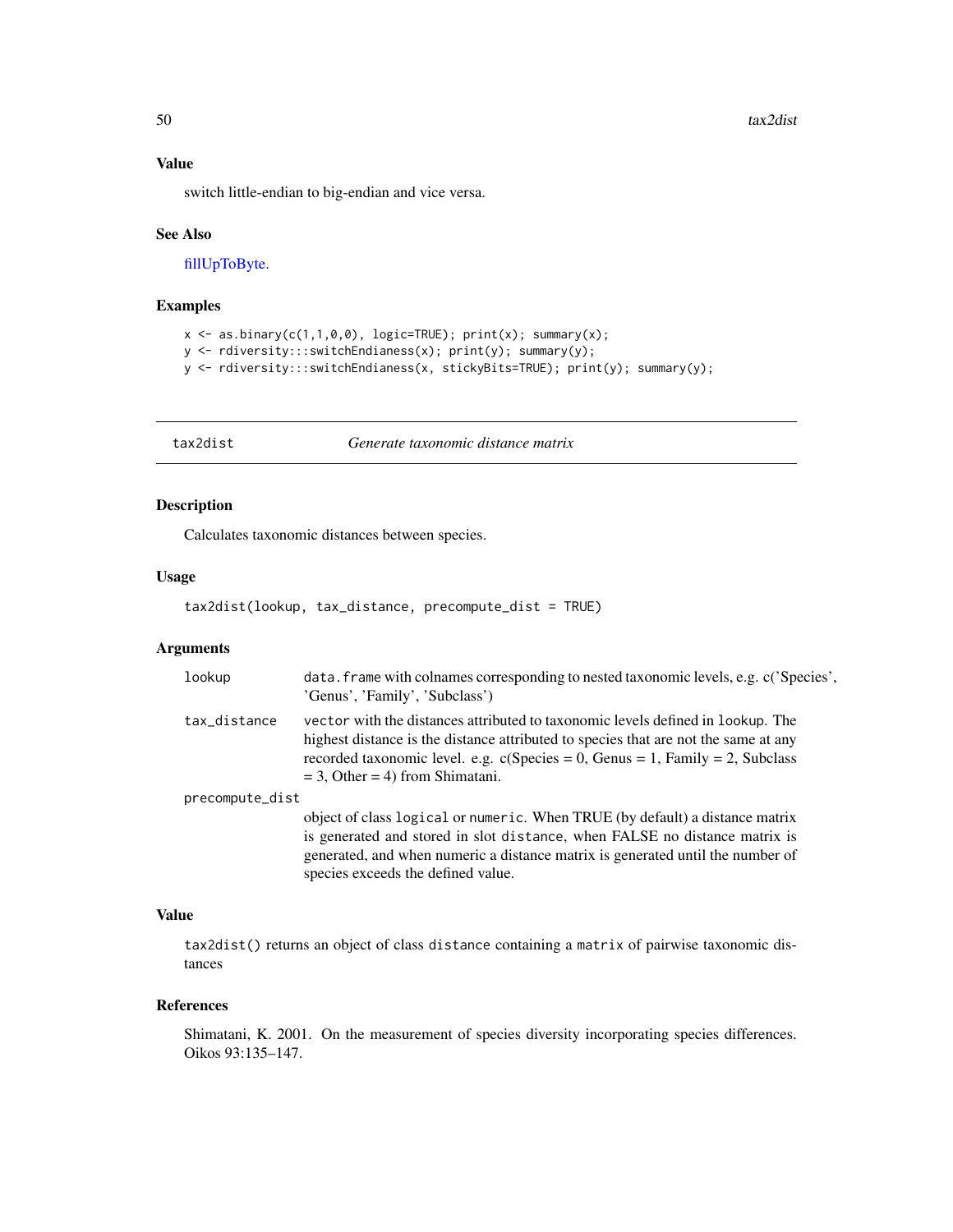#### $\text{tax2dist}$  51

## Examples

```
# Create Lookup table
Species <- c("tenuifolium", "asterolepis", "simplex var.grandiflora", "simplex var.ochnacea")
Genus <- c("Protium", "Quararibea", "Swartzia", "Swartzia")
Family <- c("Burseraceae", "Bombacaceae", "Fabaceae", "Fabaceae")
Subclass <- c("Sapindales", "Malvales", "Fabales", "Fabales")
lookup <- cbind.data.frame(Species, Genus, Family, Subclass)
# Assign values for each level (Shimatani's taxonomic distance)
tax_distance \leq c(Species = 0, Genus = 1, Family = 2, Subclass = 3, Other = 4)
# Generate pairwise distances
distance <- tax2dist(lookup, tax_distance)
similarity <- dist2sim(distance, "linear")
```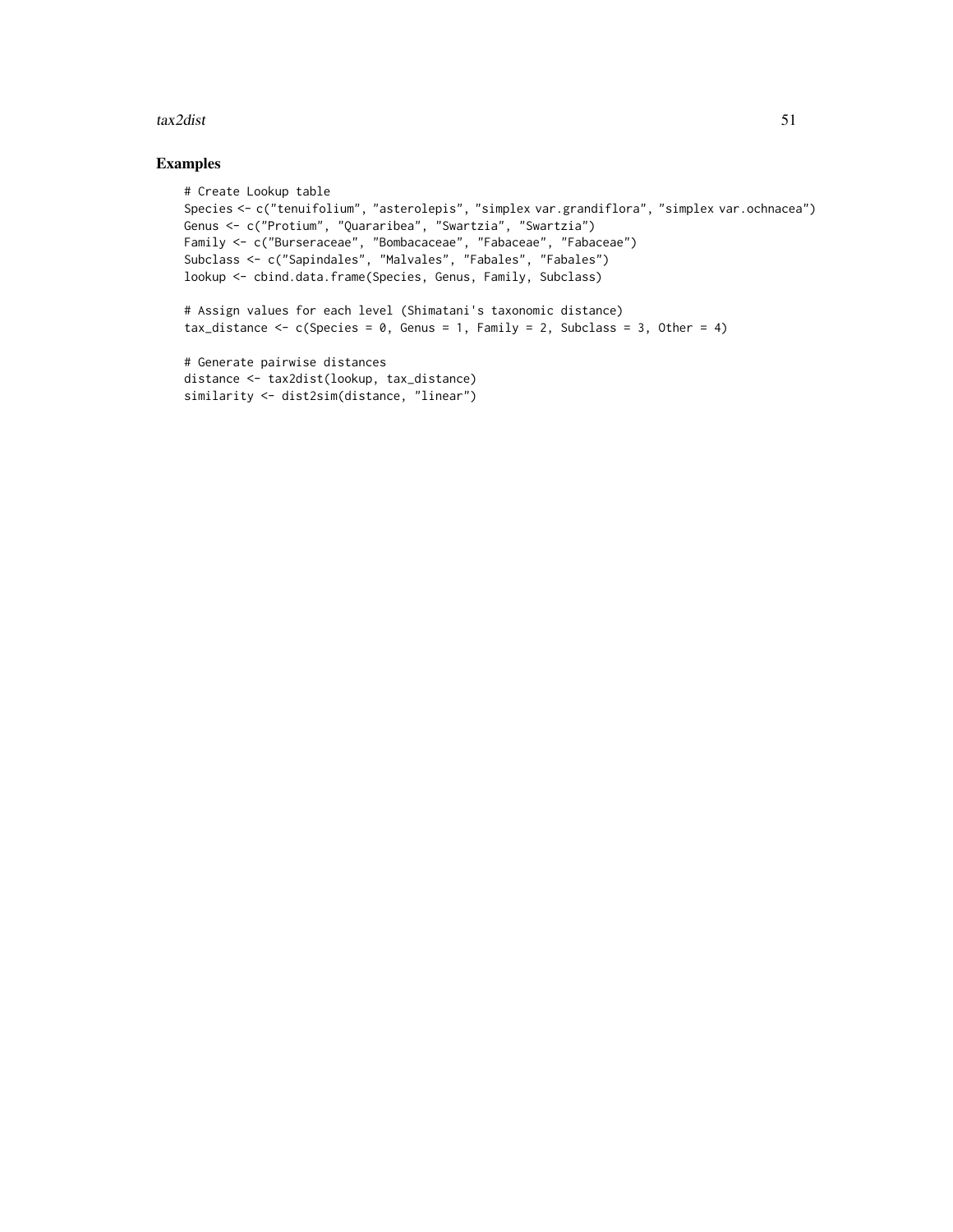# <span id="page-51-0"></span>**Index**

```
as.binary, 4, 6, 14
binAdd, 5
binary, 5, 6, 7, 14
binSeq, 7
byte, 7, 8
bytesNeeded, 8
chainsaw, 8
dist2sim, 9
distance, 10
distance,matrix,character-method
        (distance), 10
distance,matrix,missing-method
        (distance), 10
distance-class, 10
fillUpToBit, 11, 12
fillUpToByte, 7, 8, 11, 12, 20, 50
gen2dist, 12
inddiv, 13, 19, 47
inddiv,metacommunity-method (inddiv), 13
inddiv,powermean-method (inddiv), 13
inddiv,relativeentropy-method (inddiv),
         13
is.binary, 5, 6, 14
loadAttributes, 15
meta_gamma, 19
metacommunity, 15
metacommunity,data.frame,missing-method
        (metacommunity), 15
metacommunity,data.frame,similarity-method
        (metacommunity), 15
metacommunity,data.frame-method
        (metacommunity), 15
```
metacommunity,matrix,missing-method *(*metacommunity*)*, [15](#page-14-0) metacommunity,matrix,similarity-method *(*metacommunity*)*, [15](#page-14-0) metacommunity,matrix-method *(*metacommunity*)*, [15](#page-14-0) metacommunity,missing,similarity-method *(*metacommunity*)*, [15](#page-14-0) metacommunity,numeric,missing-method *(*metacommunity*)*, [15](#page-14-0) metacommunity,numeric,similarity-method *(*metacommunity*)*, [15](#page-14-0) metacommunity,numeric-method *(*metacommunity*)*, [15](#page-14-0) metacommunity,similarity-method *(*metacommunity*)*, [15](#page-14-0) metacommunity-class, [17](#page-16-0) metadiv, *[14](#page-13-0)*, [18,](#page-17-0) *[47](#page-46-0)* metadiv,metacommunity-method *(*metadiv*)*, [18](#page-17-0) metadiv,powermean-method *(*metadiv*)*, [18](#page-17-0) metadiv,relativeentropy-method *(*metadiv*)*, [18](#page-17-0)

```
negate, 20
norm_alpha, 21
norm_beta, 22
norm_meta_alpha, 23
norm_meta_beta, 24
norm_meta_rho, 25
norm_rho, 26
norm_sub_alpha, 27
norm_sub_beta, 28
norm_sub_rho, 29
Ops.binary, 30
```
phy2branch, [30](#page-29-0) phy2dist, [31](#page-30-0) phy\_abundance, [31](#page-30-0)